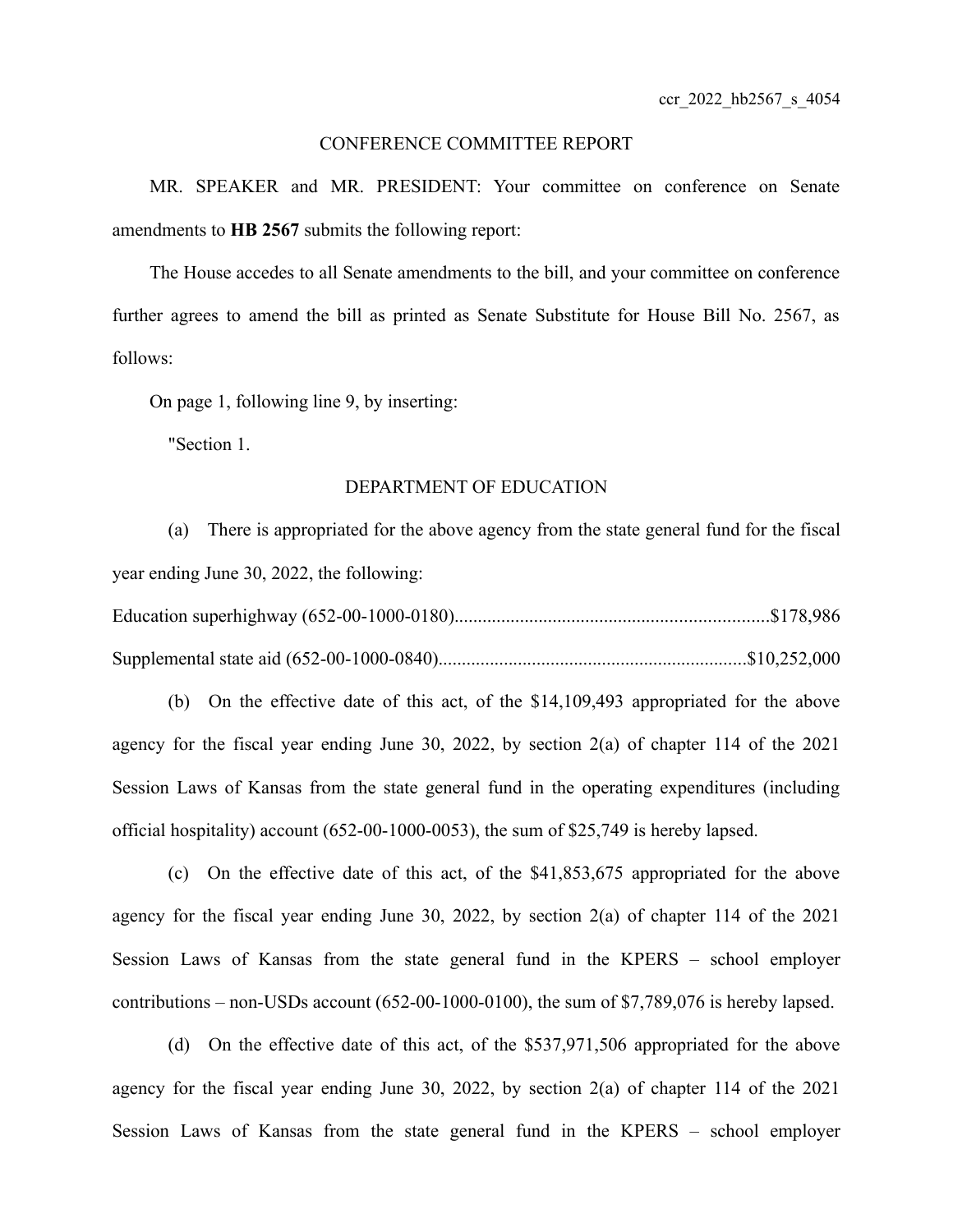contributions – USDs account  $(652-00-1000-0110)$ , the sum of \$24,041,149 is hereby lapsed.

(e) On the effective date of this act, of the \$2,437,622,329 appropriated for the above agency for the fiscal year ending June 30, 2022, by section 2(a) of chapter 114 of the 2021 session laws of Kansas from the state general fund for state foundation aid account (652-00- 1000-0820), the sum of \$58,570,986 is hereby lapsed.

Sec. 2.

## DEPARTMENT OF EDUCATION

(a) There is appropriated for the above agency from the state general fund for the fiscal year ending June 30, 2023, the following:

| Operating expenditures (including |  |
|-----------------------------------|--|
|                                   |  |

*Provided,* That any unencumbered balance in the operating expenditures (including official hospitality) account in excess of \$100 as of June 30, 2022, is hereby reappropriated for fiscal year 2023.

*Provided*, That the above agency shall expend moneys in such account to provide a project manager grant to the center for reading at Pittsburg state university to: (1) Assist in the development and support of a science of reading curricula for the state educational institutions and colleges based on the knowledge and practice standards that have been adopted by the state department of education; (2) develop and support a recommended dyslexia textbook list for inclass learning for school districts to use; (3) develop and support a recommended dyslexia resources list for in-class learning for school districts to use; (4) provide knowledge and support for a train the trainer program and professional development curriculum for school districts to use; and (5) provide knowledge and support for developing a list of qualified trainers for school districts to hire.

KPERS-school employer

contributions-non-USDs (652-00-1000-0100)...................................................\$37,714,422

*Provided,* That any unencumbered balance in the KPERS-school employer contributions-non-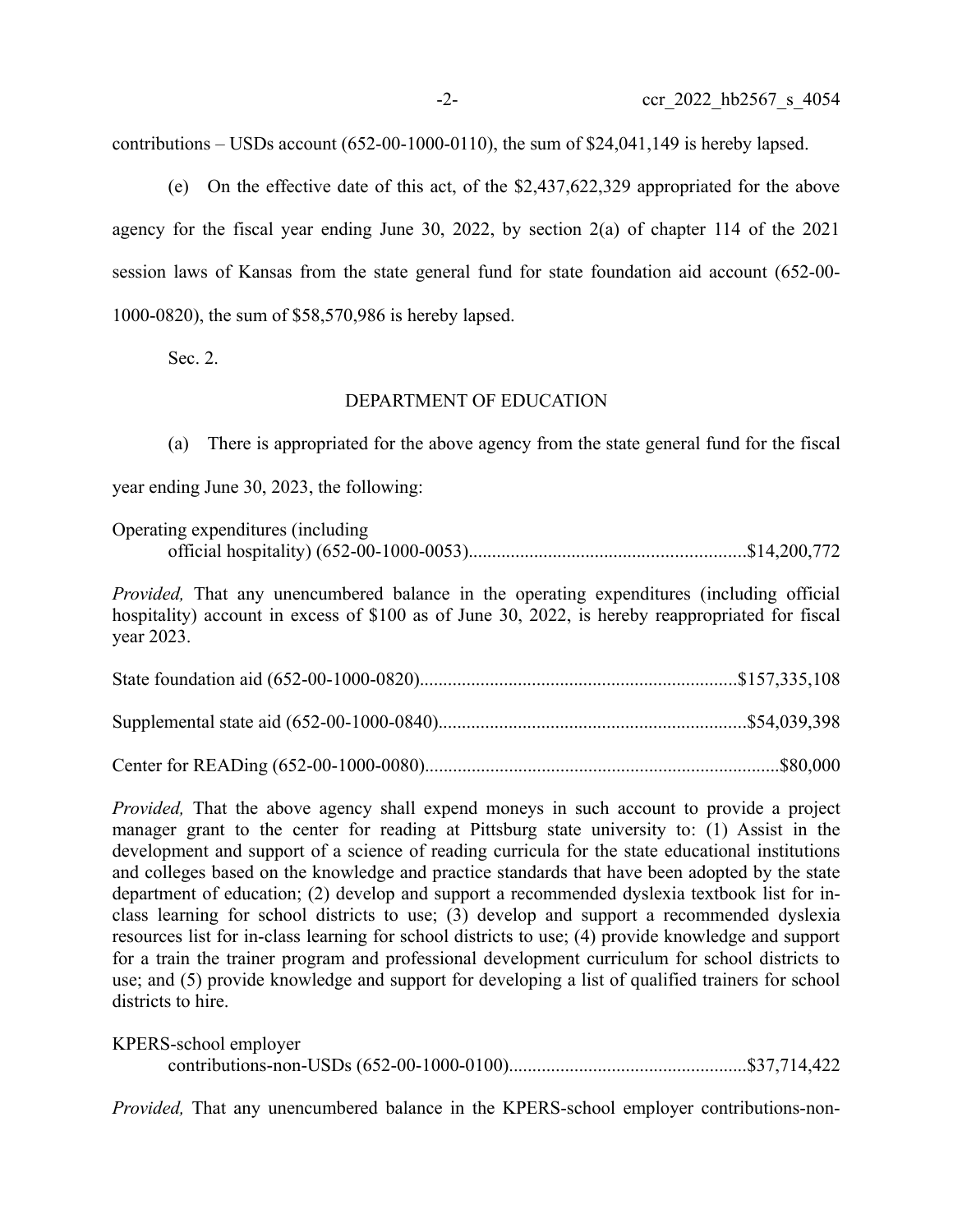USDs account in excess of \$100 as of June 30, 2022, is hereby reappropriated for fiscal year 2023.

| KPERS-school employer                                                                                                                                                                             |  |
|---------------------------------------------------------------------------------------------------------------------------------------------------------------------------------------------------|--|
| <i>Provided</i> , That any unencumbered balance in the KPERS-school employer contributions-USDs<br>account in excess of \$100 as of June 30, 2022, is hereby reappropriated for fiscal year 2023. |  |
| $\Lambda$ CT $\sim$ 1 $\sim$ 1-1 $\sim$ $\sim$ $\sim$ $\sim$ $\sim$ $\sim$                                                                                                                        |  |

| ACT and workkeys assessments |  |
|------------------------------|--|
| Mental health intervention   |  |
|                              |  |

*Provided,* That any unencumbered balance in the mental health intervention team pilot account in excess of \$100 as of June 30, 2022, is hereby reappropriated for fiscal year 2023: *Provided further*, That expenditures shall be made by the above agency from the mental health intervention team pilot account during fiscal year 2023 for mental health intervention team school liaisons employed by those school districts participating in the mental health intervention team pilot program: *And provided further,* That the salaries and wages for school liaisons shall be matched by participating school districts on a \$3 of state moneys for \$1 of school district moneys basis: *And provided further,* That each school district that participated in the mental health intervention team pilot program during fiscal year 2022 shall continue to receive an amount of moneys not less than the amount from such account or fund such school district received in fiscal year 2022 so long as the school district maintains a substantially similar program participation level in fiscal year 2023: *And provided further,* That the remaining unencumbered moneys in the mental health intervention team pilot account shall be used to expand the program to school districts that have not previously participated in the program and to contract with a third-party entity to conduct a study of the effectiveness of the program and suggest improvements to the program: *And provided further,* That, if such remaining moneys are not fully expended on new school district programs and the third-party study, the above agency shall expend such moneys on school districts that seek to expand existing programs: *And provided further,* That the department of education shall provide a report on or before January 1, 2023, to the director of the budget and the director of legislative research that includes performance measures, developed in consultation with the Kansas department for aging and disability services, that illustrate the effectiveness of the mental health intervention team pilot program.

| Career and technical education transportation |  |
|-----------------------------------------------|--|
|                                               |  |
| Juvenile transitional crisis                  |  |
|                                               |  |
| Education commission of                       |  |
|                                               |  |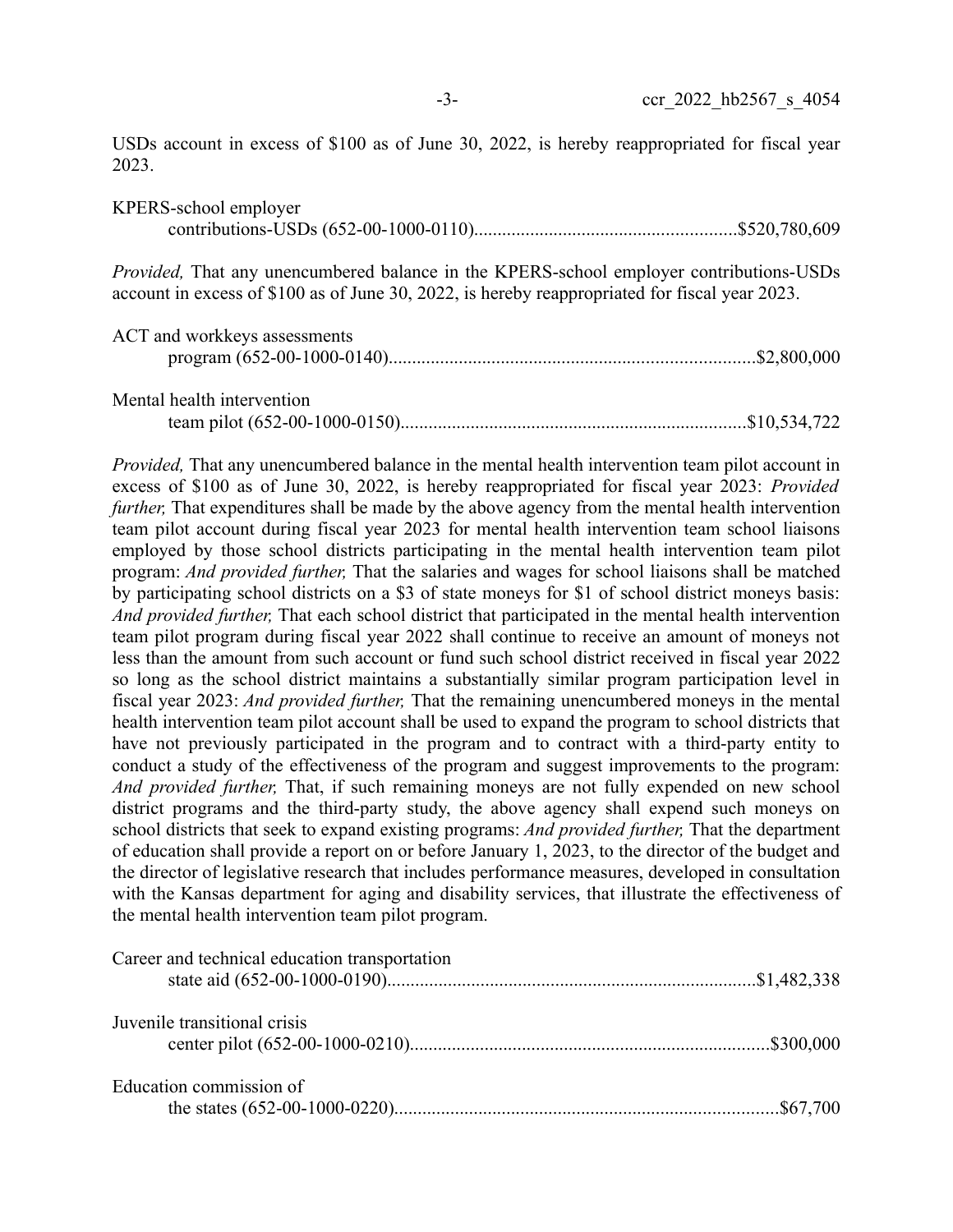|                                                                            | ccr 2022 hb2567 s 4054 |
|----------------------------------------------------------------------------|------------------------|
|                                                                            |                        |
| School district juvenile detention<br>facilities and Flint Hills job corps |                        |

*Provided,* That any unencumbered balance in the school district juvenile detention facilities and Flint Hills job corps center grants account in excess of \$100 as of June 30, 2022, is hereby reappropriated for fiscal year 2023: *Provided further,* That expenditures shall be made from the school district juvenile detention facilities and Flint Hills job corps center grants account for grants to school districts in amounts determined pursuant to and in accordance with the provisions of K.S.A. 72-1173, and amendments thereto.

| Educable deaf-blind and severely handicapped |  |
|----------------------------------------------|--|
| Special education                            |  |

*Provided,* That any unencumbered balance in the special education services aid account in excess of \$100 as of June 30, 2022, is hereby reappropriated for fiscal year 2023: *Provided further,* That expenditures shall not be made from the special education services aid account for the provision of instruction for any homebound or hospitalized child, unless the categorization of such child as exceptional is conjoined with the categorization of the child within one or more of the other categories of exceptionality: *And provided further,* That expenditures shall be made from this account for grants to school districts in amounts determined pursuant to and in accordance with the provisions of K.S.A. 72-3425, and amendments thereto: *And provided further,* That expenditures shall be made from the amount remaining in this account, after deduction of the expenditures specified in the foregoing provisos, for payments to school districts in amounts determined pursuant to and in accordance with the provisions of K.S.A. 72-3422, and amendments thereto.

| Governor's teaching excellence scholarships |  |
|---------------------------------------------|--|
| Professional development                    |  |
|                                             |  |

*Provided,* That expenditures shall be made from the school safety and security grants account for fiscal year 2023 for disbursements of grant moneys approved by the state board of education for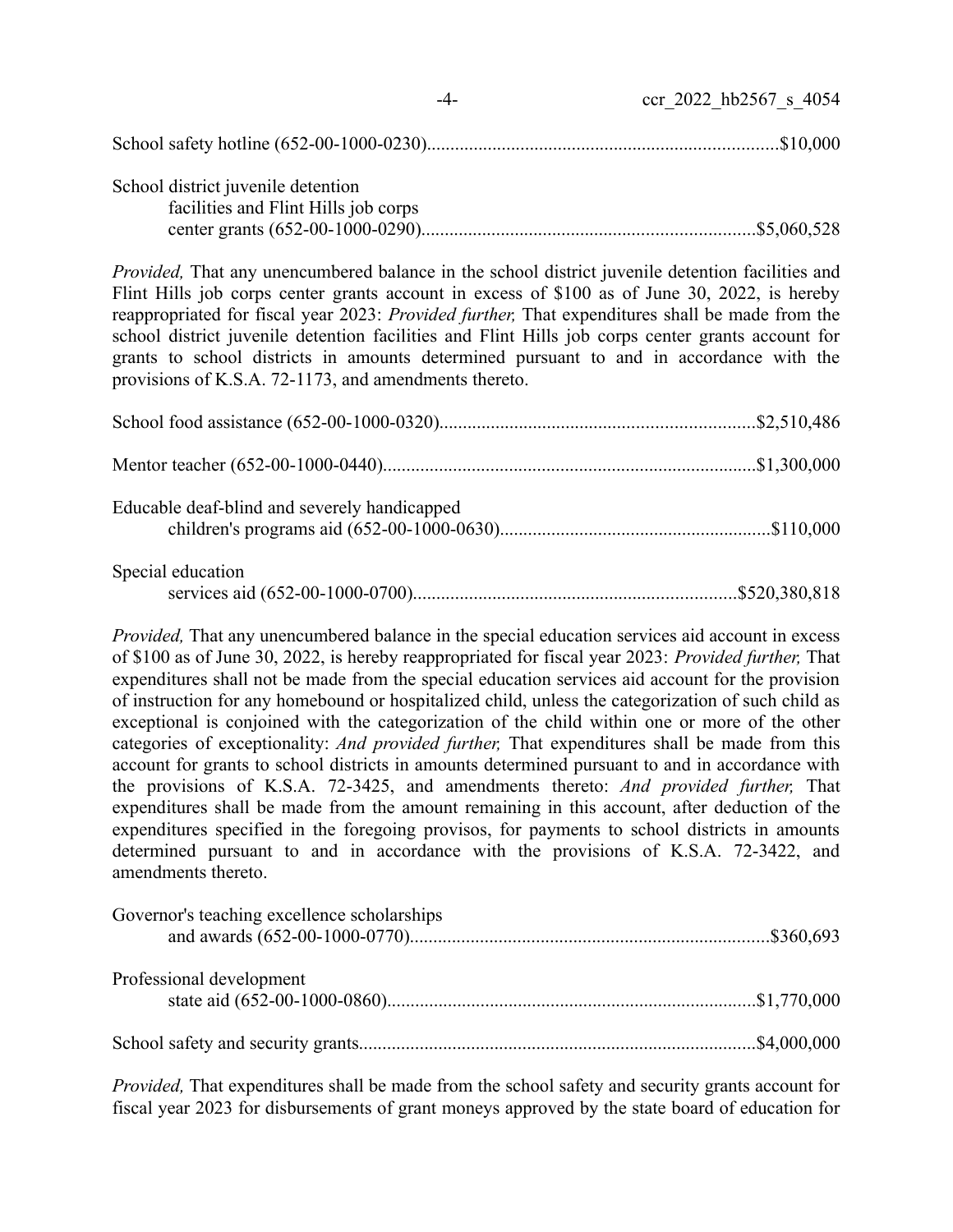the: Acquisition and installation of security cameras and any other systems, equipment and services necessary for security monitoring of facilities operated by a school district and for securing doors, windows and any entrances to such facilities; and salaries and wages, and associated fringe benefits, for newly created positions of school resource officers and the costs associated with any newly created school resource officers provided by the city or county of such school district: *Provided further,* That all moneys expended for school safety and security grants for fiscal year 2023 shall be matched by the receiving school district on a \$1-for-\$1 basis from other moneys of the district that may be used for such purpose.

Computer science education advancement grant.............................................................\$1,000,000

*Provided*. That expenditures shall be made by the above agency from the computer science education advancement grant account for fiscal year 2023 to provide grants to high-quality professional learning providers to develop and implement teacher professional development programs for the computer science courses as established in 2022 Substitute for House Bill No. 2466: *Provided further*, That, if 2022 Substitute for House Bill No. 2466 is not passed by the legislature during the 2022 regular session and enacted into law, then on July 1, 2022, the \$1,000,000 appropriated for the above agency from the state general fund for the fiscal year ending June 30, 2023, by this section in the computer science education advancement grant account is hereby lapsed.

Career technical education pilot............................................................................................\$40,000

*Provided*, That expenditures shall be made by the above agency from the career technical education pilot account for fiscal year 2023 to distribute the stipends required to be provided to the Washburn institute of technology and to participating high schools that are served by the Washburn institute of technology service area pursuant to the secondary career technical education credentialing and student transitioning to employment success pilot program as established in 2022 Substitute for House Bill No. 2466: *Provided further*, That, if 2022 Substitute for House Bill No. 2466 is not passed by the legislature during the 2022 regular session and enacted into law, then on July 1, 2022, the \$40,000 appropriated for the above agency from the state general fund for the fiscal year ending June 30, 2023, by this section in the career technical education pilot account is hereby lapsed.

Virtual math education program......................................................................................\$4,000,000

*Provided*, That expenditures shall be made by the above agency from the virtual math education program account for fiscal year 2023 to select and implement a virtual math program that shall be customized to Kansas curriculum standards, be evidence-based, not impose any fee or cost upon students, provide tutoring in multiple languages, provide professional development for the implementation of the program and have been implemented in other states over the preceding eight fiscal years: *Provided further*, That the above agency shall enter into a two-year contract to implement such program: *And provided further,* That any unified school district shall be authorized to use such program: *And provided further,* That the above agency shall recommend that all school districts use such program: *And provided further,* That all school districts shall track and report to the above agency twice during school year 2022-2023 as determined by the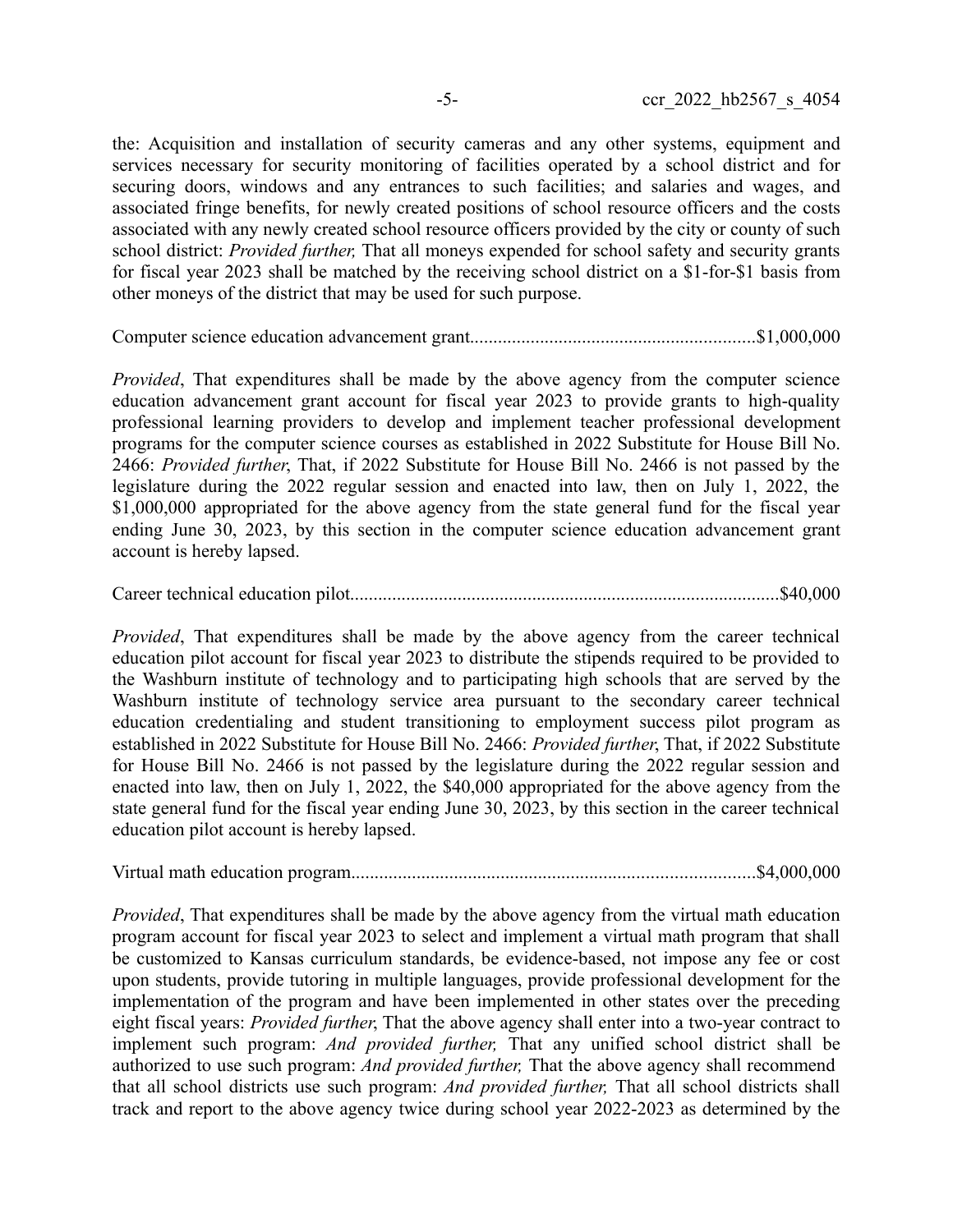above agency on the number of attendance centers and students using such program or other virtual math program and the number of attendance centers and students not using any such virtual math program, the number of teachers participating in the professional development provided by such program or other virtual math program and the effect of any such virtual math program on student academic proficiency: *And provided further,* That the above agency shall compile such reports and shall submit a summary report to the house of representatives standing committee on K-12 education budget and the senate standing committee on education during the 2023 regular session of the legislature: *And provided further,* That such report shall also include a list of the school districts and attendance centers that are using such program or other virtual math program and a list of the school districts and attendance centers that are not using a virtual math program and a comparison between low-usage and high-usage school districts and attendance centers: *Provided however*, If the above agency, in consultation with the director of the budget, determines that expenditures are made from the American rescue plan – state fiscal relief federal fund in the virtual math education program account pursuant to section 3(a), then the director of the budget shall so certify such information to the director of accounts and reports, and on the date of such certification, the \$4,000,000 appropriated for the above agency for the fiscal year ending June 30, 2023, by this section from the state general fund in the virtual math education program account is hereby lapsed.

(b) There is appropriated for the above agency from the following special revenue fund

or funds for the fiscal year ending June 30, 2023, all moneys now or hereafter lawfully credited

to and available in such fund or funds, except that expenditures other than refunds authorized by

law and transfers to other state agencies shall not exceed the following:

|--|--|--|--|--|

| Educational technology |  |
|------------------------|--|
|                        |  |

*Provided,* That expenditures shall be made by the above agency for the fiscal year ending June 30, 2023, from the educational technology coordinator fund of the department of education to provide data on the number of school districts served and cost savings for those districts in fiscal year 2023 in order to assess the cost effectiveness of the position of educational technology coordinator.

| Communities in schools       |  |
|------------------------------|--|
|                              |  |
|                              |  |
| Inservice education workshop |  |
|                              |  |

*Provided,* That expenditures may be made from the inservice education workshop fee fund for operating expenditures, including official hospitality, incurred for inservice workshops and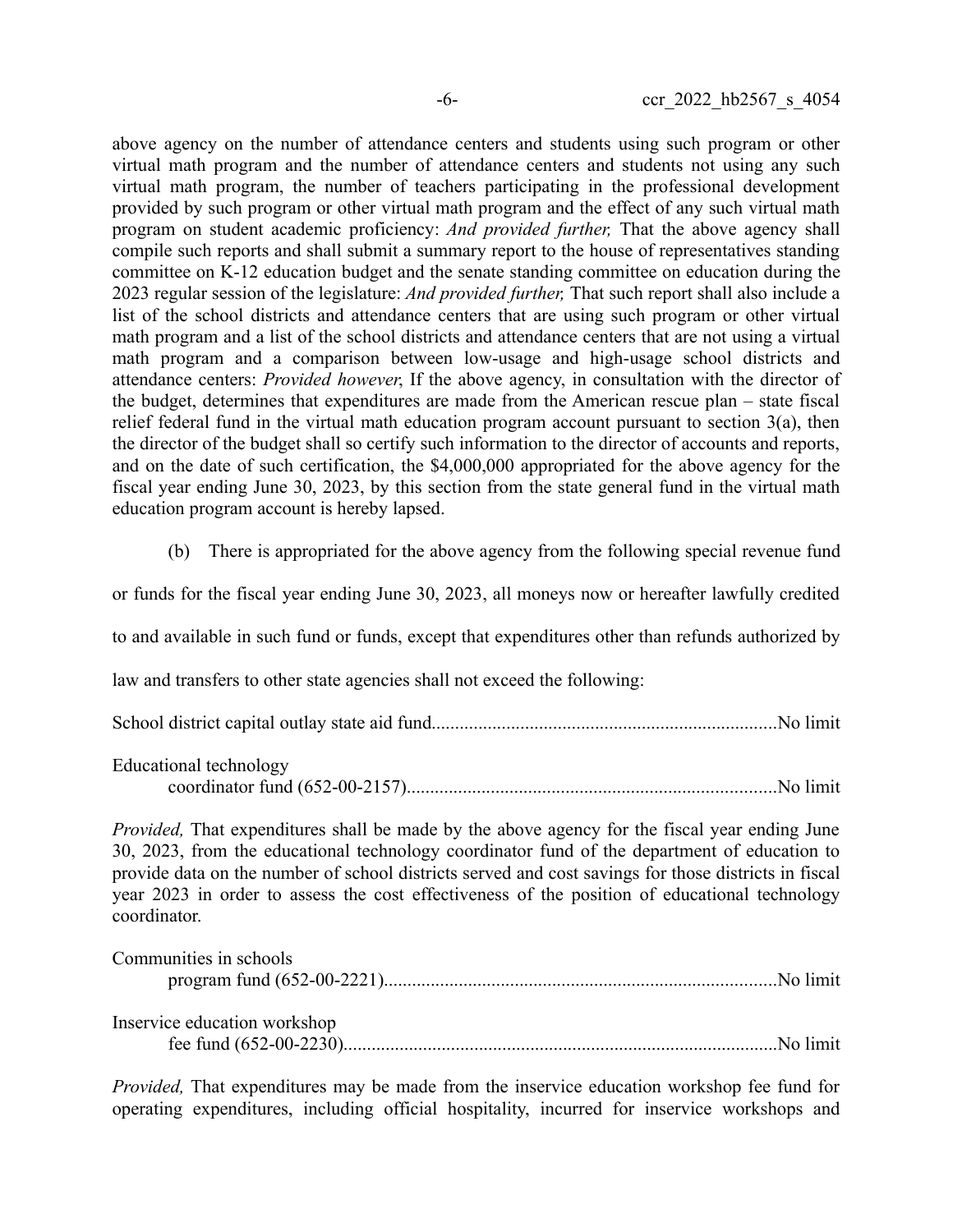conferences: *Provided further,* That the state board of education is hereby authorized to fix, charge and collect fees for inservice workshops and conferences: *And provided further,* That such fees shall be fixed in order to recover all or part of such operating expenditures incurred for inservice workshops and conferences: *And provided further,* That all fees received for inservice workshops and conferences shall be deposited in the state treasury in accordance with the provisions of K.S.A. 75-4215, and amendments thereto, and shall be credited to the inservice education workshop fee fund.

| Federal indirect cost                                                                                                                                                                                                                 |  |
|---------------------------------------------------------------------------------------------------------------------------------------------------------------------------------------------------------------------------------------|--|
| Conversion of materials and                                                                                                                                                                                                           |  |
|                                                                                                                                                                                                                                       |  |
|                                                                                                                                                                                                                                       |  |
| Provided, That notwithstanding the provisions of K.S.A. 8-272, and amendments thereto, or any<br>other statute, funds shall be distributed during fiscal year 2023 as soon as moneys are available.                                   |  |
|                                                                                                                                                                                                                                       |  |
| Teacher and administrator                                                                                                                                                                                                             |  |
|                                                                                                                                                                                                                                       |  |
| School district capital                                                                                                                                                                                                               |  |
| Provided, That expenditures from the school district capital improvements fund shall be made<br>only for the payment of general obligation bonds approved by voters under the authority of<br>K.S.A. 72-5457, and amendments thereto. |  |
| Reimbursement for                                                                                                                                                                                                                     |  |
| ESSA – student support academic enrichment –                                                                                                                                                                                          |  |
| Educationally deprived<br>$children - state operations -$                                                                                                                                                                             |  |
| $Food$ assistance $-$                                                                                                                                                                                                                 |  |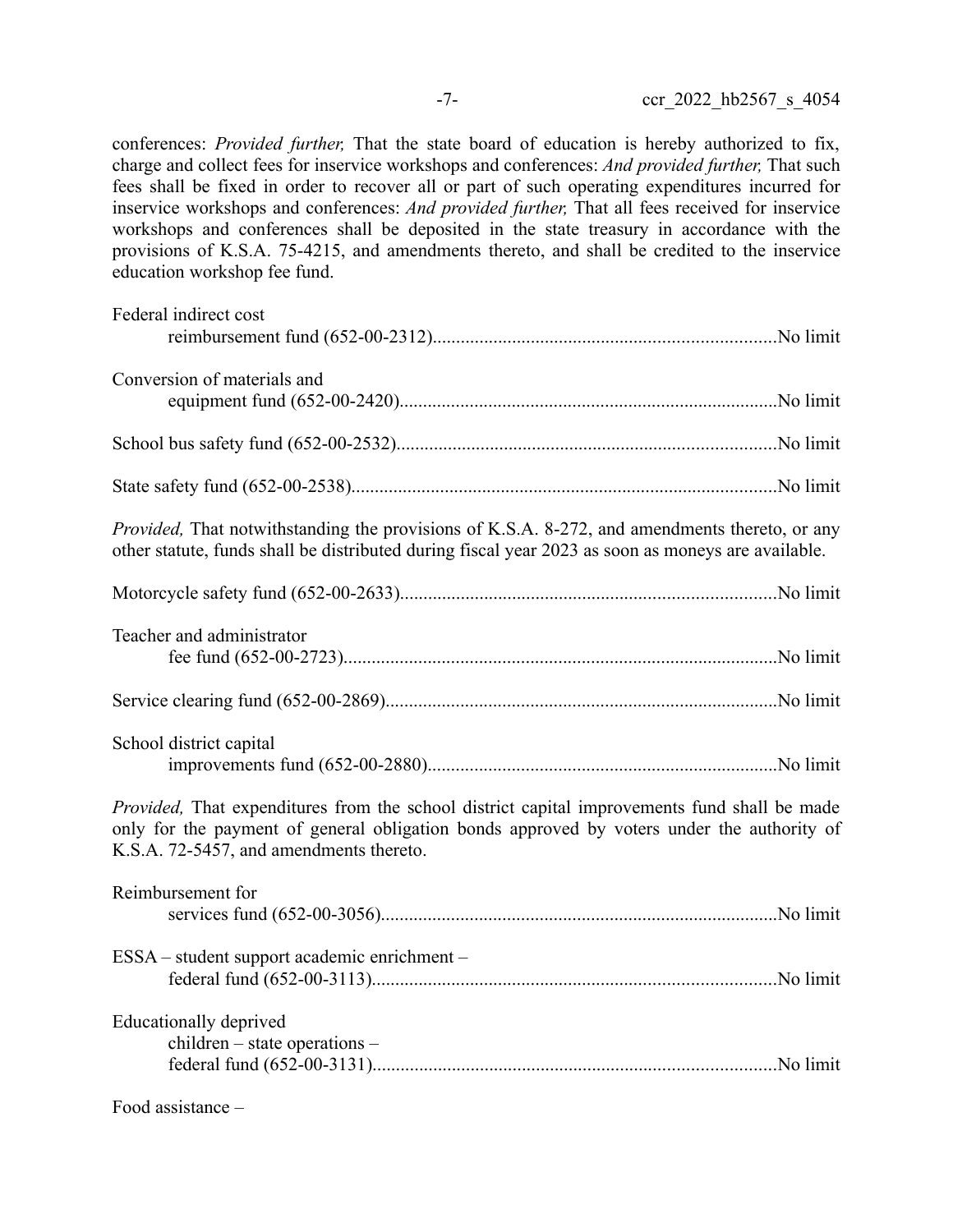|                                                                | $-8-$<br>ccr 2022 hb2567 s 4054 |
|----------------------------------------------------------------|---------------------------------|
|                                                                |                                 |
| Elementary and secondary school aid -                          |                                 |
| Education of handicapped children                              |                                 |
| Community-based<br>child abuse prevention -                    |                                 |
| TANF children's programs -                                     |                                 |
| $21st$ century community learning centers –                    |                                 |
| State assessments -                                            |                                 |
| Rural and low-income schools program -                         |                                 |
| Language assistance state grants –                             |                                 |
| State grants for improving teacher quality –                   |                                 |
| State grants for improving<br>teacher quality – federal fund – |                                 |
| Food assistance – school<br>breakfast program -                |                                 |
| Food assistance – national<br>school lunch program -           |                                 |
| Food assistance - child<br>and adult care food program -       |                                 |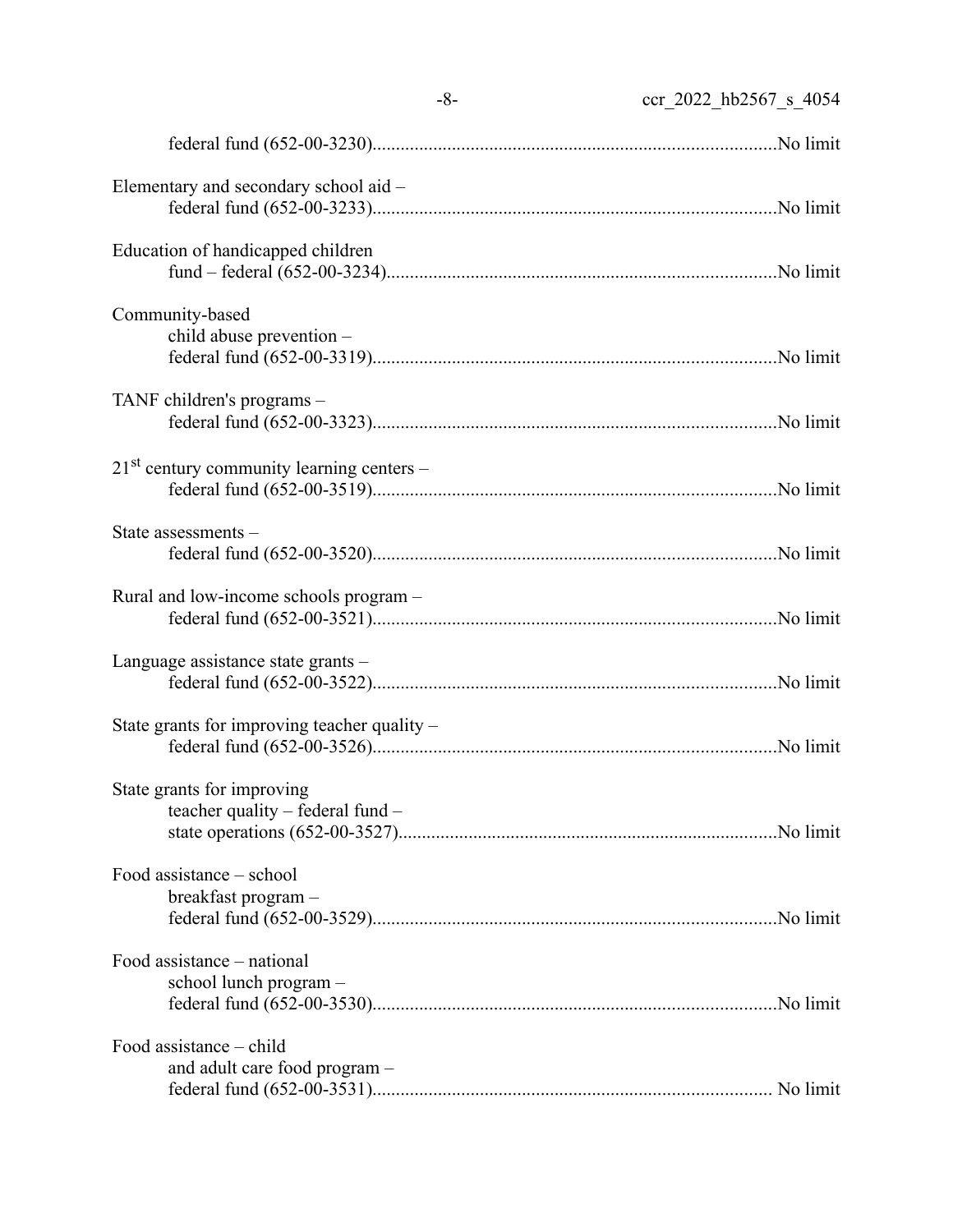| Elementary and secondary school aid -<br>federal fund – local education         |  |
|---------------------------------------------------------------------------------|--|
| Education of handicapped<br>children fund - state operations -                  |  |
| Education of handicapped<br>children fund – preschool –                         |  |
| Education of handicapped<br>children fund - preschool state                     |  |
| Elementary and secondary school<br>$aid - federal fund - migrant$               |  |
| Elementary and secondary school aid -<br>federal fund $-$ migrant education $-$ |  |
| Vocational education title II -                                                 |  |
| Vocational education title $II$ – federal fund –                                |  |
| Educational research grants and                                                 |  |
| Local school district contribution program                                      |  |
|                                                                                 |  |

*Provided,* That notwithstanding the provisions of K.S.A. 79-3221n, and amendments thereto, or any other statute, during the fiscal year ending June 30, 2023, any moneys in such fund where a taxpayer fails to designate a unified school district on such taxpayer's individual income tax return may be expended by the above agency to distribute to unified school districts.

| Governor's teaching excellence |  |
|--------------------------------|--|
| scholarships program           |  |
|                                |  |

*Provided,* That all expenditures from the governor's teaching excellence scholarships program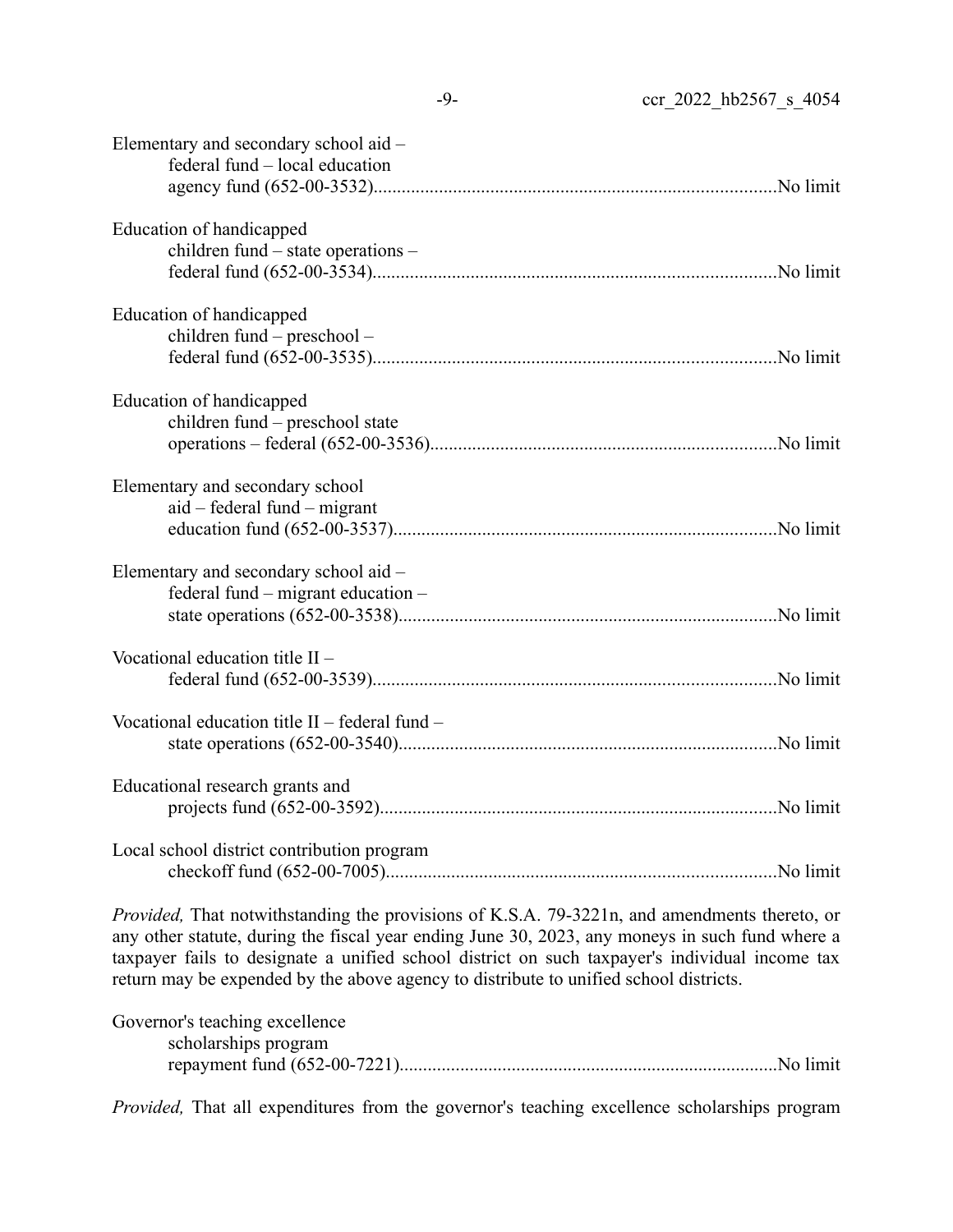repayment fund shall be made in accordance with K.S.A. 72-2166, and amendments thereto: *Provided further,* That each such grant shall be required to be matched on a \$1-for-\$1 basis from nonstate sources: *And provided further,* That award of each such grant shall be conditioned upon the recipient entering into an agreement requiring the grant to be repaid if the recipient fails to complete the course of training under the national board for professional teaching standards certification program: *And provided further,* That all moneys received by the department of education for repayment of grants made under the governor's teaching excellence scholarships program shall be deposited in the state treasury in accordance with the provisions of K.S.A. 75- 4215, and amendments thereto, and shall be credited to the governor's teaching excellence scholarships program repayment fund.

| Private donations, gifts, grants and                                                                                                                                                                                                                                                                                                                                                    |
|-----------------------------------------------------------------------------------------------------------------------------------------------------------------------------------------------------------------------------------------------------------------------------------------------------------------------------------------------------------------------------------------|
| Family and children                                                                                                                                                                                                                                                                                                                                                                     |
| State school district                                                                                                                                                                                                                                                                                                                                                                   |
| Mineral production                                                                                                                                                                                                                                                                                                                                                                      |
| (c) There is appropriated for the above agency from the children's initiatives fund for                                                                                                                                                                                                                                                                                                 |
| the fiscal year ending June 30, 2023, the following:                                                                                                                                                                                                                                                                                                                                    |
| Children's cabinet                                                                                                                                                                                                                                                                                                                                                                      |
| <i>Provided</i> , That any unencumbered balance in the children's cabinet accountability fund account<br>in excess of \$100 as of June 30, 2022, is hereby reappropriated for fiscal year 2023.                                                                                                                                                                                         |
|                                                                                                                                                                                                                                                                                                                                                                                         |
| <i>Provided</i> , That any unencumbered balance in the CIF grants account in excess of \$100 as of June<br>30, 2022, is hereby reappropriated for fiscal year 2023.                                                                                                                                                                                                                     |
|                                                                                                                                                                                                                                                                                                                                                                                         |
| Provided, That any unencumbered balance in the parent education program account in excess of<br>\$100 as of June 30, 2022, is hereby reappropriated for fiscal year 2023: Provided further, That<br>expenditures from the parent education program account for each such grant shall be matched by<br>the school district in an amount that is equal to not less than 50% of the grant. |
|                                                                                                                                                                                                                                                                                                                                                                                         |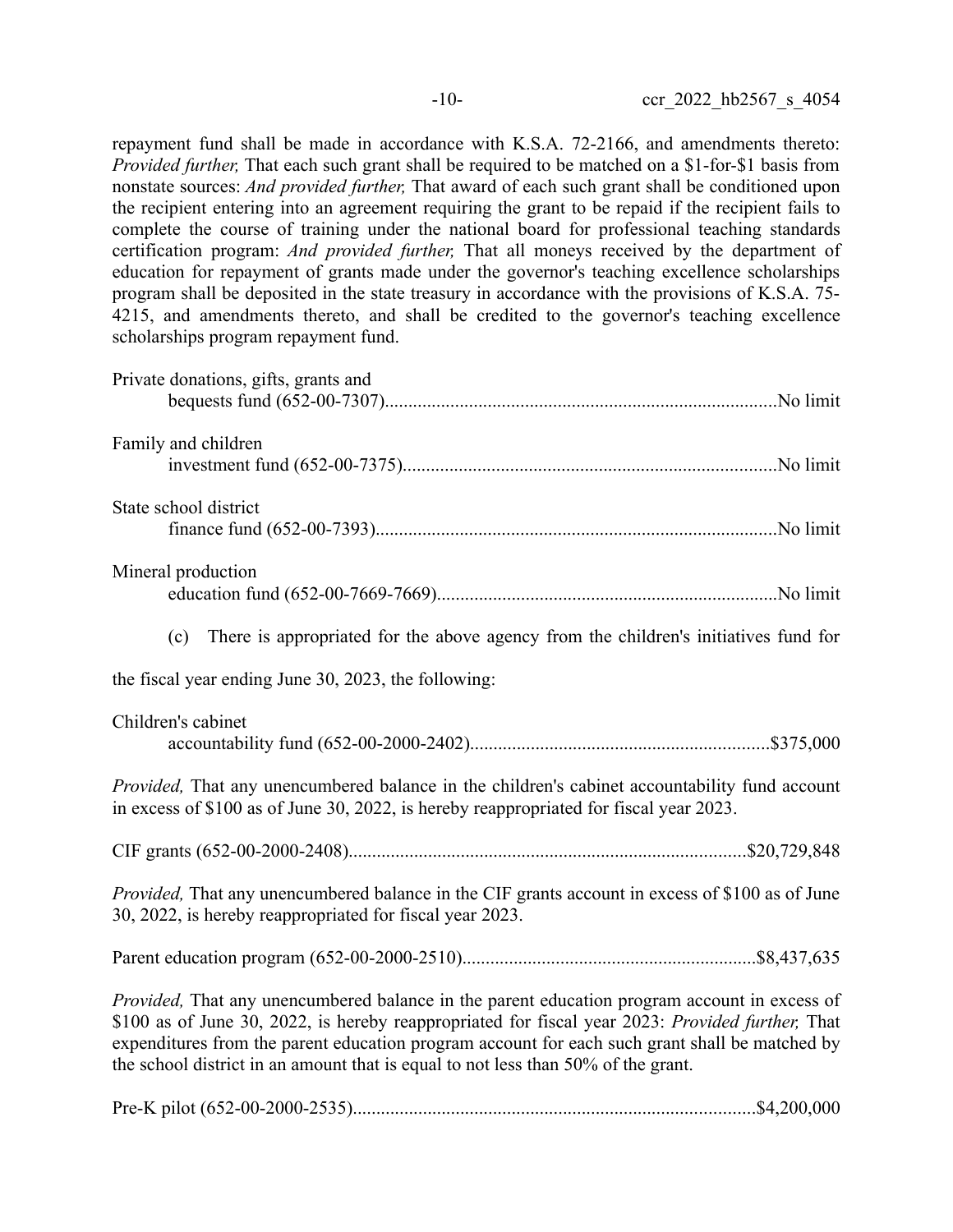(d) On July 1, 2022, or as soon thereafter as moneys are available, notwithstanding the provisions of K.S.A. 8-1,148 or 38-1808, and amendments thereto, or any other statute, the director of accounts and reports shall transfer \$50,000 from the family and children trust account of the family and children investment fund (652-00-7375-7900) of the department of education to the communities in schools program fund (652-00-2221-2400) of the department of education.

(e) On March 30, 2023, and June 30, 2023, or as soon thereafter as moneys are available, notwithstanding the provisions of K.S.A. 8-267 or 8-272, and amendments thereto, or any other statute, the director of accounts and reports shall transfer \$550,000 from the state safety fund (652-00-2538-2030) to the state general fund: *Provided,* That the transfer of such amount shall be in addition to any other transfer from the state safety fund to the state general fund as prescribed by law: *Provided further,* That the amount transferred from the state safety fund to the state general fund pursuant to this subsection is to reimburse the state general fund for accounting, auditing, budgeting, legal, payroll, personnel and purchasing services and any other governmental services that are performed on behalf of the department of education by other state agencies that receive appropriations from the state general fund to provide such services.

(f) On July 1, 2022, and quarterly thereafter, the director of accounts and reports shall transfer \$73,750 from the state highway fund (276-00-4100-4100) of the department of transportation to the school bus safety fund (652-00-2532-2300) of the department of education.

(g) On July 1, 2022, the director of accounts and reports shall transfer an amount certified by the commissioner of education from the motorcycle safety fund (652-00-2633-2050) of the department of education to the motorcycle safety fund (561-00-2366-2360) of the state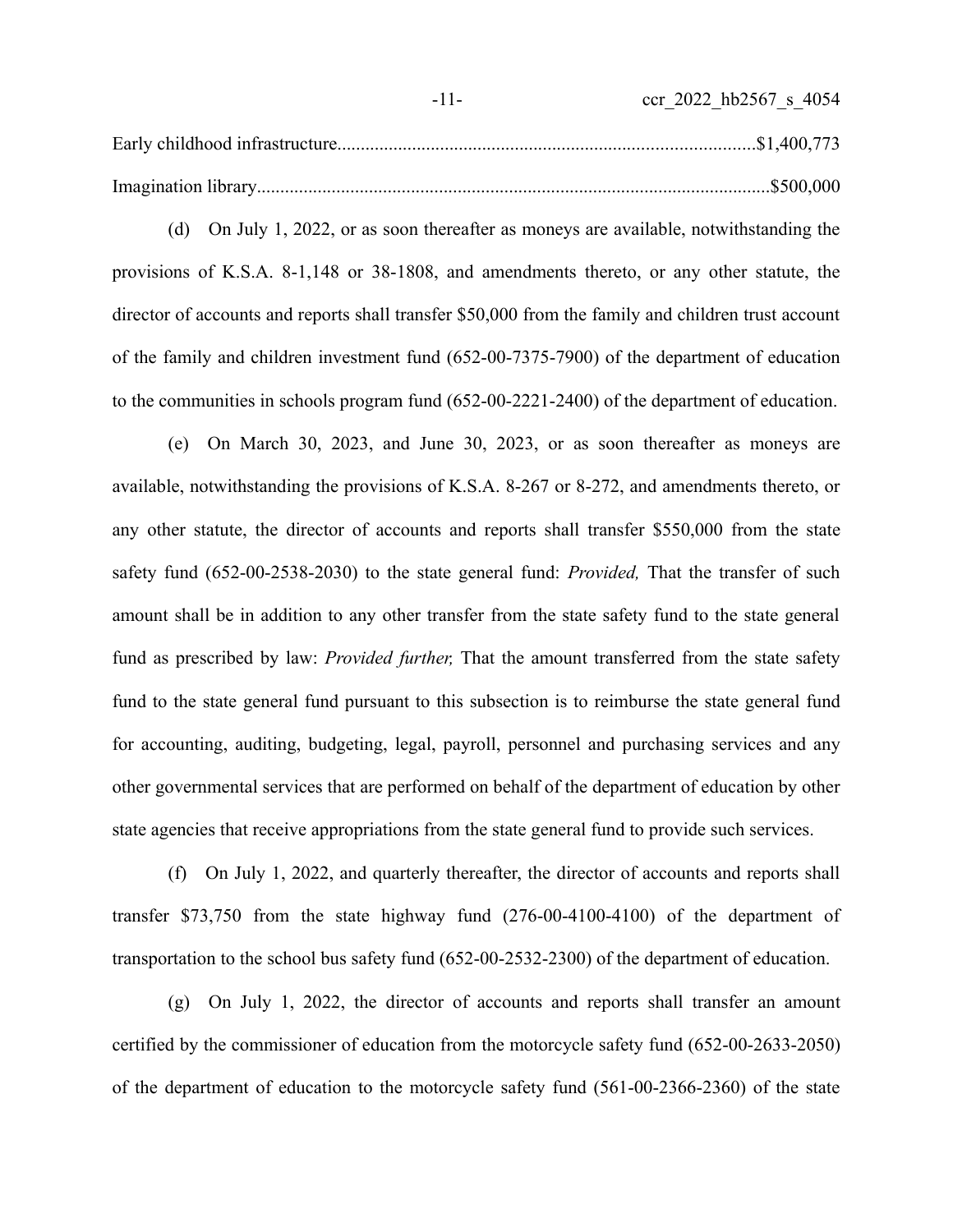board of regents: *Provided,* That the amount to be transferred shall be determined by the commissioner of education based on the amounts required to be paid pursuant to K.S.A. 8-272(b) (2), and amendments thereto.

(h) On July 1, 2022, or as soon thereafter as moneys are available, the director of accounts and reports shall transfer \$70,000 from the USAC E-rate program federal fund (561-00- 3920-3920) of the state board of regents to the education technology coordinator fund (652-00- 2157-2157) of the department of education.

(i) There is appropriated for the above agency from the Kansas endowment for youth fund for the fiscal year ending June 30, 2023, the following: Children's cabinet administration (652-00-7000-7001)......................................................\$260,535 *Provided,* That any unencumbered balance in the children's cabinet administration account in

excess of \$100 as of June 30, 2022, is hereby reappropriated for fiscal year 2023. (j) During the fiscal year ending June 30, 2023, the commissioner of education, with the

approval of the director of the budget, may transfer any part of any item of appropriation for fiscal year 2023 from the state general fund for the department of education to another item of appropriation for fiscal year 2023 from the state general fund for the department of education. The commissioner of education shall certify each such transfer to the director of accounts and reports and shall transmit a copy of each such certification to the director of legislative research.

(k) There is appropriated for the above agency from the expanded lottery act revenues fund for the fiscal year ending June 30, 2023, the following:

| $KPERS - school employer$ |  |
|---------------------------|--|
|                           |  |

*Provided,* That during the fiscal year ending June 30, 2023, the amount appropriated from the expanded lottery act revenues fund in the KPERS – school employer contribution account (652- 00-1700-1700) for the department of education shall be for the purpose of reducing the unfunded actuarial liability of the Kansas public employees retirement system attributable to the state of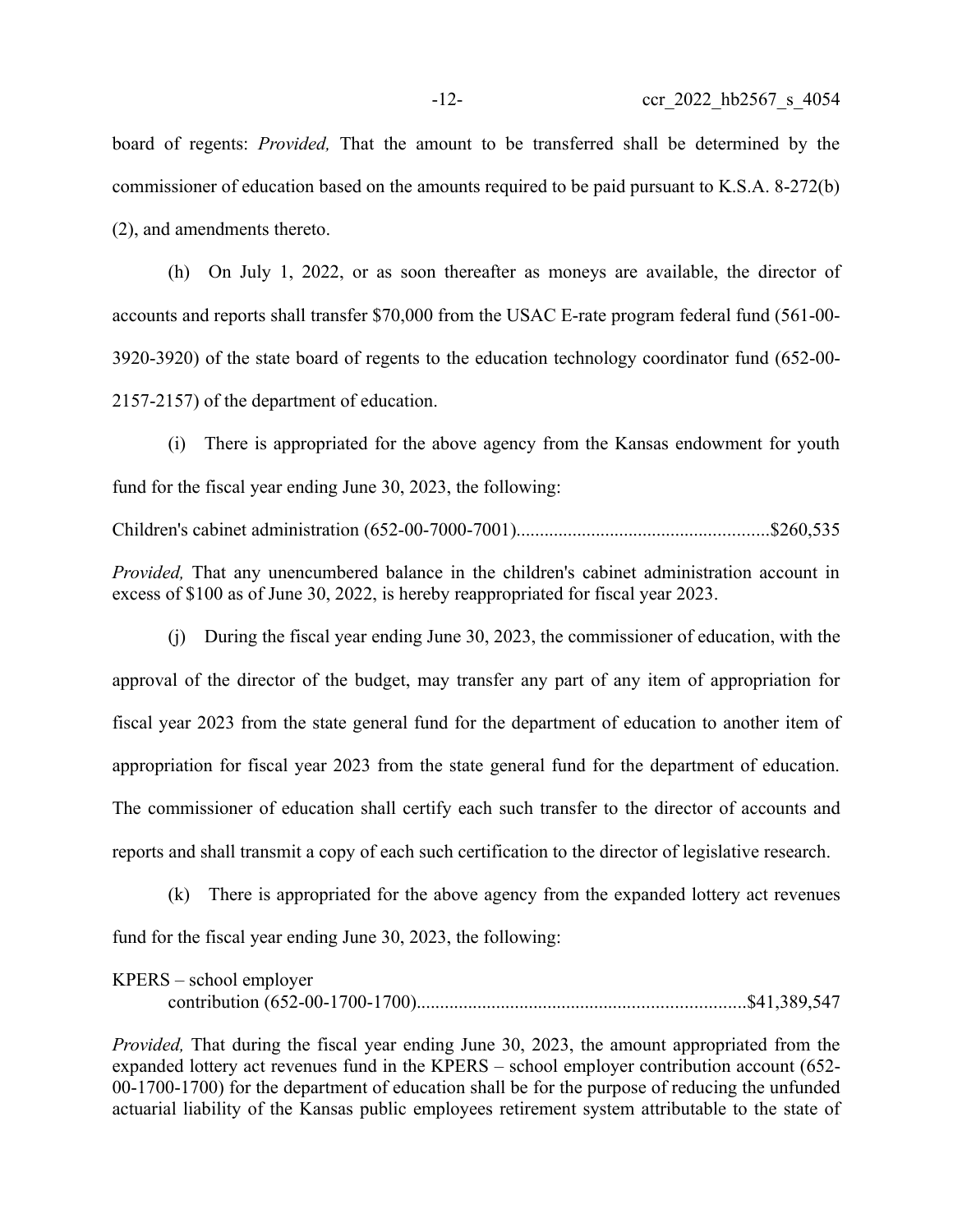Kansas and participating employers under K.S.A. 74-4931, and amendments thereto, in accordance with K.S.A. 74-8768, and amendments thereto.

(l) During the fiscal year ending June 30, 2023, in addition to the other purposes for which expenditures may be made by the above agency from the state general fund or from any special revenue fund or funds for fiscal year 2023 as authorized by section 3 of chapter 114 of the 2021 Session Laws of Kansas, this or other appropriation act of the 2022 regular session of the legislature, expenditures shall be made by the above agency from the state general fund or from any special revenue fund or funds for fiscal year 2023 for communities in schools in an amount not less than \$100,000.

Sec. 3.

#### GOVERNOR'S DEPARTMENT

(a) Expenditures shall be made from the American rescue plan – state fiscal relief federal fund (252-00-3756) for the fiscal year ending June 30, 2023, pursuant to the authority in 42 U.S.C. § 802(c)(1) or other relevant authority, to provide government services, for the following specified purposes:

Virtual math education program......................................................................................\$4,000,000

*Provided*, That expenditures from the virtual math education program account shall be used by the above agency, in consultation with the department of education, for the purpose of implementing a virtual math program to be used by school districts: *Provided further,* That the above agency shall designate the department of education as the administrating authority for such program: *And provided further,* That the department of education is hereby authorized to select and implement a virtual math program that shall be customized to Kansas curriculum standards, be evidence-based, not impose any fee or cost upon students, provide tutoring in multiple languages, provide professional development for the implementation of the program and have been implemented in other states over the preceding eight fiscal years: *Provided further*, That the department of education shall enter into a two-year contract to implement such program: *And provided further,* That any unified school district shall be authorized to use such program: *And provided further,* That the above agency shall recommend that all school districts use such program: *And provided further,* That all school districts shall track and report to the department of education twice during school year 2022-2023 as determined by the department of education on the number of attendance centers and students using such program or other virtual math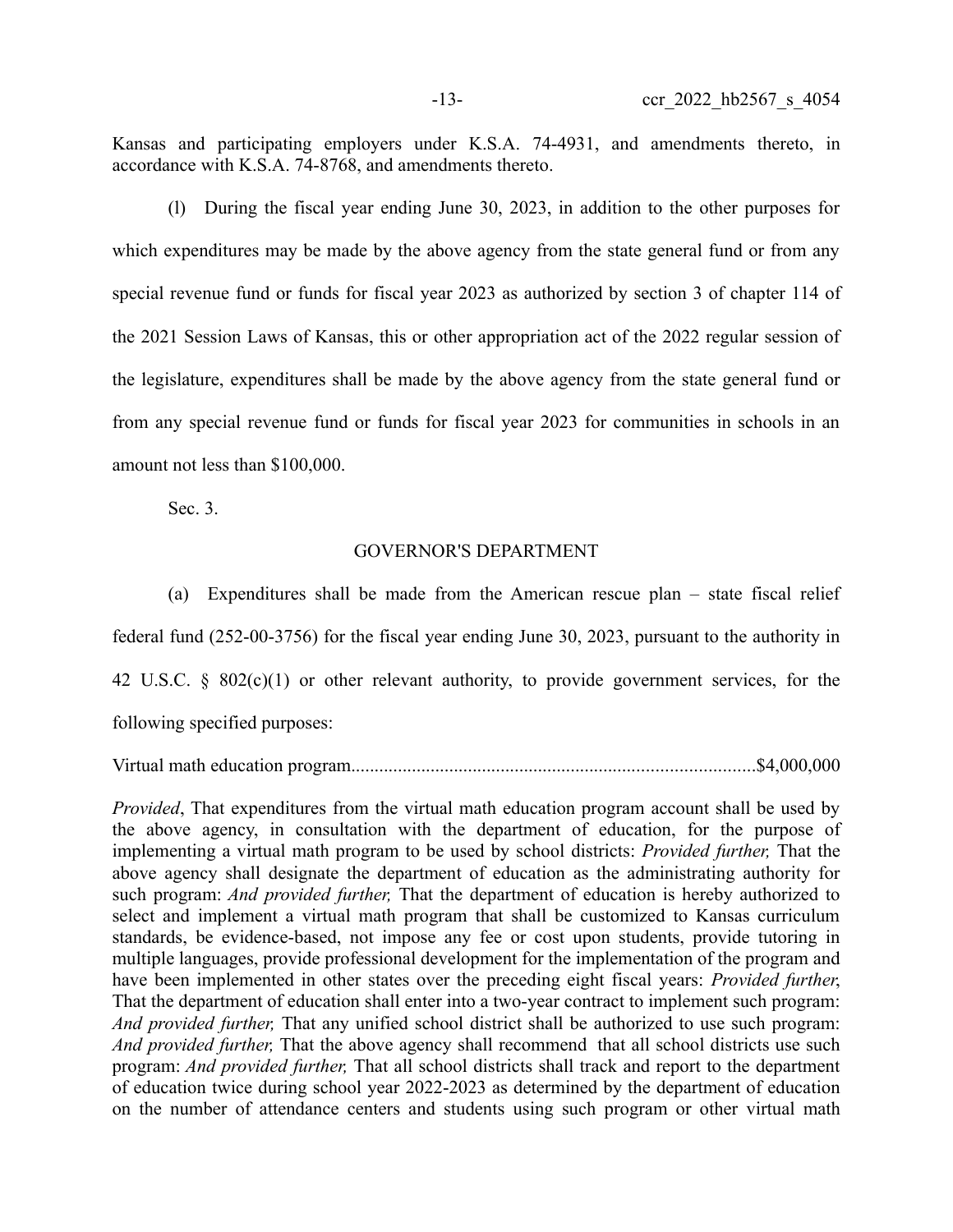program and the number of attendance centers and students not using any such virtual math program, the number of teachers participating in the professional development provided by such program or other virtual math program and the effect of any such virtual math program on student academic proficiency: *And provided further,* That the department of education shall compile such reports and shall submit a summary report to the house of representatives standing committee on K-12 education budget and the senate standing committee on education during the 2023 regular session of the legislature: *And provided further,* That such report shall also include a list of the school districts and attendance centers that are using such program or other virtual math program and a list of the school districts and attendance centers that are not using a virtual math program and a comparison between low-usage and high-usage school districts and attendance centers.

School safety and security grants.....................................................................................\$1,000,000

*Provided*, That expenditures shall be made from the school safety and security grants account by the above agency, in consultation with the department of education, for disbursements of grant moneys approved by the state board of education for the: Acquisition and installation of security cameras and any other systems, equipment and services necessary for security monitoring of facilities operated by a school district and for securing doors, windows and any entrances to such facilities; and salaries and wages, and associated fringe benefits, for newly created positions of school resource officers and the costs associated with any newly created school resource officers provided by the city or county of such school district: *Provided further*, That all moneys expended for school safety and security grants account for fiscal year 2023 shall be matched by the receiving school district on a \$1-for-\$1 basis from other moneys of the school district that may be used for such purpose.

(b) During the fiscal year ending June 30, 2023, the expenditures in subsection (a) from

the American rescue plan – state fiscal relief federal fund shall not be subject to the provisions of section 28(d) of 2022 House Substitute for Substitute for Senate Bill No. 267.

(c) During the fiscal year ending June 30, 2023, the provisions of section 196 of 2022 House Substitute for Substitute for Senate Bill No. 267 shall not apply to expenditures from the American rescue plan – state fiscal relief federal fund of the governor's department. Such expenditures are subject to the provisions of subsection (a).

Sec. 4.

# DEPARTMENT OF EDUCATION

(a) There is appropriated for the above agency from the state general fund for the fiscal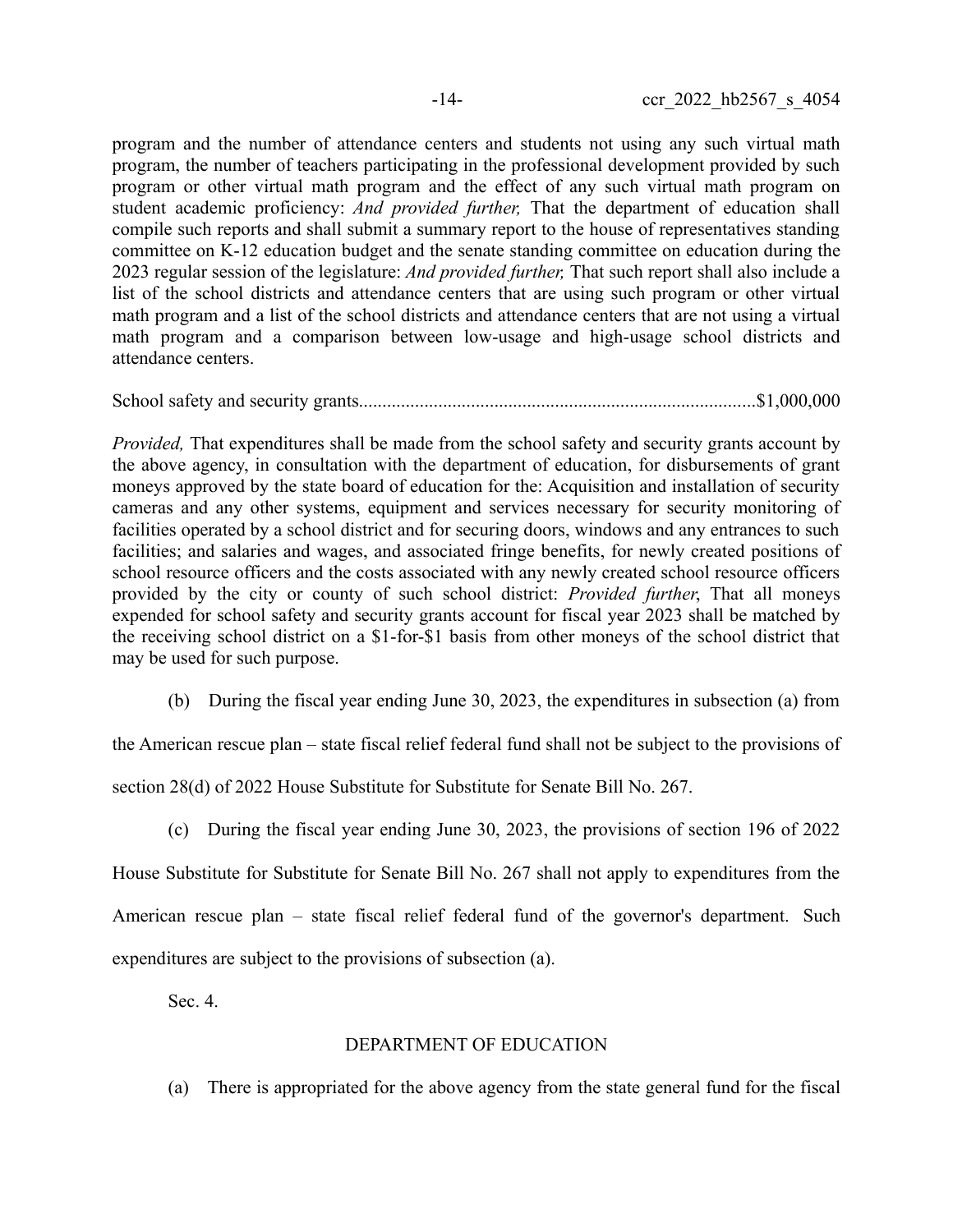| year ending June 30, 2024, the following: |  |  |  |
|-------------------------------------------|--|--|--|

|--|--|--|--|--|

*Provided,* That any unencumbered balance in the state foundation aid account in excess of \$100 as of June 30, 2023, is hereby reappropriated for fiscal year 2024.

Supplemental state aid (652-00-1000-0840)................................................................\$568,150,000

*Provided,* That any unencumbered balance in the supplemental state aid account in excess of \$100 as of June 30, 2023, is hereby reappropriated for fiscal year 2024.

Virtual math education program......................................................................................\$2,000,000

*Provided*, That expenditures shall be made by the above agency from the virtual math education program account for fiscal year 2024 to fund the second year of operation of the virtual math program implemented by the above agency pursuant to sections 2(a) and 3(a): *Provided further*, That all school districts shall track and report to the above agency twice during school year 2023- 2024 as determined by the above agency on the number of attendance centers and students using such program or other virtual math program and the number of attendance centers and students not using any such virtual math program, the number of teachers participating in the professional development provided by such program or other virtual math program and the effect of any such virtual math program on student academic proficiency: *And provided further,* That the above agency shall compile such reports and shall submit a summary report to the house of representatives standing committee on K-12 education budget and the senate standing committee on education during the 2024 regular session of the legislature: *And provided further,* That such report shall also include a list of the school districts and attendance centers that are using such program or other virtual math program and a list of the school districts and attendance centers that are not using a virtual math program and a comparison between low-usage and high-usage school districts and attendance centers.

(b) There is appropriated for the above agency from the following special revenue fund

or funds for the fiscal year ending June 30, 2024, all moneys now or hereafter lawfully credited

to and available in such fund or funds, except that expenditures other than refunds authorized by

law and transfers to other state agencies shall not exceed the following:

State school district finance fund (652-00-7393).................................................................No limit

| Mineral production |  |
|--------------------|--|
|--------------------|--|

|--|--|--|--|--|

New Sec. 5. (a) The legislature hereby affirms that excellence in education provides an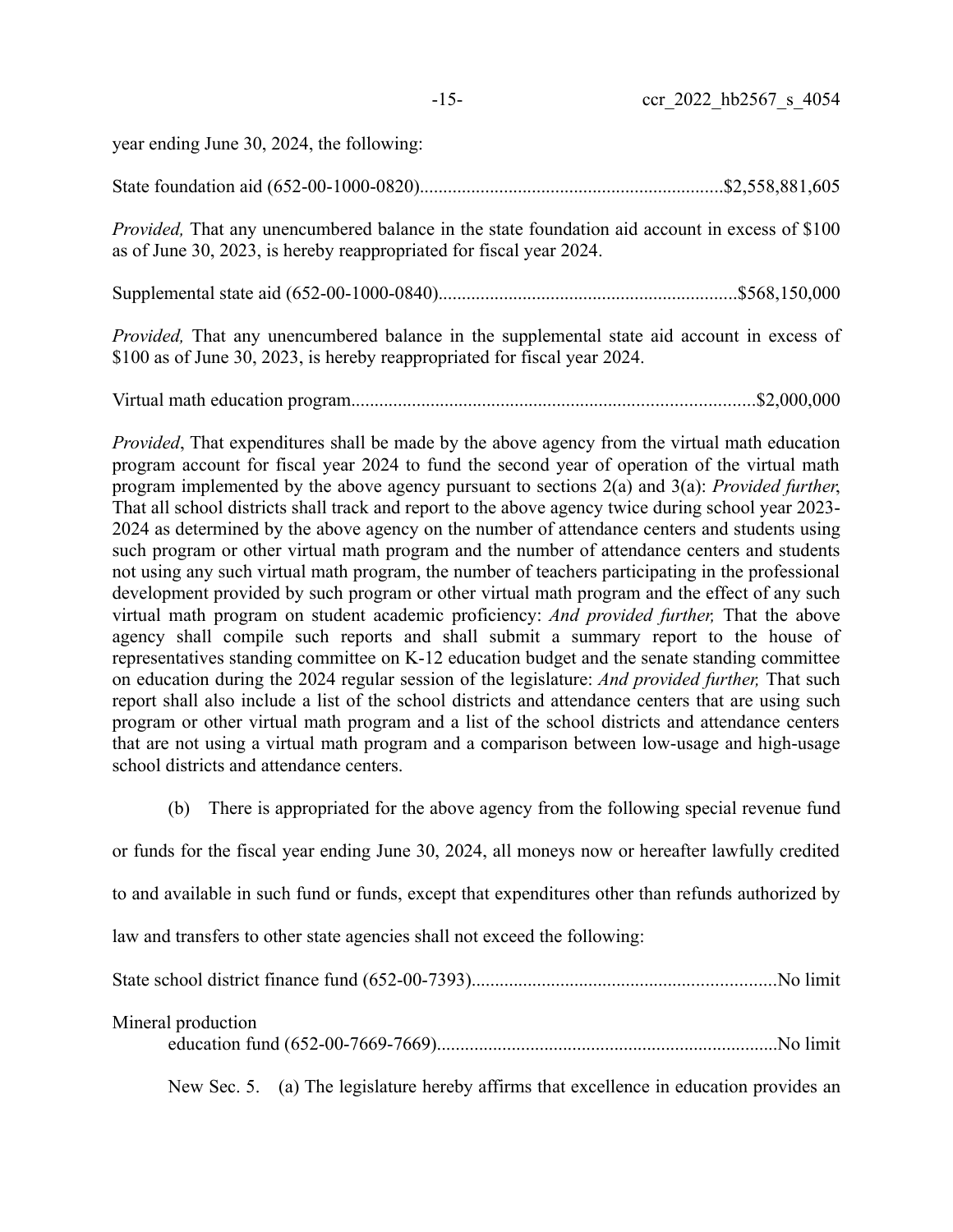essential gateway to success not only for students but for the entire state. Achieving excellence in education opens doors of opportunity for long-term personal, professional and economic growth and improvement for all students. As academic achievement is elevated, inspired and attained, more students will gain the soft skills that are necessary to succeed in the workforce, including improved time management, personal accountability and communication skills. Maintaining high academic achievement standards for all students provides the basis for the fundamental belief that all people, despite their socioeconomic, racial or cultural status, are uniquely capable and worthy of meeting and exceeding the highest caliber of expectations. In affirming this focus on excellence, the legislature hereby desires consistent communication with the state board of education and the state department of education to annually review academic achievement, as quantitatively measured by performance on state assessments and the interventions, goals and strategies that are being utilized to move all students to academic proficiency.

(b) This section shall take effect and be in force from and after July 1, 2022.

New Sec. 6. (a) This section shall be known and may be cited as the every child can read act.

(b) The legislature hereby affirms that third grade marks a pivotal grade level in which students must attain proficiency in reading or risk continued learning losses throughout their academic career. To ensure that all students move toward grade-level proficiency in literacy, especially by the third grade level, the board of education of each school district shall provide opportunities for students to participate in targeted educational interventions to promote proficiency in literacy. Reading literacy shall be attained through the science of reading and evidence-based reading instruction and shall include such competencies as may be necessary to attain reading proficiency. The necessary competencies, best practices and screening tools used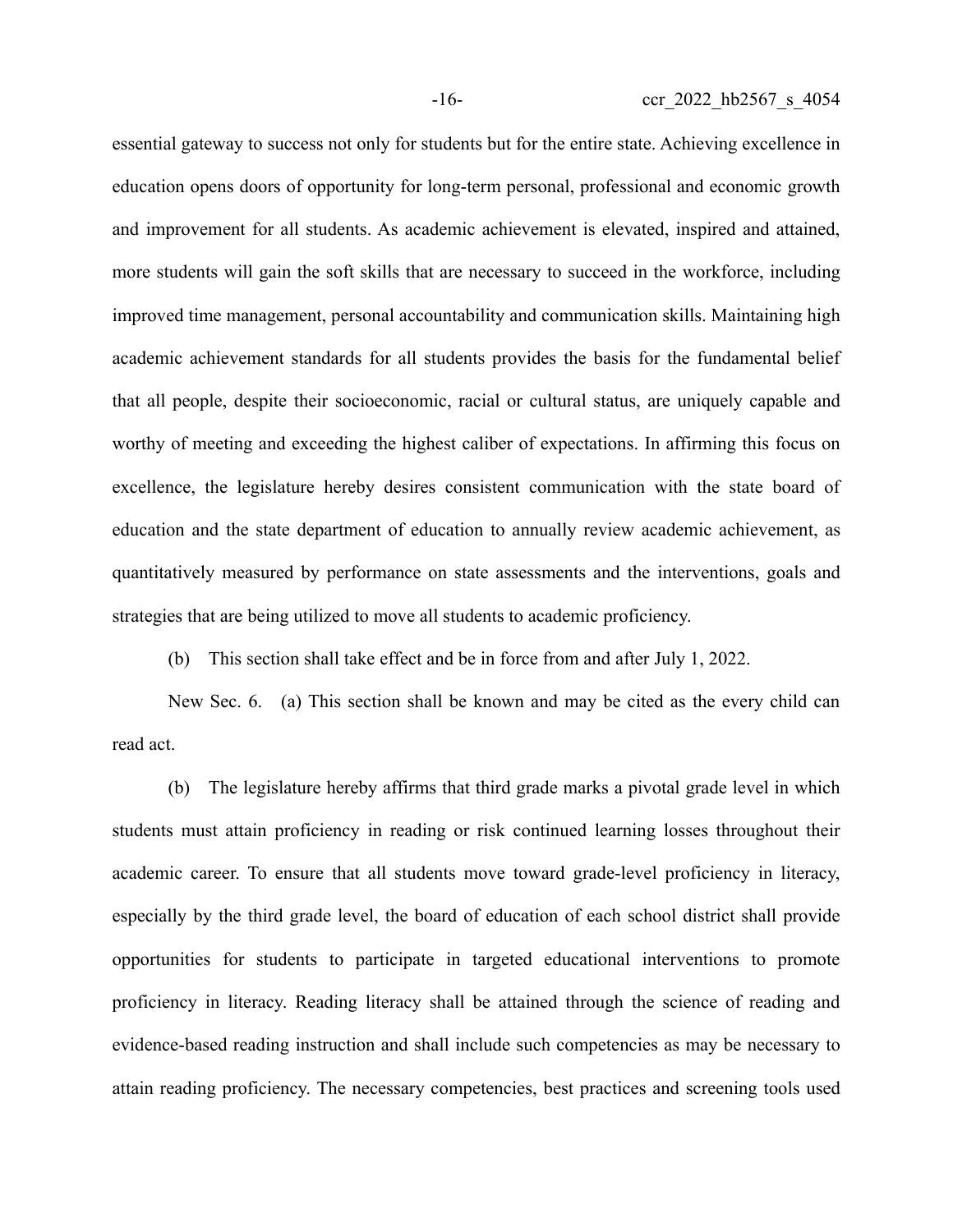by school districts shall follow the framework of the dyslexia handbook developed by the state department of education. To ensure that such competencies are achieved, the board of education of each school district shall include as part of instruction in literacy:

(1) Phonics, phonological and phonemic awareness;

(2) vocabulary development;

(3) silent and oral reading fluency; and

(4) reading comprehension.

(c) To promote the goals of the every child can read act, the board of education of each school district shall:

(1) Measure student achievement by participation in the state assessment program and through other universal screening and assessment tools that are approved by a board of education of a school district or by the state department of education;

(2) provide targeted and tiered interventions that are designed to match a student's individual deficiencies through additional contact hours with such student, including, but not limited to, one-on-one instruction, small group instruction, tutoring and summer school programs for all students and especially for those students who are at and below the third grade level who are identified as having a literacy deficit; and

(3) ensure that the teacher of each third grade student communicates with the parent or guardian of each such student to provide information on the student's literacy proficiency or deficiencies and any recommended interventions for such student to achieve proficiency. Such communication shall occur at least once during the fall semester and once during the spring semester. When a teacher provides the communications required pursuant to this paragraph, each such communication shall provide the parent or guardian with: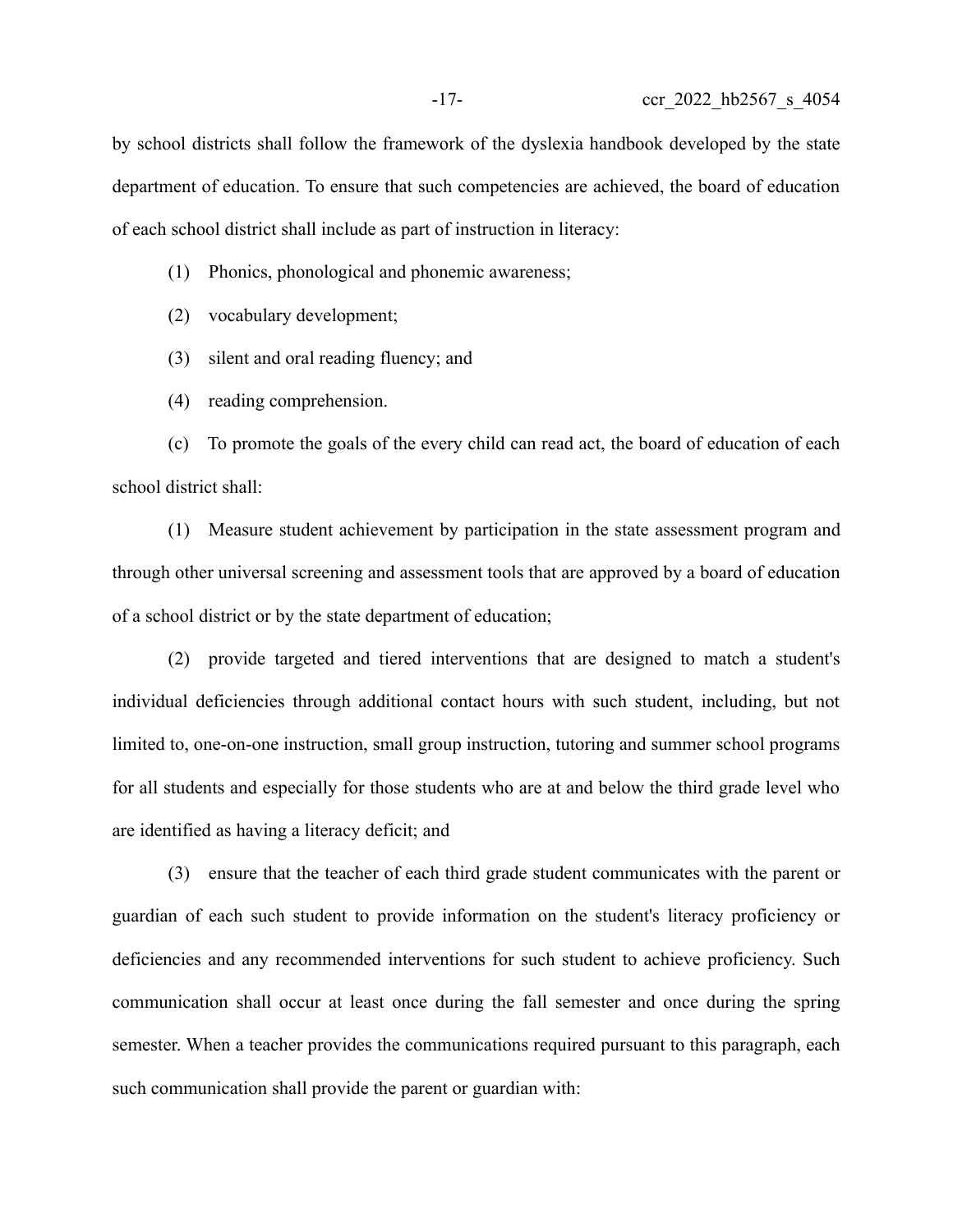(A) A summary of the every child can read act and the literacy goals of the act;

(B) any assessment data relating to literacy that pertains to the student;

(C) any recommended interventions for the student; and

(D) how the school district tracks the outcomes of any such interventions.

(d) (1) On or before June 30 of each school year, each school district shall report to the state department of education on the school district's implementation of the every child can read act, the interventions that the school district is using to attain the goals of such act and the resulting outcomes of such interventions. Such report shall include:

(A) The number of third grade students in such school district;

(B) the screening and assessment data from at least the preceding two school years that the school district is using as a baseline to evaluate student progress in literacy; and

(C) the percentage of students that are proficient, moving toward proficiency or deficient, with percentages provided for all students and student subgroups.

(2) The state department of education shall compile such reports and shall submit a summary report to the governor and the legislature on or before January 15 of each year.

(e) This section shall take effect and be in force from and after July 1, 2023.

New Sec. 7. (a) A board of education of a school district may adopt a policy to allow students enrolled in grades six through 12 to earn course credits through alternative educational opportunities with sponsoring entities. A school district's policy adopted pursuant to this section shall provide:

(1) Eligibility requirements for sponsoring entities;

(2) requirements for the provision of alternative educational opportunities by sponsoring entities;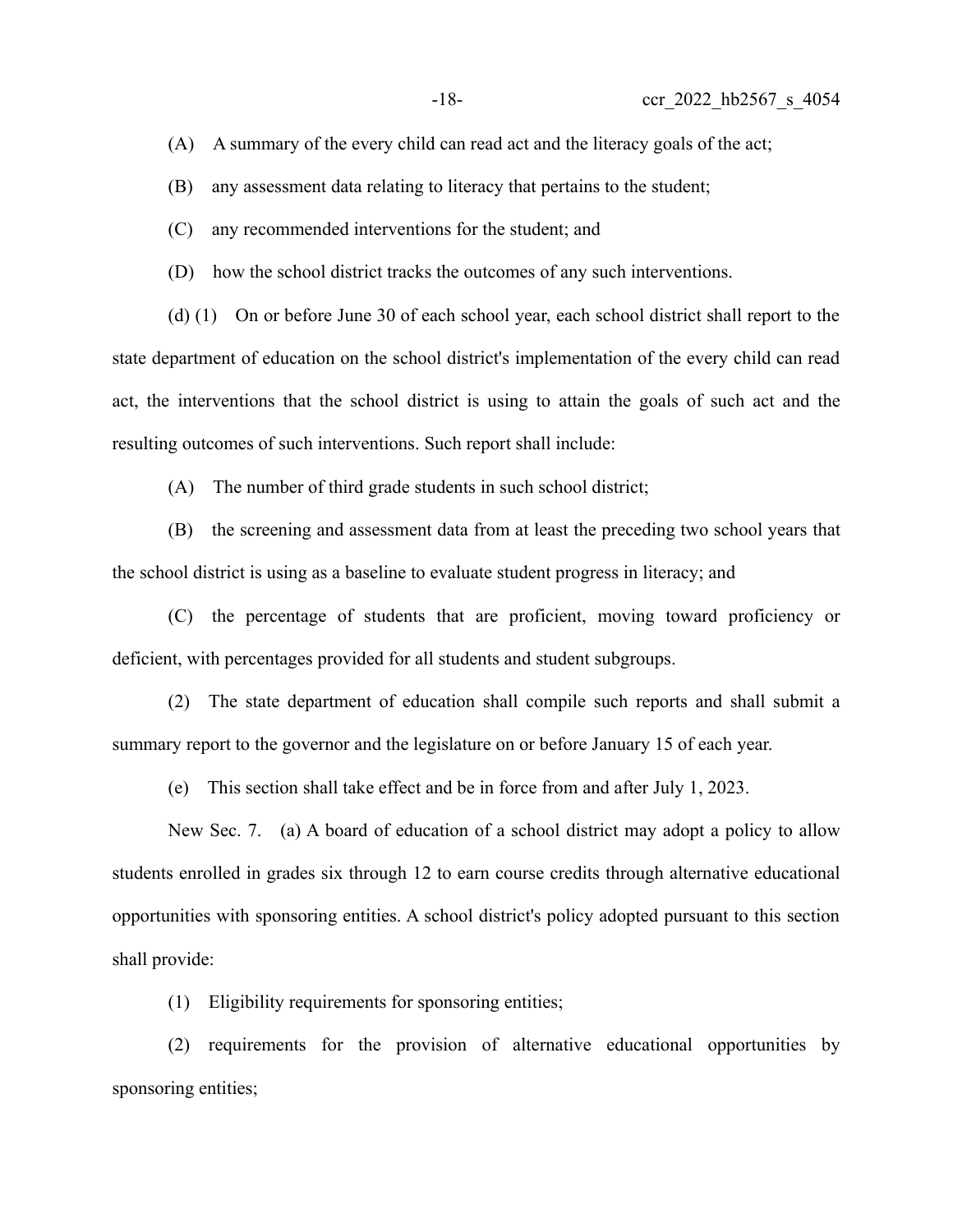(3) the procedures for a sponsoring entity to submit a proposal to the school district to provide an additional educational opportunity to students;

(4) the criteria the school district will use to evaluate such proposals; and

(5) the course credit that may be earned through the alternative educational opportunity by a participating student.

(b) A school district may accept a proposal from a sponsoring entity if the alternative educational opportunity provided by the sponsoring entity:

(1) Provides an additional learning opportunity for students through a work-based, preapprenticeship, apprenticeship, internship, industry certification or community program; and

(2) (A) is approved by the state board of education as an alternative educational opportunity pursuant to subsection (d); or

(B) complies with the school district policies adopted pursuant to subsection (a).

(c) Each approved alternative educational opportunity with a sponsoring entity shall be managed and directed by a licensed teacher employed by the school district.

(d) A sponsoring entity may petition the state board to approve an alternative educational opportunity that is provided through such sponsoring entity if the alternative educational opportunity provided through such sponsoring entity is generally applicable on a statewide or regional basis across multiple school districts. The state board of education shall approve or deny each petition proposing an alternative educational opportunity within 90 days of receipt of such proposal. If the state board denies the proposal, the state board shall provide the sponsoring entity the reasons for such denial. If the state board approves such proposal, any school district may implement the alternative educational opportunity. The state board may revoke any such approved proposal if the state board determines that the sponsoring entity fails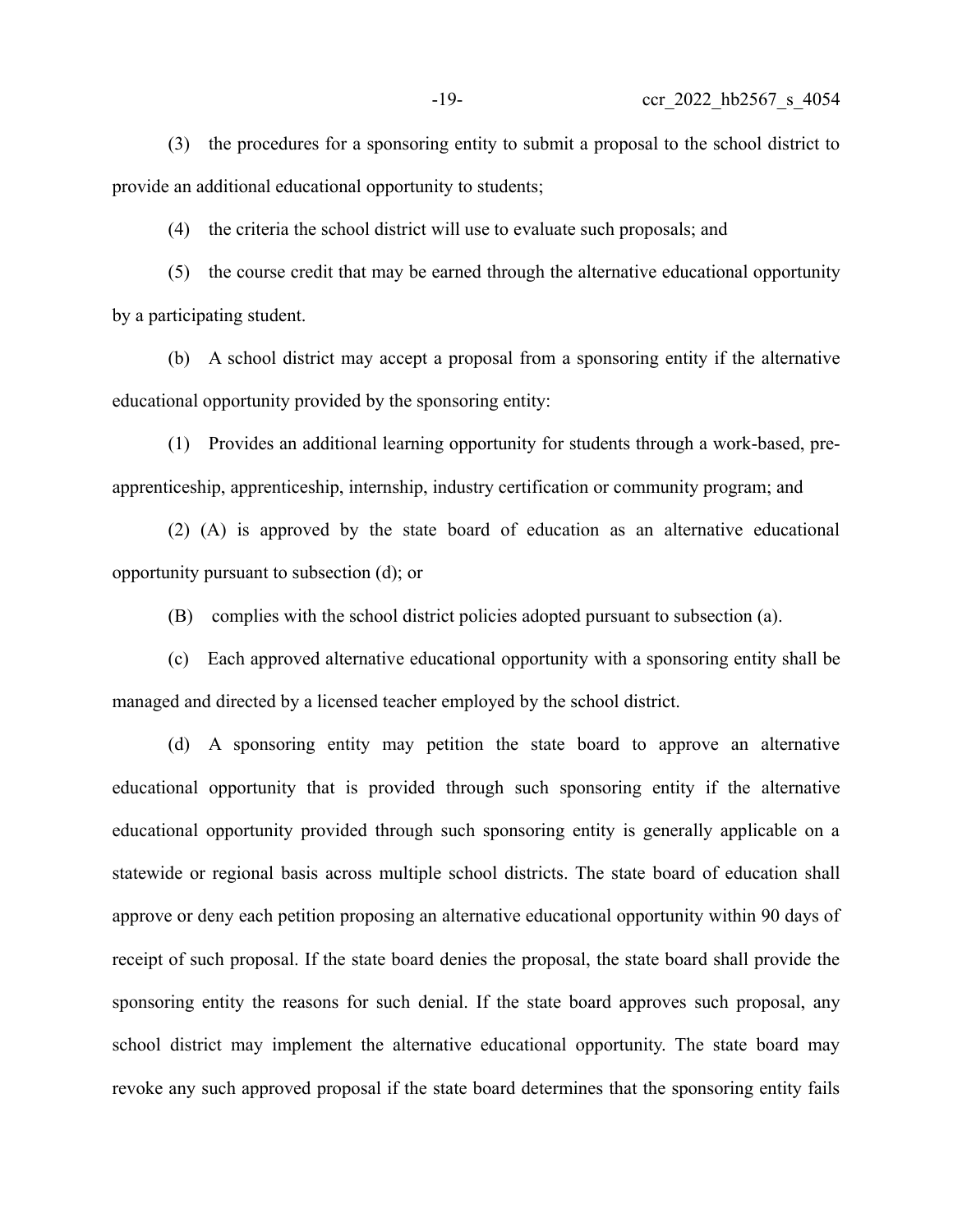to comply with the requirements of this section.

(e) Each school district shall report to the state department of education information regarding the school district's alternative educational opportunities offered at the school, the names of sponsoring entities, the number of students participating and credits earned.

(f) The state board of education may adopt rules and regulations for the administration of this section.

(g) As used in this section:

(1) "Alternative educational opportunity" means instruction that primarily occurs outside the classroom with a sponsoring entity.

(2) "Sponsoring entity" means a business, not-for-profit organization, nonprofit organization, trade association, parent of a student, teacher or administrator that partners with a school district to provide an alternative educational opportunity to students.

(h) This section shall take effect and be in force from and after July 1, 2022.

New Sec. 8. (a) As used in K.S.A. 72-3122 through 72-3125, and amendments thereto, and section 9, and amendments thereto:

(1) "Homeless child" means a child who lacks a fixed, regular and adequate nighttime residence and whose primary nighttime residence is:

(A) A supervised publicly or privately operated shelter designed to provide temporary living accommodations, including welfare hotels, congregate shelters and transitional housing for the mentally ill;

(B) an institution that provides a temporary residence for individuals intended to be institutionalized; or

(C) a public or private place not designed for, or ordinarily used as, a regular sleeping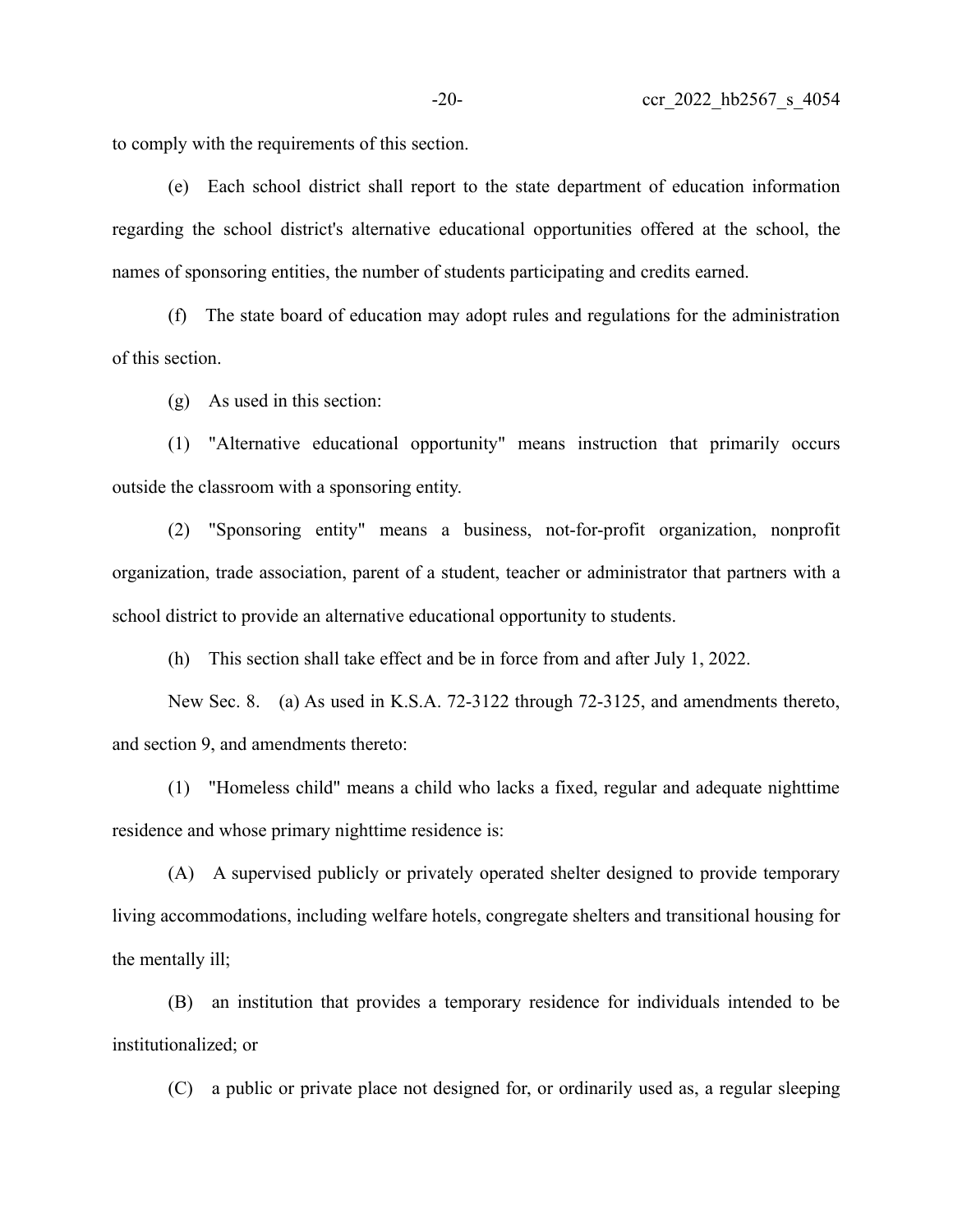accommodation for humans.

(2) "Nonresident student" or "nonresident transfer student" means a student who is enrolled and in attendance at or seeking to enroll and attend a school located in a district where such student is not a resident.

(3) "Parent" means and includes natural parents, adoptive parents, stepparents and foster parents.

(4) "Person acting as parent" means:

(A) A guardian or conservator; or

(B) a person, other than a parent, who:

(i) Is liable by law to maintain, care for or support the child;

(ii) has actual care and control of the child and is contributing the major portion of the cost of support of the child;

(iii) has actual care and control of the child with the written consent of a person who has legal custody of the child; or

(iv) has been granted custody of the child by a court of competent jurisdiction.

(5) "Receiving school district" means a school district of nonresidence of a student who attends school in such school district.

(6) "School district" means a school district organized and operating under the laws of this state.

(7) "Sending school district" means a school district of residence of a student who attends school in a school district not of the student's residence.

(8) "Sibling" means a brother or sister of the whole or half blood, adoptive brother or sister, a stepbrother or stepsister or a foster brother or foster sister.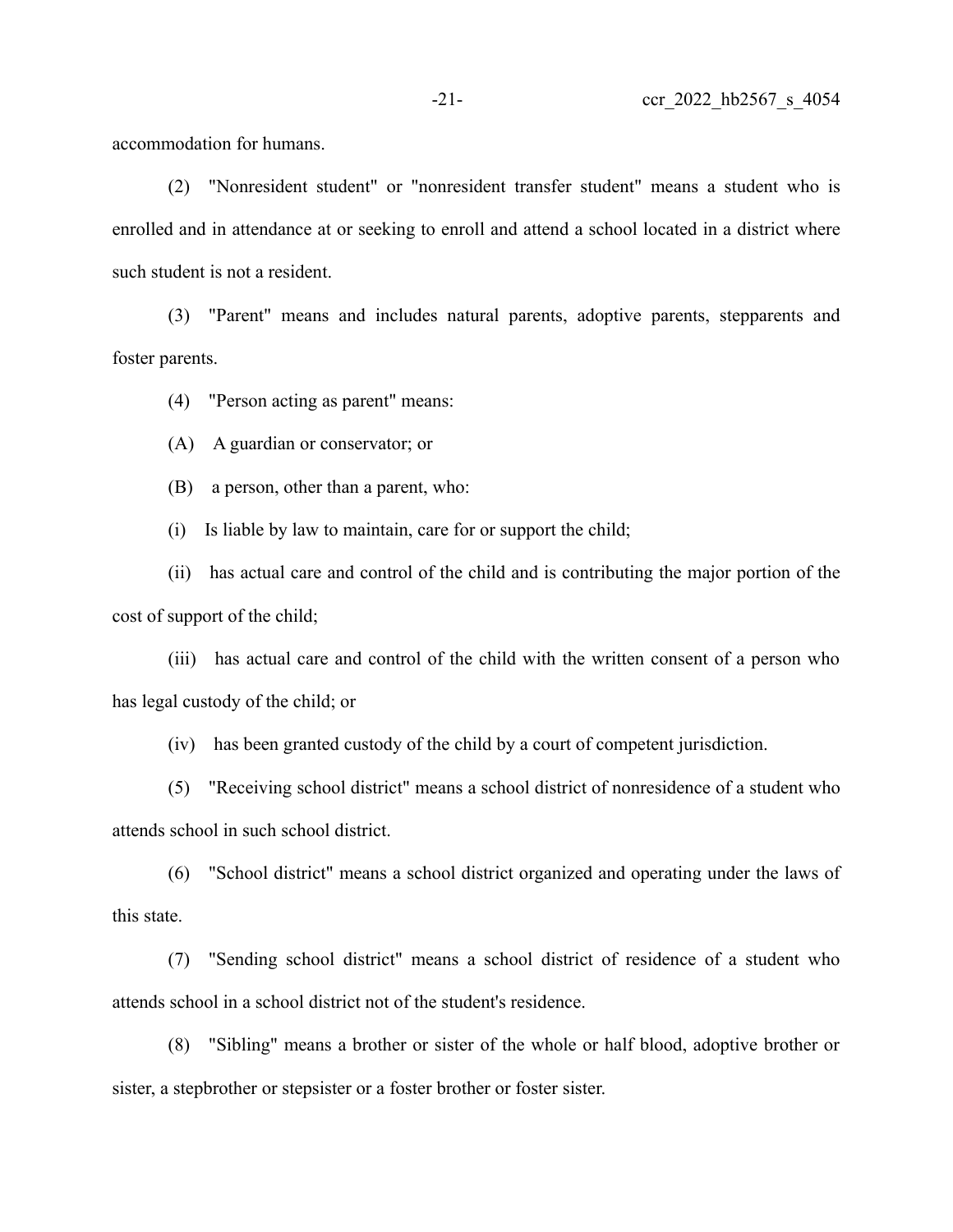(b) This section shall take effect and be in force from and after July 1, 2023.

New Sec. 9. (a) On or before January 1, 2024, each board of education of a school district shall adopt a policy to determine the number of nonresident students that the school district has the capacity to accept in each grade level for each school of the school district pursuant to K.S.A. 72-3123, and amendments thereto. Such policies shall clearly specify the reasons that the board may use to deny continued enrollment of a nonresident student who is not in good standing. Such reasons for a denial of continued enrollment may include, but shall not be limited to, the nonresident student's record of school absenteeism and repeated suspensions or expulsions.

(b) Prior to adopting such policy, the board of education shall call and hold a hearing on the proposed policy. The board of education shall provide notice of such hearing, which shall include the time, date and place of the public hearing to be held on the proposed policy. Such notice shall be published at least once each week for two consecutive weeks in a newspaper of general circulation in the school district and shall also be posted on the school district's website.

(c) At such hearing, a representative of the board shall present the board's proposal for the policy and the board shall hear testimony regarding the proposed policy. Following the public hearing, after consideration of the testimony and evidence presented or submitted at such public hearing, the board shall determine whether to adopt or revise the proposed policy at a subsequent public meeting of the board.

(d) The policy adopted pursuant to subsection (a) shall be published on the school district's website.

(e) The provisions of this section shall not apply to any school located on a military installation, as defined in K.S.A. 72-8268, and amendments thereto.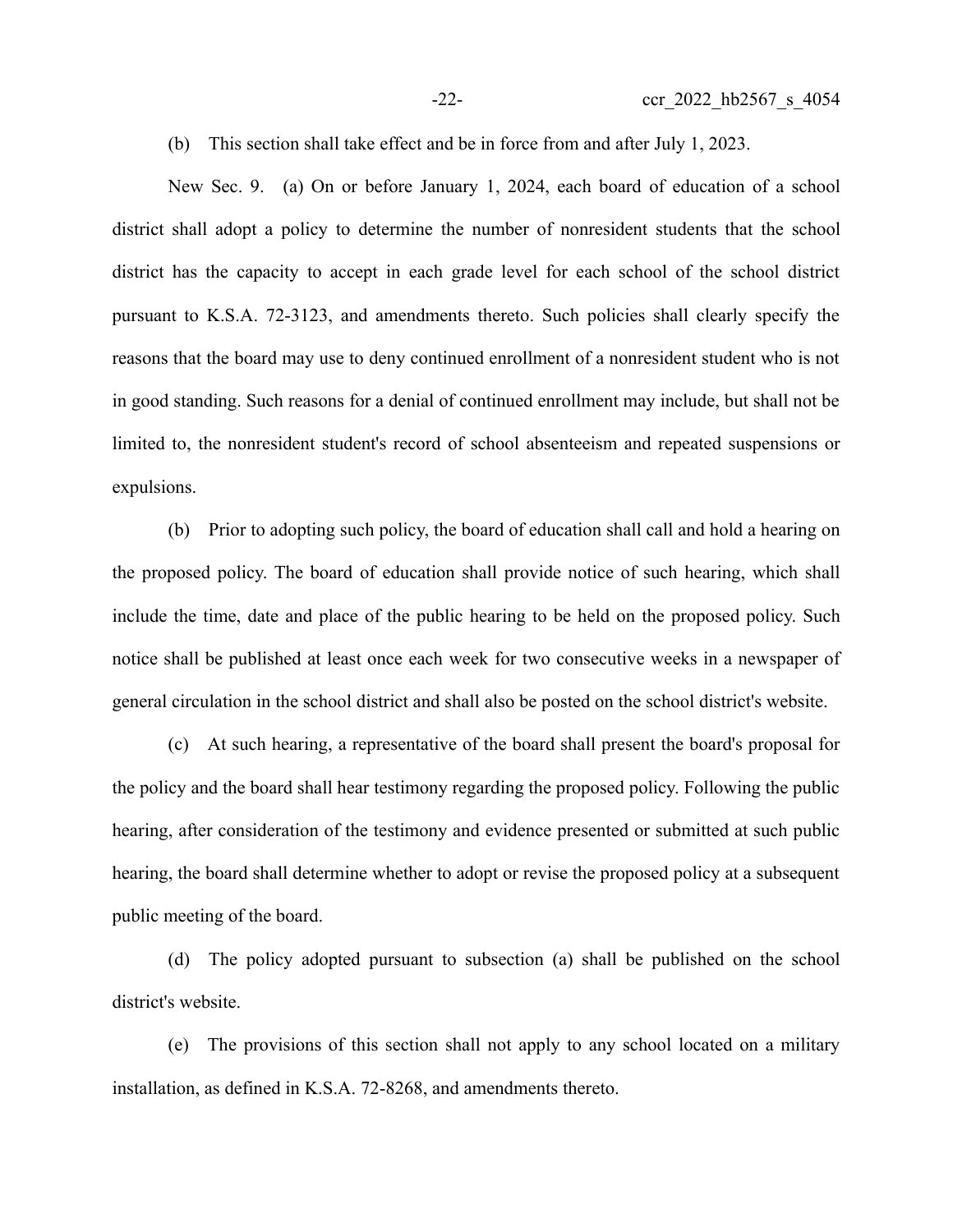(f) This section shall take effect and be in force from and after July 1, 2023.

Sec. 10. On and after July 1, 2022, K.S.A. 19-5005 is hereby amended to read as follows: 19-5005. (a) All revenue received by the county treasurer pursuant to this act shall be appropriated by the county to the Johnson county education research triangle authority. The authority shall remit such funds for expenditure in equal shares by designated officials for the Edwards campus of the university of Kansas, the Johnson county location of Kansas state university and the university of Kansas medical center's Johnson county locations. All such funds shall be spent for building construction, academic and research program development and growth, faculty and staff recruitment and retention, and operations and maintenance in support of:

(1) The undergraduate and graduate programs at the Edwards campus of the university of Kansas;

(2) the research and education programs in animal health and food safety and security at the Johnson county location of Kansas state university; and

(3) other undergraduate and graduate programs, subject to the approval of Kansas state university, the university of Kansas and the Johnson county education research triangle authority board of directors and which shall not include pre-baccalaureate programs, lower-division courses or courses for students attending high school, at the Johnson county location of Kansas state university; and

 (4) the medical education and life sciences and cancer research programs at the university of Kansas medical center's Johnson county locations.

(b) All such expenditures shall be in compliance with the purposes of this act and shall be certified as such to the authority and to the Kansas state board of regents by appropriate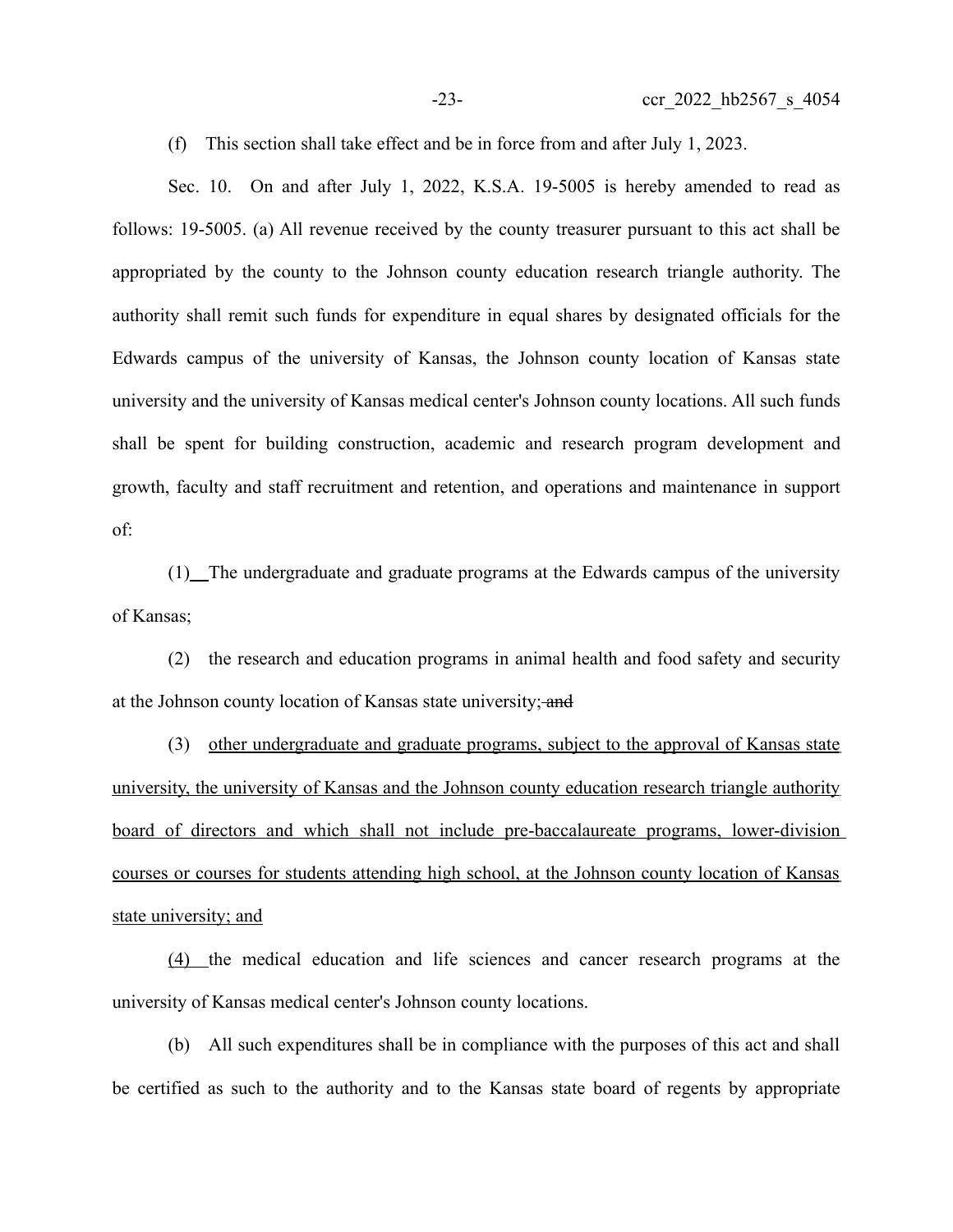officials at the university of Kansas, Kansas state university and the university of Kansas medical center. Such expenditures shall also comply with the policies of the Kansas state board of regents and applicable state and federal laws.

(c) No Not more than two percent  $2\%$  of funds so collected in any fiscal year shall be used for the administrative expenses of the authority or its board of directors.

(d) The authority shall have no authority to issue bonds or to exercise the power of eminent domain.

(e) The authority shall issue an annual report to the board of regents, the legislature and the board of commissioners of Johnson county.

(f) The authority shall be subject to legislative post audit and audit by the board of commissioners of the Johnson county internal auditor.

(g) Meetings of the board of directors of the authority shall be subject to the Kansas open meetings act and records of the authority and the board shall be subject to the Kansas open records act.

(h) Unless state general fund appropriations for the university of Kansas, Kansas state university, and the university of Kansas medical center are reduced by action of the legislature or the governor, state general fund support of such institutions shall not be reduced below the level of support in effect on the effective date of this act.

(i) The Kansas board of regents shall remain responsible for the governance of these institutions, including approval of any academic programs and the regulation thereof, and shall be responsible to the authority for institutional compliance with the purposes of this act.

Sec. 11. On and after July 1, 2022, K.S.A. 38-2223 is hereby amended to read as follows: 38-2223. (a) *Persons making reports.* (1) When any of the following persons has reason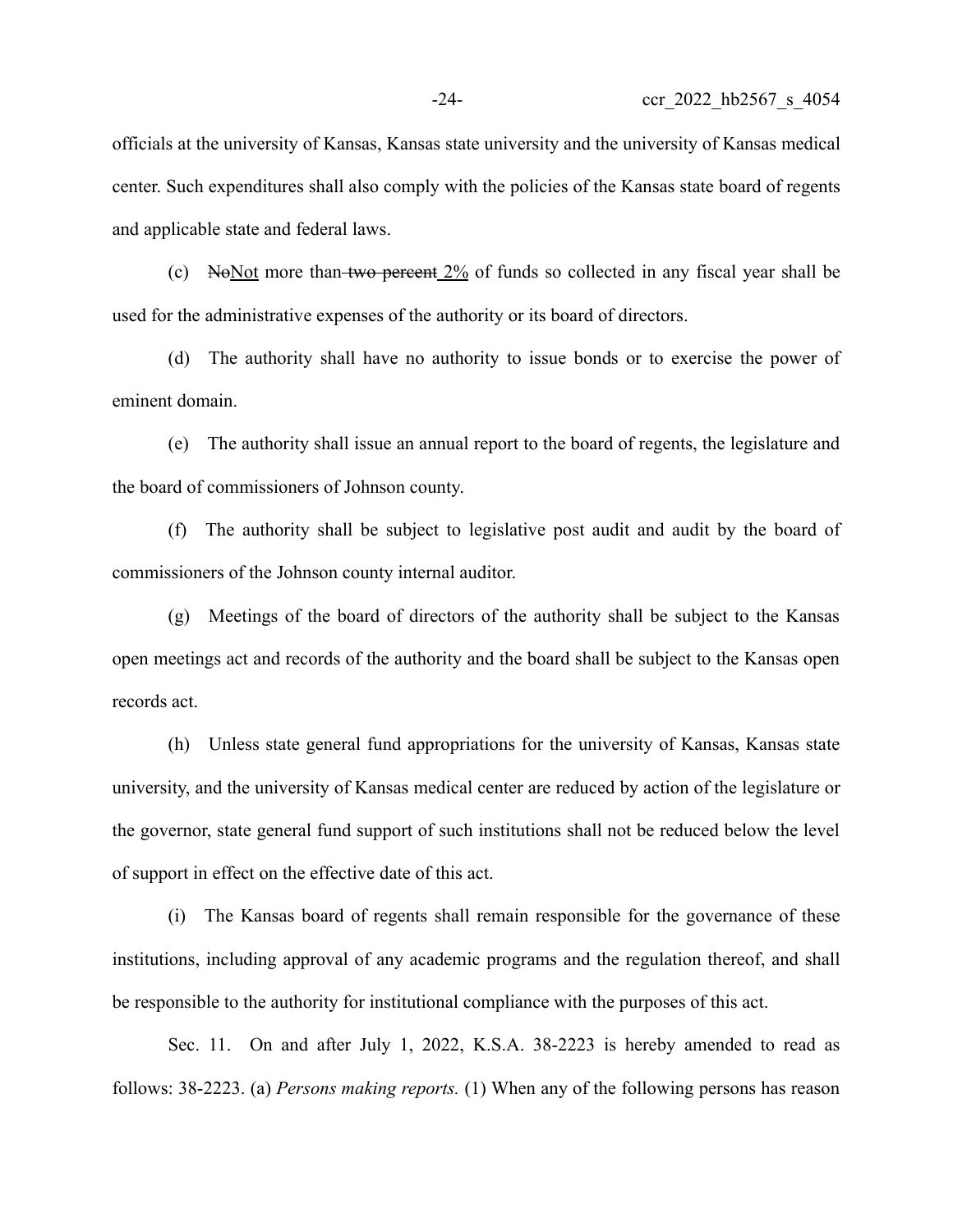to suspect that a child has been harmed as a result of physical, mental or emotional abuse or neglect or sexual abuse, the person shall report the matter promptly as provided in subsections (b) and (c);

(A) The following persons providing medical care or treatment: Persons licensed to practice the healing arts, dentistry and optometry, persons engaged in postgraduate training programs approved by the state board of healing arts, licensed professional or practical nurses and chief administrative officers of medical care facilities;

(B) the following persons licensed by the state to provide mental health services: Licensed psychologists, licensed masters level psychologists, licensed clinical psychotherapists, licensed social workers, licensed marriage and family therapists, licensed clinical marriage and family therapists, licensed behavioral analysts, licensed assistant behavioral analysts, licensed professional counselors, licensed clinical professional counselors and registered alcohol and drug abuse counselors;

(C) teachers, school administrators-or and other employees of an educational institution which that the child is attending and any member of the board of directors of the Kansas state high school activities association referenced in K.S.A. 72-7114, and amendments thereto, and any person who is employed by or is an officer of such association;

(D) persons licensed by the secretary of health and environment to provide child care services or the employees of persons so licensed at the place where the child care services are being provided to the child;

(D)(E) firefighters, emergency medical services personnel, law enforcement officers, juvenile intake and assessment workers, court services officers, community corrections officers, case managers appointed under K.S.A. 2021 Supp. 23-3508, and amendments thereto, and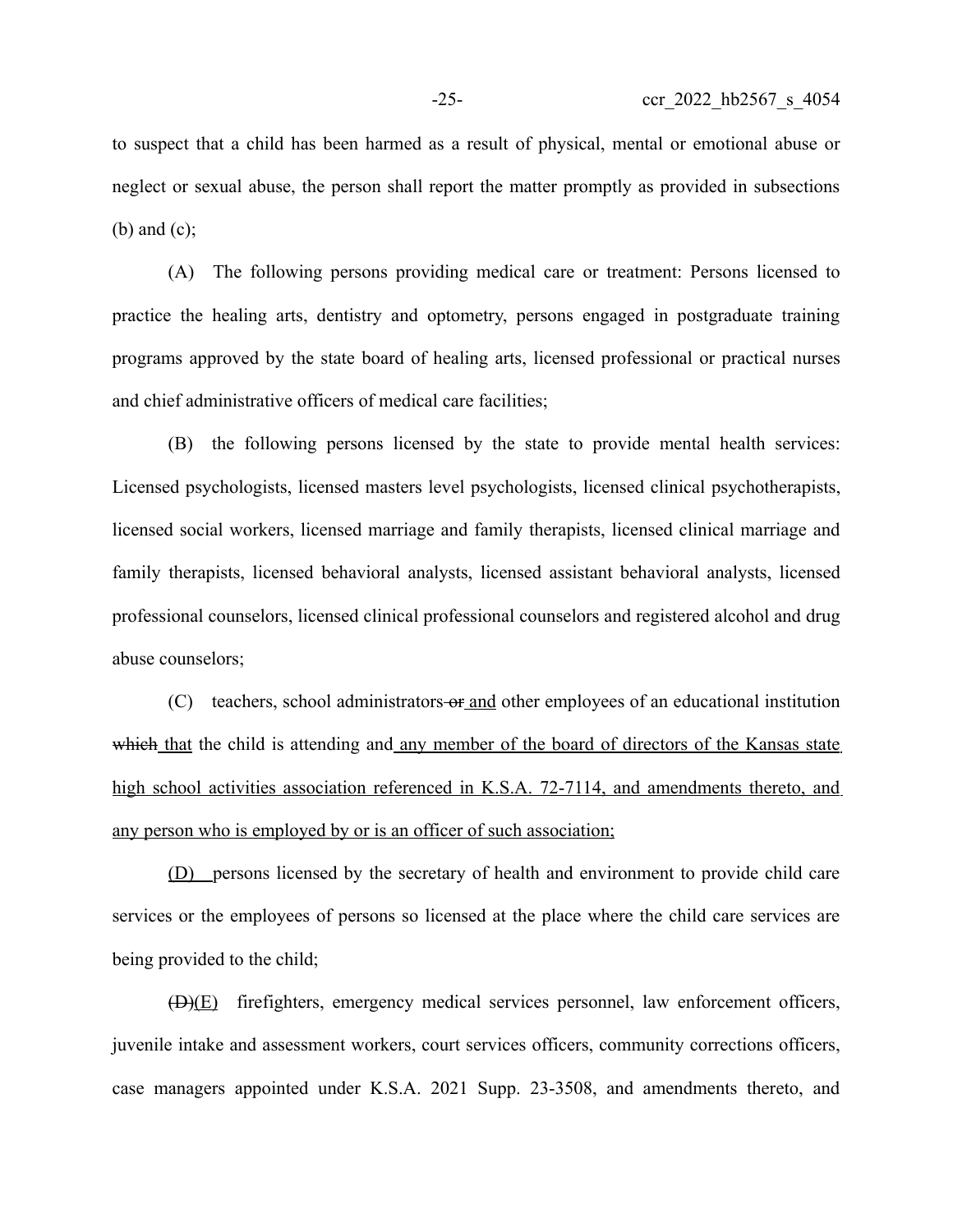mediators appointed under K.S.A. 2021 Supp. 23-3502, and amendments thereto; and

 $(E)(E)$  any person employed by or who works as a volunteer for any organization, whether for profit or not-for-profit, that provides social services to pregnant teenagers, including, but not limited to, counseling, adoption services and pregnancy education and maintenance.

(2) In addition to the reports required under subsection  $(a)(1)$ , any person who has reason to suspect that a child may be a child in need of care may report the matter as provided in subsection (b) and (c).

(b) *Form of report.* (1) The report may be made orally and shall be followed by a written report if requested. Every report shall contain, if known: The names and addresses of the child and the child's parents or other persons responsible for the child's care; the location of the child if not at the child's residence; the child's gender, race and age; the reasons why the reporter suspects the child may be a child in need of care; if abuse or neglect or sexual abuse is suspected, the nature and extent of the harm to the child, including any evidence of previous harm; and any other information that the reporter believes might be helpful in establishing the cause of the harm and the identity of the persons responsible for the harm.

(2) When reporting a suspicion that a child may be in need of care, the reporter shall disclose protected health information freely and cooperate fully with the secretary and law enforcement throughout the investigation and any subsequent legal process.

(c) *To whom made.* Reports made pursuant to this section shall be made to the secretary, except as follows:

(1) When the Kansas department for children and families is not open for business, reports shall be made to the appropriate law enforcement agency. On the next day that the department is open for business, the law enforcement agency shall report to the department any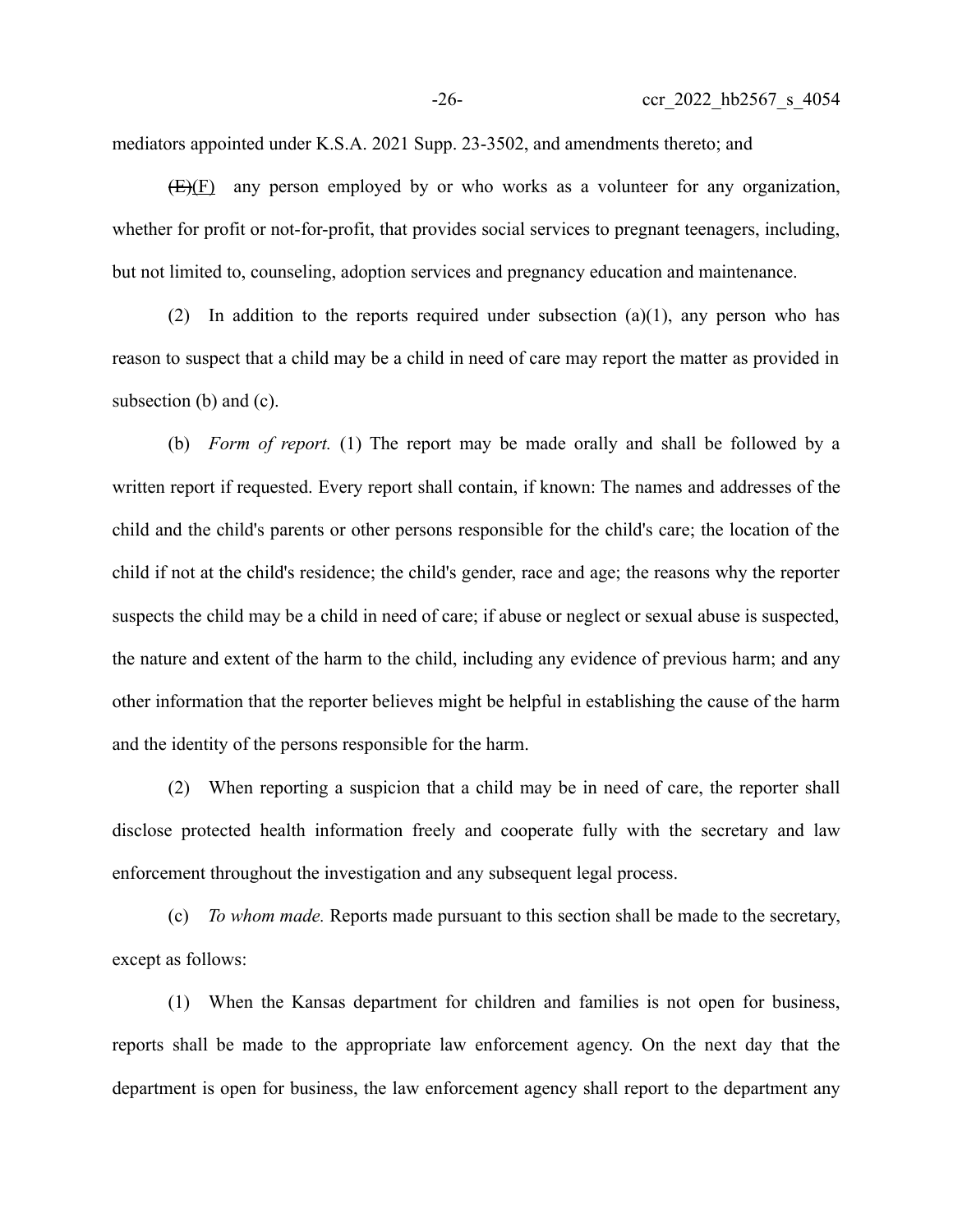report received and any investigation initiated pursuant to K.S.A. 38-2226, and amendments thereto. The reports may be made orally or, on request of the secretary, in writing.

(2) Reports of child abuse or neglect occurring in an institution operated by the Kansas department of corrections shall be made to the attorney general or the secretary of corrections. Reports of child abuse or neglect occurring in an institution operated by the Kansas department for aging and disability services shall be made to the appropriate law enforcement agency. All other reports of child abuse or neglect by persons employed by the Kansas department for aging and disability services or the Kansas department for children and families, or of children of persons employed by either department, shall be made to the appropriate law enforcement agency.

(d) *Death of child.* Any person who is required by this section to report a suspicion that a child is in need of care and who knows of information relating to the death of a child shall immediately notify the coroner as provided by K.S.A. 22a-242, and amendments thereto.

(e) *Violations.* (1) Willful and knowing failure to make a report required by this section is a class B misdemeanor. It is not a defense that another mandatory reporter made a report.

(2) Intentionally preventing or interfering with the making of a report required by this section is a class B misdemeanor.

(3) Any person who willfully and knowingly makes a false report pursuant to this section or makes a report that such person knows lacks factual foundation is guilty of a class B misdemeanor.

(f) *Immunity from liability.* Anyone who, without malice, participates in the making of a report to the secretary or a law enforcement agency relating to a suspicion a child may be a child in need of care or who participates in any activity or investigation relating to the report or who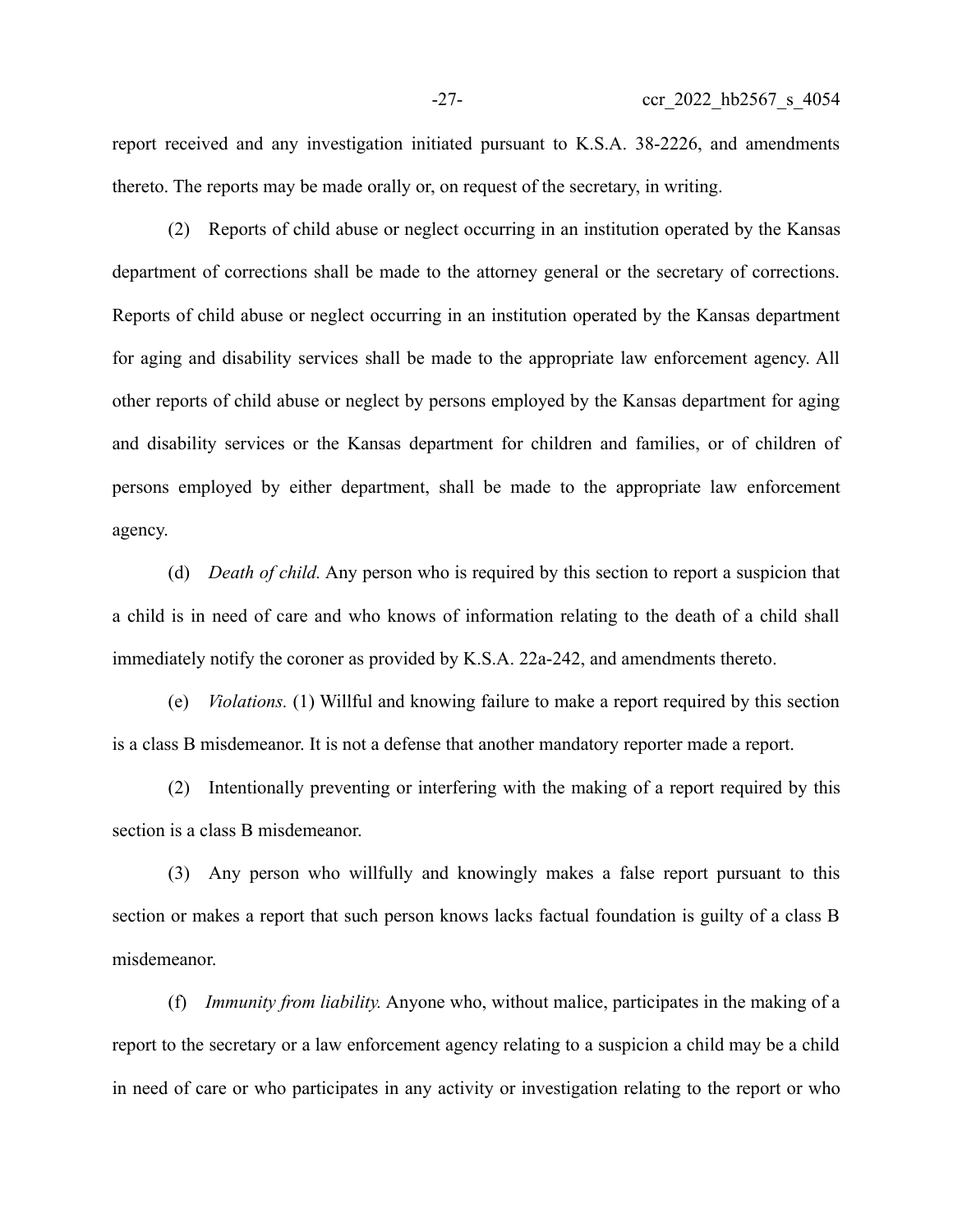participates in any judicial proceeding resulting from the report shall have immunity from any civil liability that might otherwise be incurred or imposed.

Sec. 12. On and after July 1, 2022, K.S.A. 2021 Supp. 72-1163 is hereby amended to read as follows: 72-1163. (a) (1) Each year the board of education of a school district shall conduct an assessment of the educational needs of each attendance center in the district. Such assessment shall be published on the school district's website. Information obtained from such needs-assessment needs assessment shall be used by the board when preparing approving the budget of the school district to ensure improvement in student academic performance. In the minutes of the meeting at which the board approves its annual budget, the board shall include that such needs assessment was provided to the board, the board evaluated such assessment and how the board used such assessment in the approval of the school district's budget.

(2) Each year, the board of education of a school district shall review state assessment results and, as part of such review, shall document the following:

(A) The barriers that must be overcome to have all students achieve proficiency above level 2 for grade level academic expectations on such assessments;

(B) any budget actions, including, but not limited to, recommendations on reallocation of resources that should be taken to address and remove such barriers; and

(C) the amount of time the board estimates it will take for all students to achieve proficiency above level 2 for grade level academic expectations on the state assessments if such budget actions are implemented.

(3) The budget of the school district shall allocate sufficient moneys in a manner reasonably calculated such that all students may achieve the goal set forth in K.S.A. 72-3218(c), and amendments thereto. The board also shall prepare a summary of the budget for the school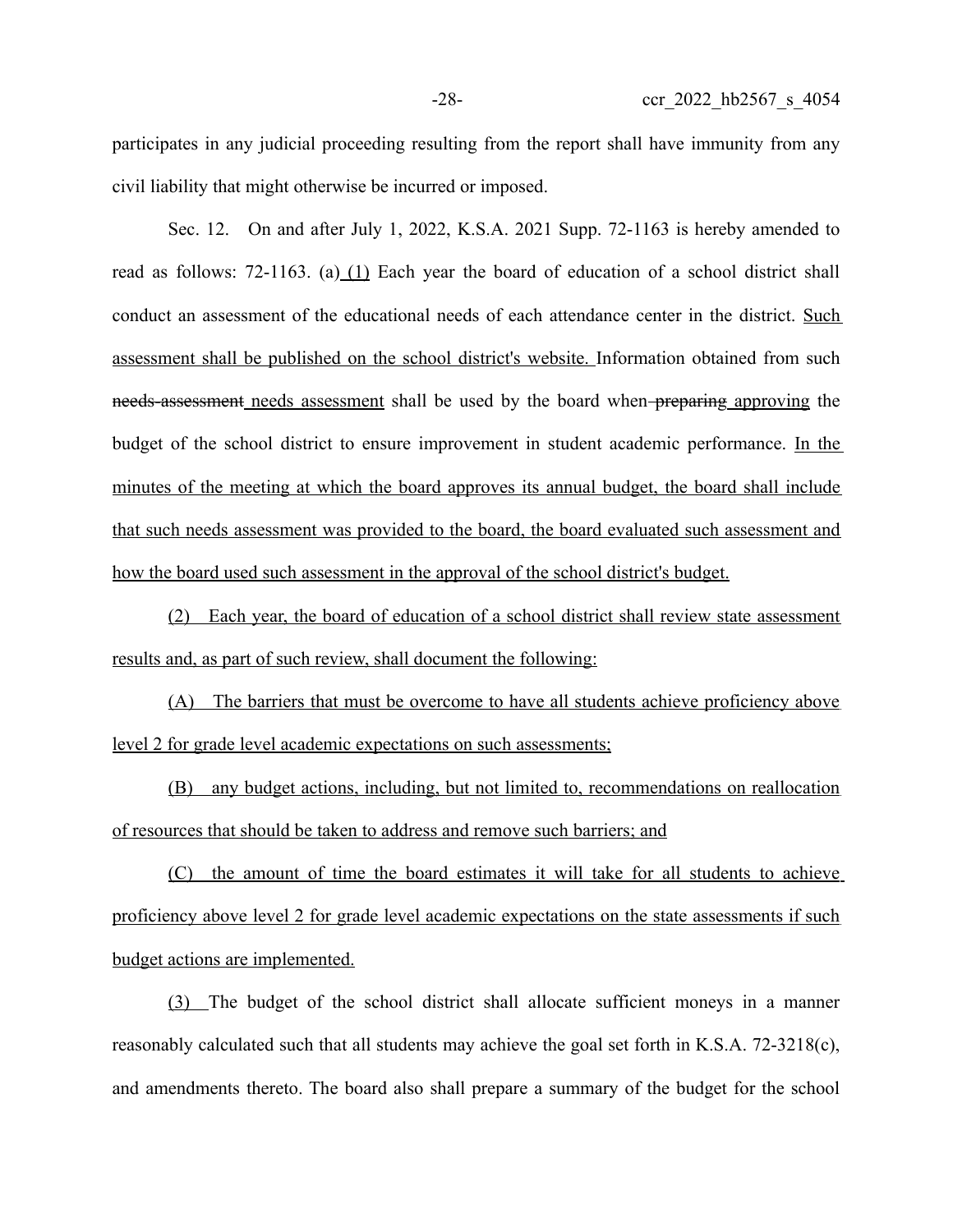district. The budgets and summary shall be in the form prescribed by the director pursuant to K.S.A. 79-2926, and amendments thereto.

(b) The budgets-and, the summary of the proposed budget, the needs assessment and the state assessment documentation shall be on file at the administrative offices of the school district and available on the school district's website. Copies of such budgets and summary shall be available upon request.

(c) The notice required to be published by K.S.A. 79-2929, and amendments thereto, shall include a statement that the budgets-and, the summary of the proposed budget, the needs assessment and state assessment documentation is on file at the administrative offices of the district and that copies of such budgets and summary are available upon request available on the school district's website.

Sec. 13. On and after July 1, 2023, K.S.A. 72-13,101 is hereby amended to read as follows: 72-13,101. (a) In accordance with the provisions of this section, the boards of education of any two or more unified school districts may make and enter into agreements providing for the attendance of pupils students residing in one school district at school in kindergarten or any of the grades one through 12 maintained by any such other school district. The boards of education may also provide by agreement for the combination of enrollments for kindergarten or one or more grades, courses or units of instruction.

(b) Prior to entering into any agreement under authority of this section, the board of education shall adopt a resolution declaring that it has made a determination that such an agreement should be made and that the making and entering into of such an agreement would be in the best interests of the educational system of the school district. Any such agreement is subject to the following conditions: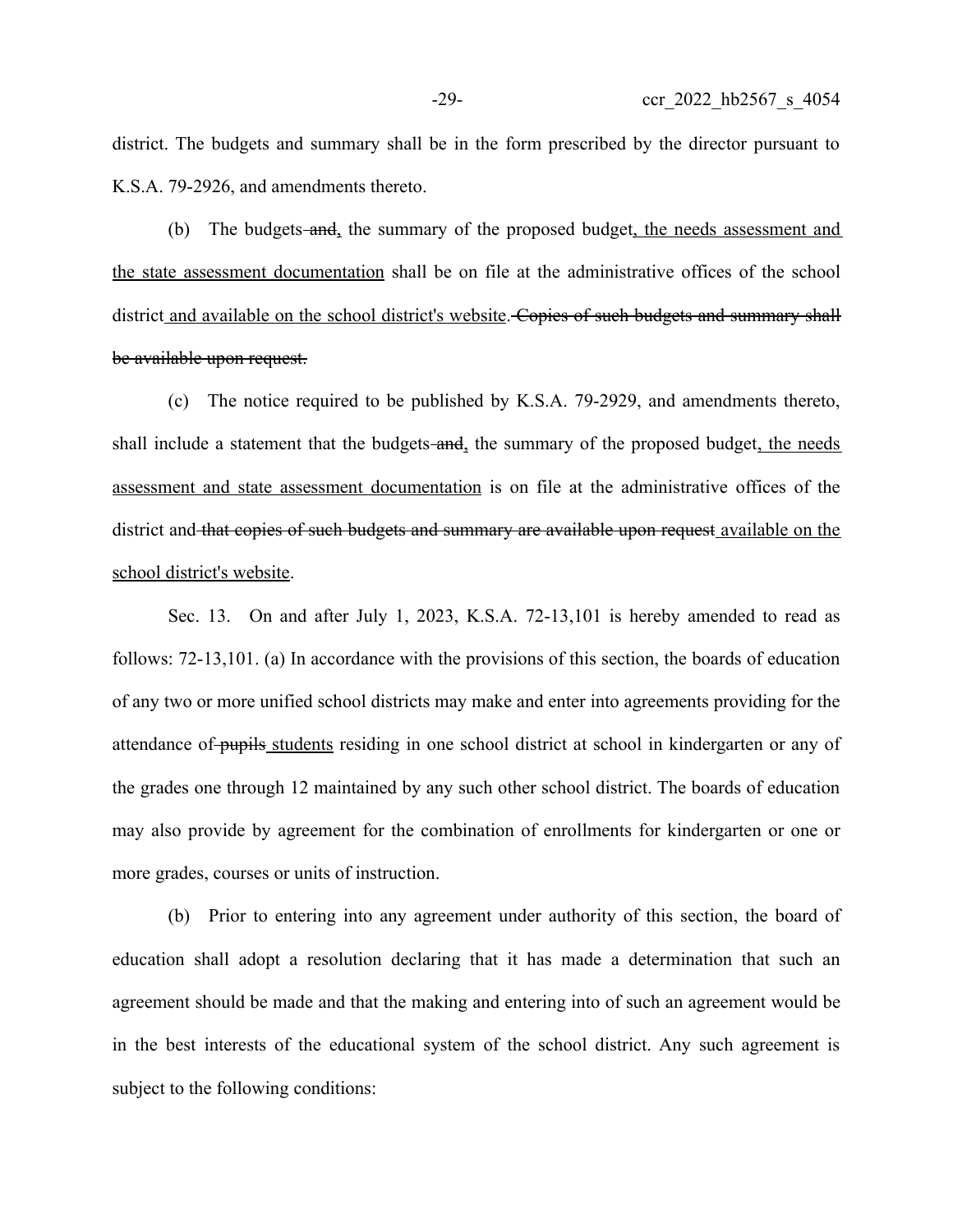(1) The agreement may be for any term not exceeding a term of five years.

(2) The agreement shall be subject to change or termination by the legislature.

(3) Within the limitations provided by law, the agreement may be changed or terminated by mutual agreement of the participating boards of education.

(4) The agreement shall make provision for transportation of pupils students to and from the school attended on every school day, for payment or sharing of the costs and expenses of pupil student attendance at school, and for the authority and responsibility of the participating boards of education.

(c) Provision by agreements entered into under authority of this section for the attendance of pupils students at school in a school district of nonresidence of such pupils students shall be deemed to be in compliance with the kindergarten, grade, course and units of instruction requirements of law.

(d) The board of education of any school district-which that enters into an agreement under authority of this section for the attendance of pupils students at school in another school district may discontinue kindergarten or any or all of the grades, courses and units of instruction specified in the agreement for attendance of pupils students enrolled in kindergarten or any such grades, courses and units of instruction at school in such other school district. Upon discontinuing kindergarten or any grade, course or unit of instruction under authority of this subsection, the board of education may close any school building or buildings operated or used for attendance by pupils students enrolled in such discontinued kindergarten, grades, courses or units of instruction. The closing of any school building under authority of this subsection shall require a majority vote of the members of the board of education and shall require no other procedure or approval.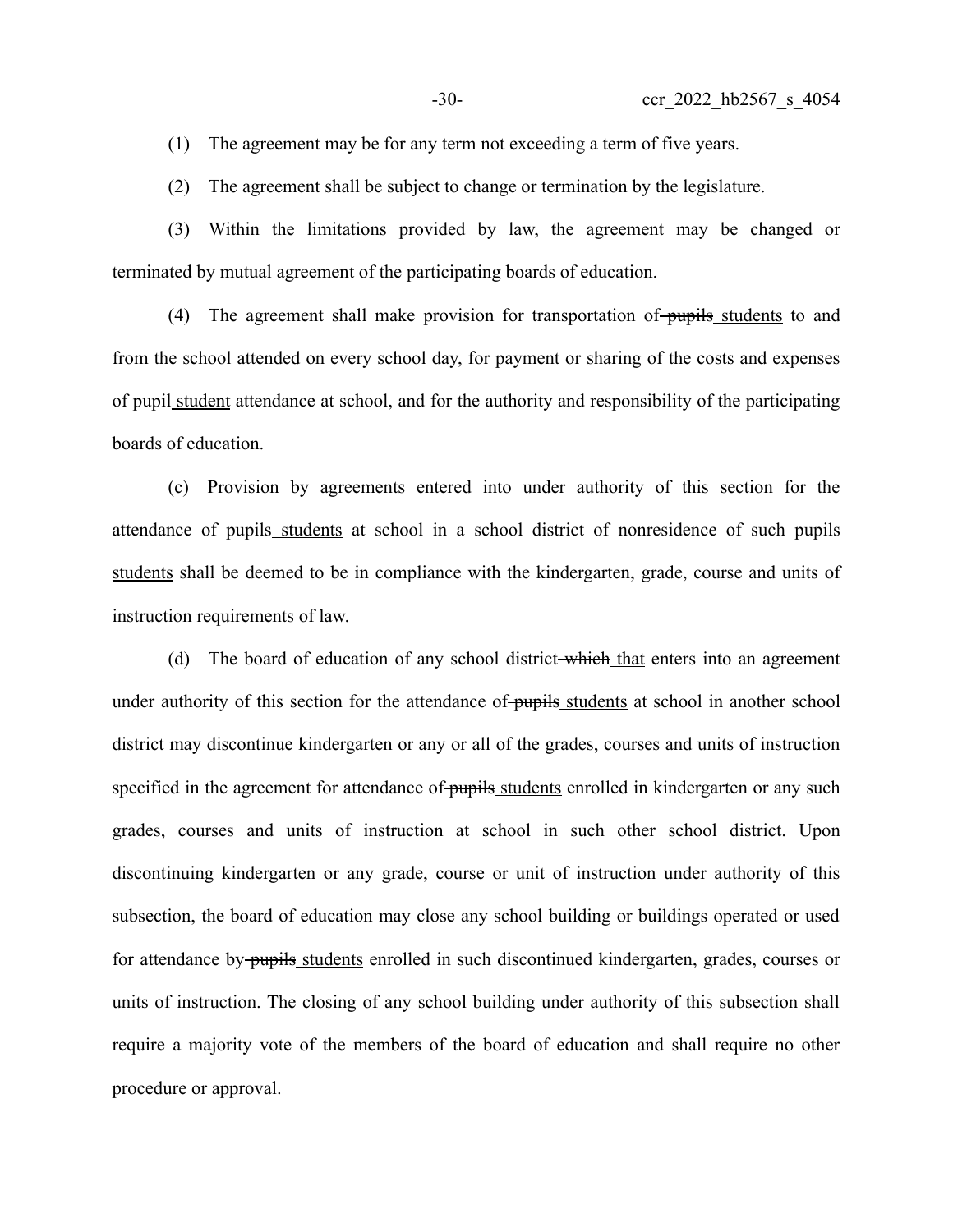(e) Pupils Students attending school in a school district of nonresidence of such pupils students in accordance with an agreement made and entered into under authority of this section shall be counted as regularly enrolled in and attending school in the school district of residence of such pupils for the purpose of computations under the Kansas school equity and enhancement act, K.S.A. 72-5131 et seq., and amendments thereto.

(f) Pupils Students who satisfactorily complete grade 12 while in attendance at school in a school district of nonresidence of such pupils students in accordance with the provisions of an agreement entered into under authority of this section shall be certified as having graduated from the school district of residence of such pupils students unless otherwise provided for by the agreement.

(g) Students who are not residents of a school district and are attending the schools of the school district in accordance with the provisions of an agreement entered into under the authority of this section shall not be charged for attendance at school. The costs of providing for the attendance of such students at school shall be paid by the school district of residence of the students in accordance with the provisions of the agreement.

Sec. 14. On and after July 1, 2022, K.S.A. 72-3120 is hereby amended to read as follows: 72-3120. (a) Subject to the other provisions of this section, every parent or person acting as parent in the state of Kansas, who has control over or charge of any child who has reached the age of seven years and is under the age of 18 years and has not attained a high school diploma- $\sigma_{f}$ , a general educational development (GED) credential or a high school equivalency credential, shall require such child to be regularly enrolled in and attend continuously each school year:

(1) A public school for the duration of the school term provided for in K.S.A. 72-3115, and amendments thereto; or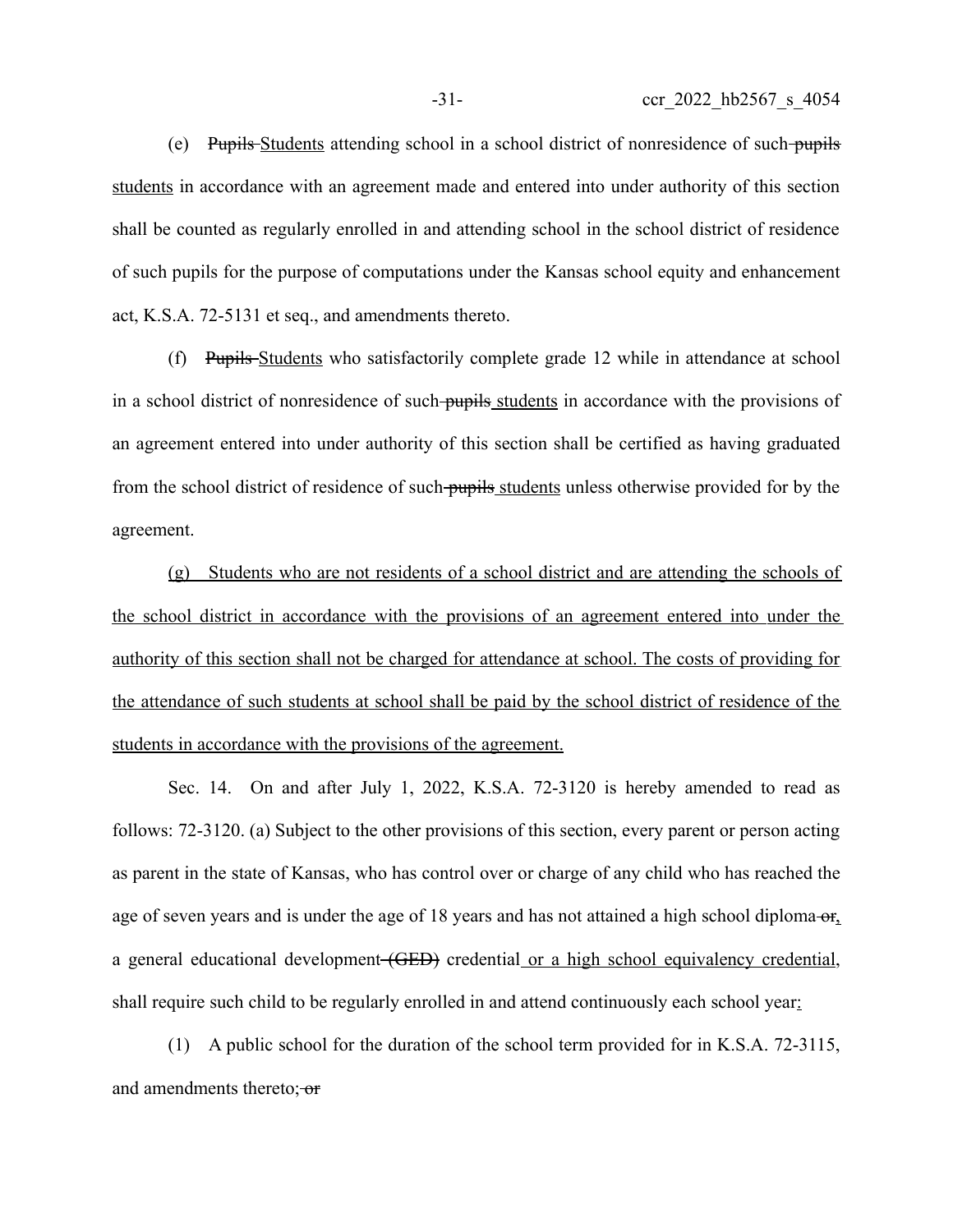(2) a private, denominational or parochial school taught by a competent instructor for a period of time which is substantially equivalent to the period of time public school is maintained in the school district in which the private, denominational or parochial school is located. If the child is 16 or 17 years of age, the parent or person acting as parent, by written consent, or the court, pursuant to a court order, may allow the child to be exempt from the compulsory attendance requirements of this section; or

(3) a combination of a public school and a private, denominational or parochial school for the periods of time referred to in paragraphs (1) and (2).

(b) If the child is 16 or 17 years of age, the child shall be exempt from the compulsory attendance requirements of this section if:

(1) The child is regularly enrolled in and attending a program recognized by the local board of education as an approved alternative educational program;

(2) the parent or person acting as parent provides written consent to allow the child to be exempt from the compulsory attendance requirements of this section and the child and the parent or person acting as parent attend a final counseling session conducted by the school during which a disclaimer to encourage the child to remain in school or to pursue educational alternatives is presented to and signed by the child and the parent or person acting as parent. The disclaimer shall include information regarding the academic skills that the child has not yet achieved, the difference in future earning power between a high school graduate and a high school drop out, and a listing of educational alternatives that are available for the child;  $\sigma$ 

(3) the child is regularly enrolled in a school as required by subsection (a) and is concurrently enrolled in a postsecondary educational institution, as defined by K.S.A. 74-3201b, and amendments thereto. The provisions of this clause (3) shall be applicable to children from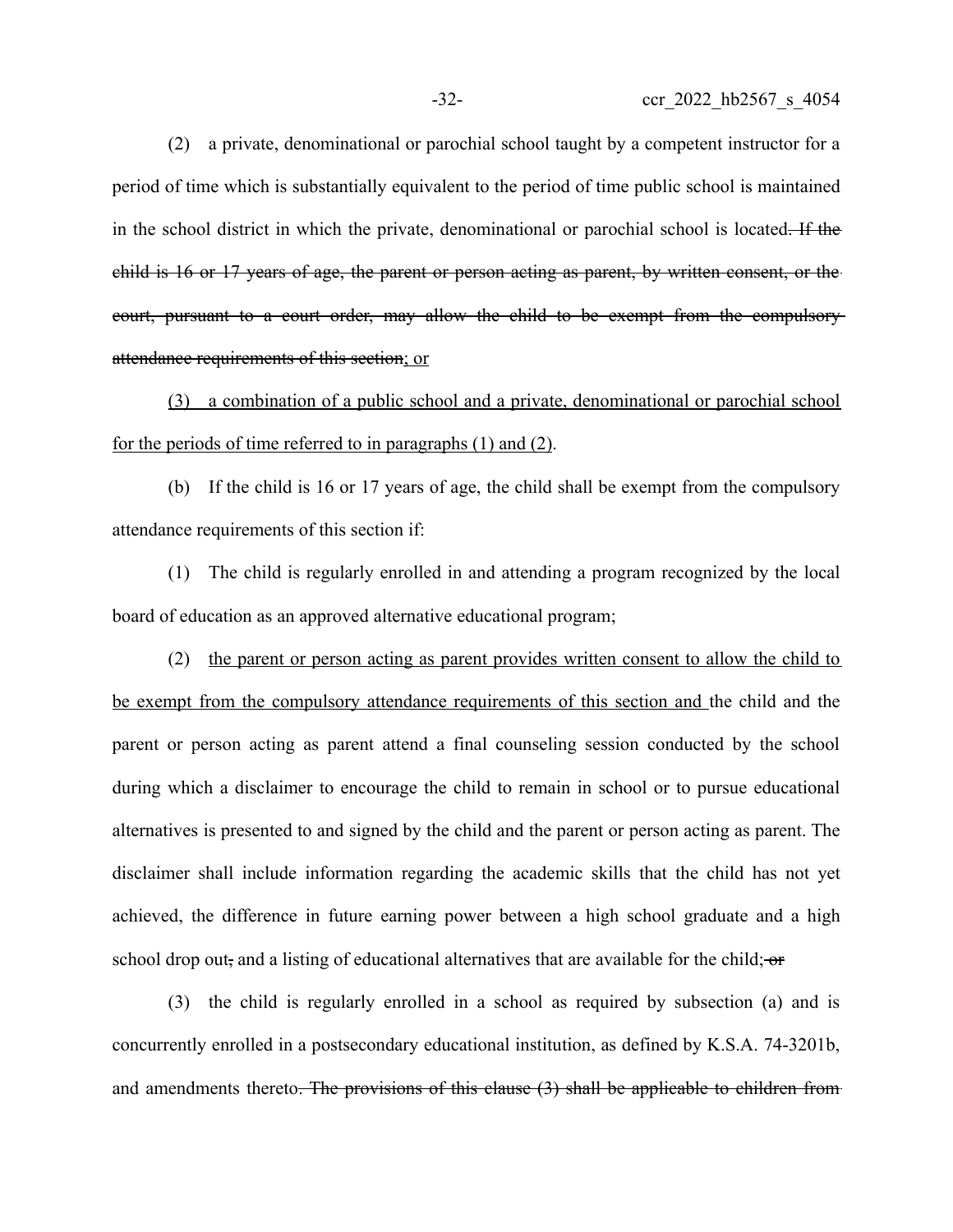and after July 1, 1997, and shall relate back to such date; or

(4) the child is subject to a court order that allows or requires the child to be exempt from the compulsory attendance requirements.

(c) Any child who is under the age of seven years, but who is enrolled in school,  $\frac{1}{18}$  shall be subject to the compulsory attendance requirements of this section. Any such child may be withdrawn from enrollment in school at any time by a parent or person acting as parent of the child and thereupon the child shall be exempt from the compulsory attendance requirements of this section until the child reaches the age of seven years or is re-enrolled in school.

(d) Any child who is determined to be an exceptional child, except for an exceptional child who is determined to be a gifted child, under the provisions of the special education for exceptional children act is shall be subject to the compulsory attendance requirements of such act and is exempt from the compulsory attendance requirements of this section.

(e) Any child who has been admitted to, and is attending, the Kansas academy of mathematics and science, as provided in K.S.A. 72-3903 et seq., and amendments thereto, is shall be exempt from the compulsory attendance requirements of this section.

(f) No child attending public school in this state shall be required to participate in any activity which is contrary to the religious teachings of the child if a written statement signed by one of the parents or a person acting as parent of the child is filed with the proper authorities of the school attended requesting that the child not be required to participate in such activities and stating the reason for the request.

(g) When a recognized church or religious denomination that objects to a regular public high school education provides, offers and teaches, either individually or in cooperation with another recognized church or religious denomination, a regularly supervised program of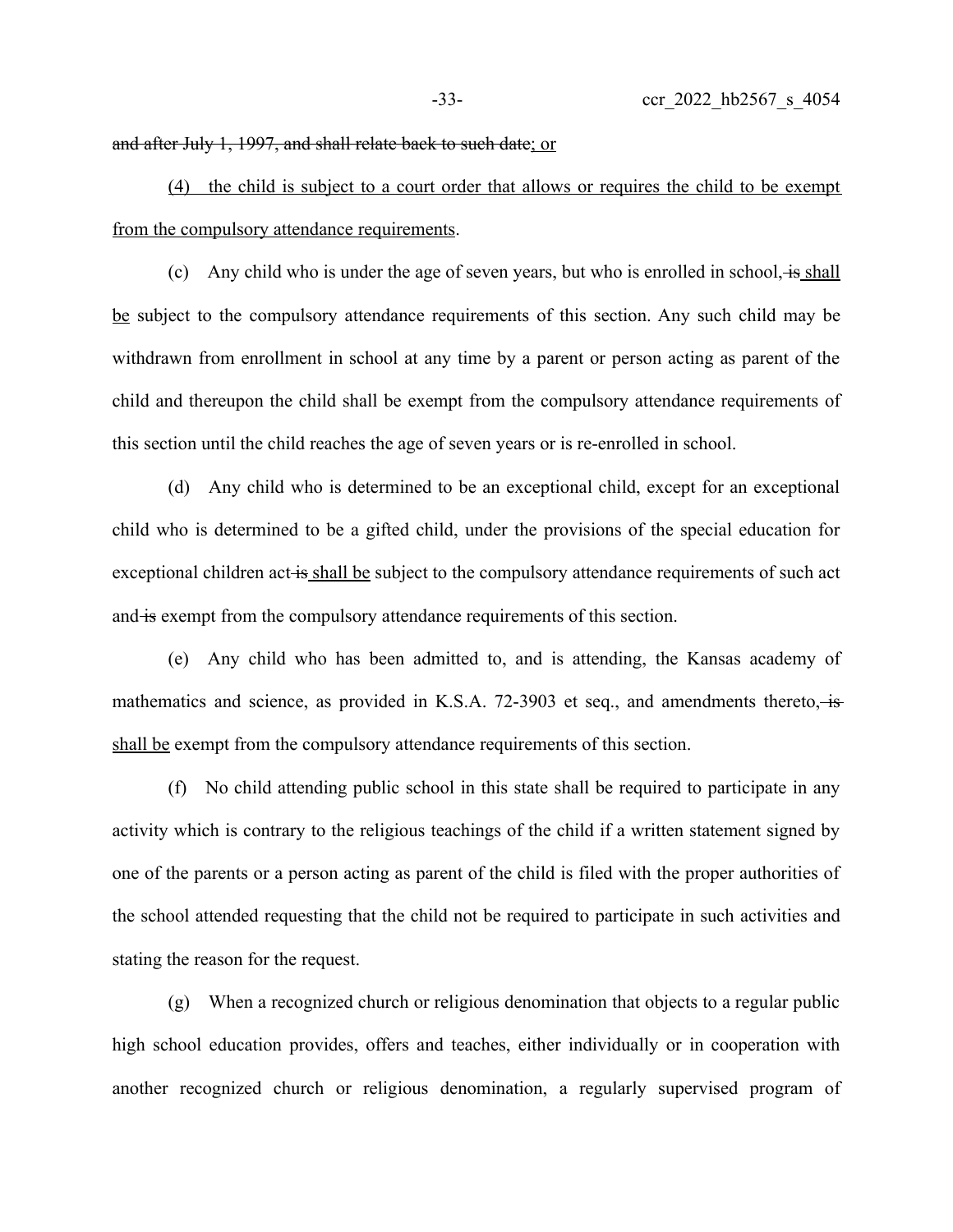instruction<del>, which</del> that is approved by the state board of education, for children of compulsory school attendance age who have successfully completed the eighth grade, participation in such a program of instruction by any such children whose parents or persons acting as parents are members of the sponsoring church or religious denomination shall be regarded as acceptable school attendance within the meaning of this act. Approval of such programs shall be granted by the state board of education, for two-year periods, upon application from recognized churches and religious denominations, under the following conditions:

(1) Each participating child shall be engaged, during each day on which attendance is legally required in the public schools in the school district in which the child resides, in at least five hours of learning activities appropriate to the adult occupation that the child is likely to assume in later years;

(2) acceptable learning activities, for the purposes of this subsection, shall include parent (or person acting as parent) supervised projects supervised by a parent or person acting as parent in agriculture and homemaking, work-study programs in cooperation with local business and industry, and correspondence courses from schools accredited by the national home study council, recognized by the United States office of education as the competent accrediting agency for private home study schools;

(3) at least 15 hours per week of classroom work under the supervision of an instructor shall be provided, at which time students shall be required to file written reports of the learning activities they have pursued since the time of the last class meeting, indicating the length of time spent on each one, and the instructor shall examine and evaluate such reports, approve plans for further learning activities, and provide necessary assignments and instruction;

(4) regular attendance reports shall be filed as required by law, and students shall be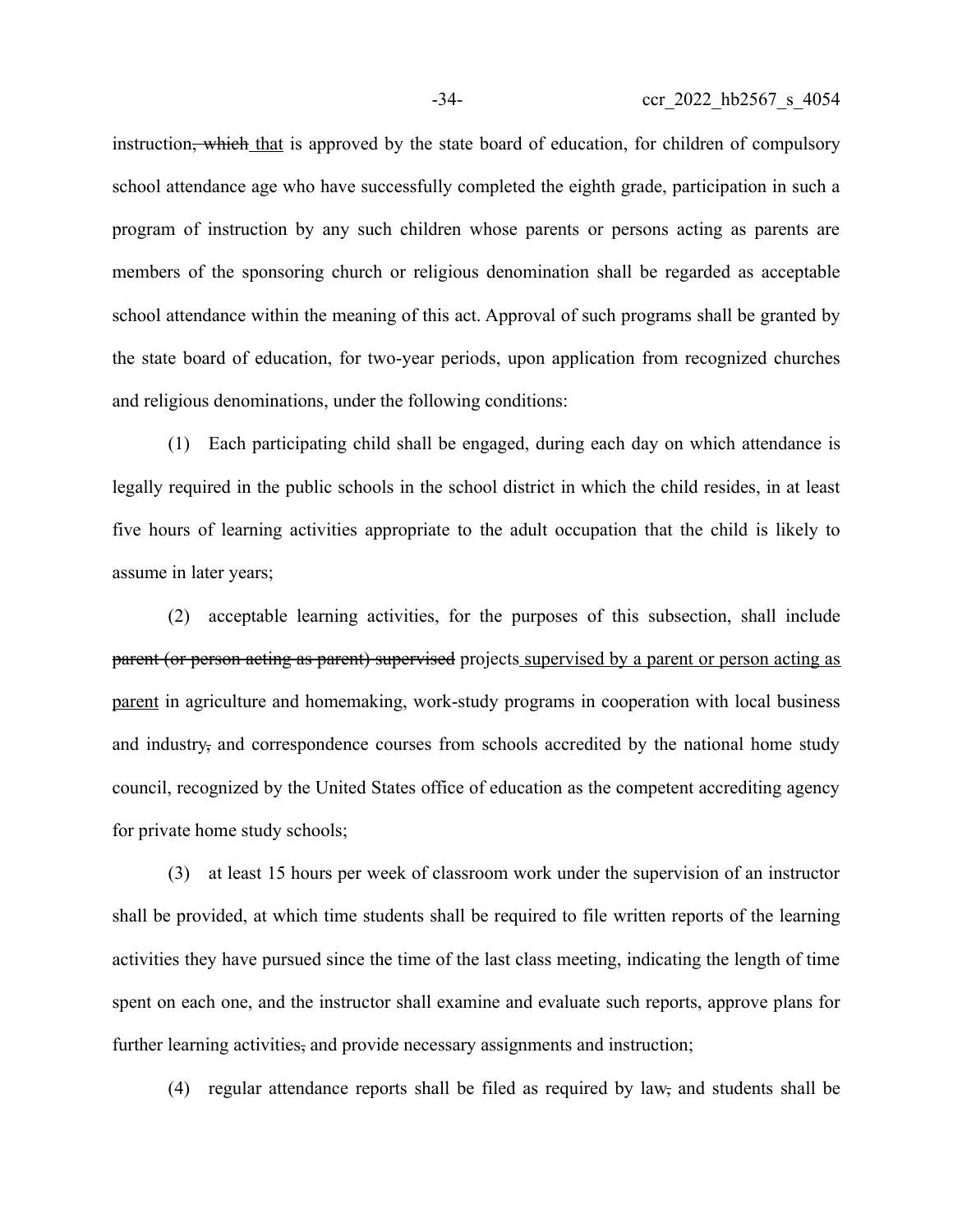reported as absent for each school day on which they have not completed the prescribed minimum of five hours of learning activities;

(5) the instructor shall keep complete records concerning instruction provided, assignments made, and work pursued by the students, and these records shall be filed on the first day of each month with the state board of education and the board of education of the school district in which the child resides;

(6) the instructor shall be capable of performing competently the functions entrusted thereto; and

(7) in applying for approval under this subsection a recognized church or religious denomination shall certify its objection to a regular public high school education and shall specify, in such detail as the state board of education may reasonably require, the program of instruction that it intends to provide and no such program shall be approved unless it fully complies with standards therefor which shall be specified by the state board of education.

If the sponsors of an instructional program approved under this subsection fail to comply at any time with the provisions of this subsection, the state board of education shall rescind, after a written warning has been served and a period of three weeks allowed for compliance, approval of the programs, even though the two-year approval period has not elapsed, and thereupon children attending such program shall be admitted to a high school of the school district.

(h) (1) Each board of education of a school district shall allow any child to enroll parttime in the school district to allow the student to attend any courses, programs or services offered by the school district if the child:

(A) Is also enrolled in a nonaccredited private elementary or secondary school pursuant to K.S.A. 72-4345, and amendments thereto, or in any other private, denominational or parochial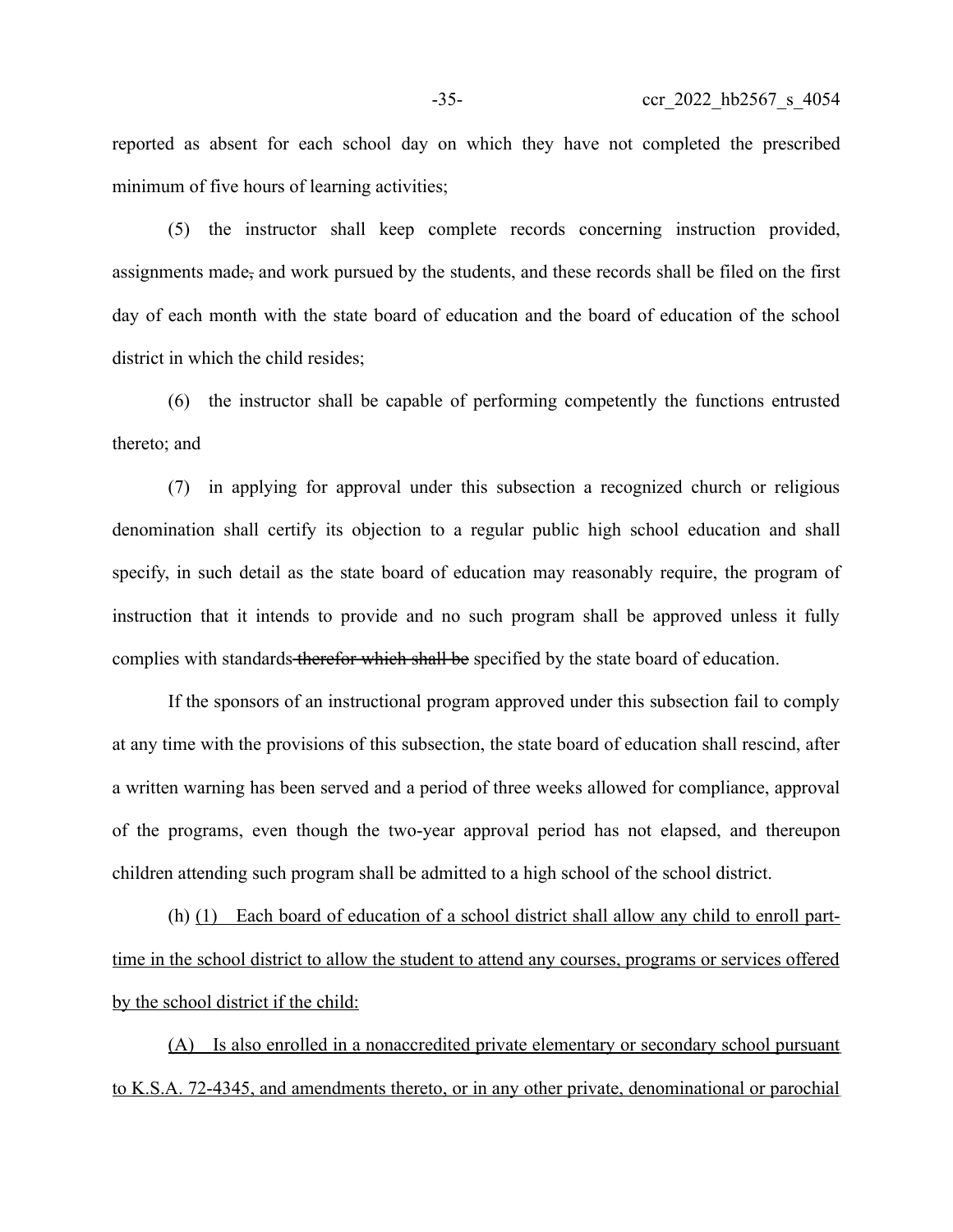school pursuant to the provisions of subsection (a);

(B) requests to enroll part-time in the school district; and

 (C) meets the age of eligibility requirements for school attendance pursuant to K.S.A. 72-3118, and amendments thereto.

(2) Each board of education of a school district shall adopt a policy regarding the parttime enrollment of students pursuant to this subsection and shall publish such policy on the school district's website. The board of education of a school district shall make a good faith attempt to accommodate scheduling requests of students enrolling in the school district pursuant to this subsection but shall not be required to make adjustments to accommodate every such request.

(i) As used in this section:

(1) "Educational alternatives" means an alternative learning plan for the student that identifies educational programs that are located in the area where the student resides, and are designed to aid the student in obtaining a high school diploma, general educational development credential or other certification of completion, such as a career technical education industry certification. Such alternative learning plans may include extended learning opportunities such as independent study, private instruction, performing groups, internships, community service, apprenticeships and online coursework.

(2) "Parent" and "person acting as parent" have the meanings respectively ascribed thereto mean the same as such terms are defined in K.S.A. 72-3122, and amendments thereto.

(3) "Regularly enrolled" means enrolled in five or more hours of instruction each school day. For the purposes of subsection (b)(3), hours of instruction received at a postsecondary educational institution shall be counted.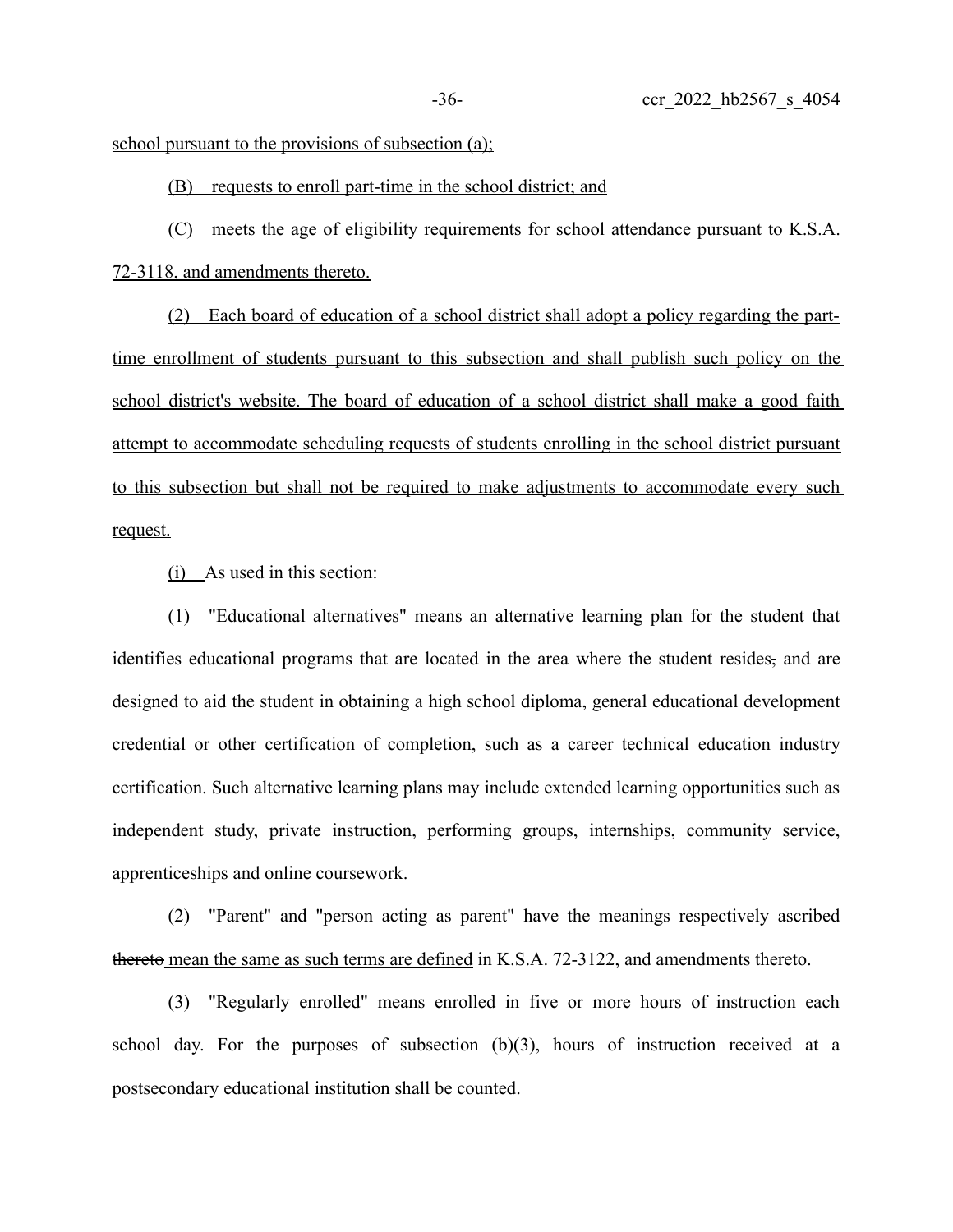Sec. 15. On and after July 1, 2023, K.S.A. 72-3122 is hereby amended to read as follows: 72-3122. (a) Any child who has attained the age of eligibility for school attendance may attend school in the district in which where the child lives, if:

(1) The child lives with a resident of the district and the resident is the parent, or a person acting as parent, of the child; or

 $(2)$  subject to the provisions of subsection  $(c)$ , the child lives in the district as a result of placement therein by a district court or by the secretary for children and families; or

 $(3)$  the child is a homeless child.

(b) Any child who has attained the age of eligibility for school attendance may attend school in a school district in which where the child is not a resident if the school district in which the child resides has entered into an agreement with such other school district in accordance with and under authority of K.S.A. 72-13,101, 72-3123 or 72-3125, and amendments thereto.

(c) Any child who has attained the age of eligibility for school attendance and who lives at the Judge James V. Riddel boys ranch as a result of placement at such ranch by a district court or by the secretary for children and families shall be deemed a resident of unified school district No. 259, Sedgwick county, Kansas, and. Any such child may attend school, which shall be maintained for such child by the board of education of such school district as in the case of a child who is a bona fide resident of the district.

(d) As used in this section:

(1) "Parent" means and includes natural parents, adoptive parents, stepparents, and foster parents;

(2) "person acting as parent" means (A) a guardian or conservator, or (B) a person, other than a parent, who is liable by law to maintain, care for, or support the child, or who has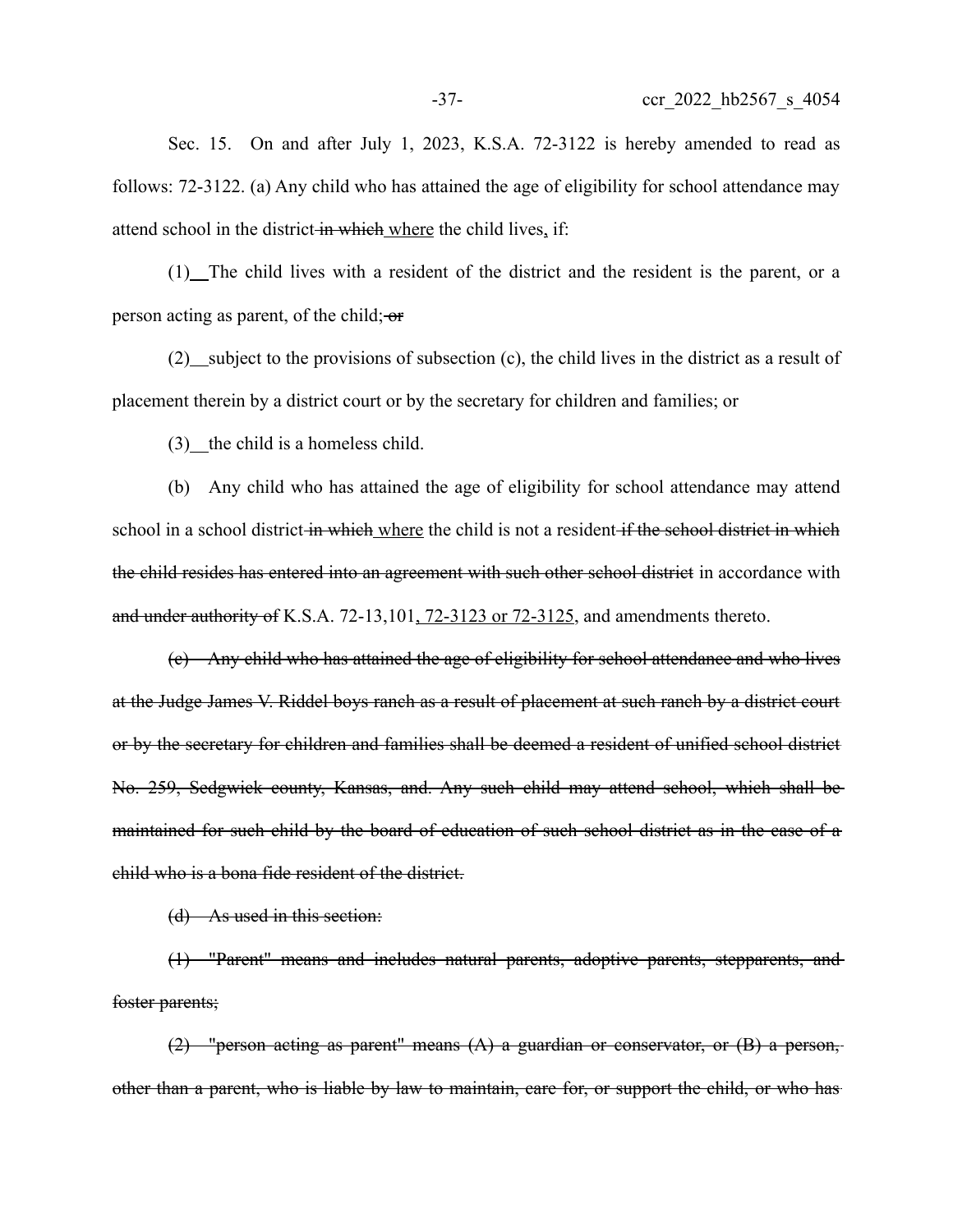actual care and control of the child and is contributing the major portion of the cost of support of the child, or who has actual care and control of the child with the written consent of a person who has legal custody of the child, or who has been granted custody of the child by a court of competent jurisdiction; and

(3) "homeless child" means a child who lacks a fixed, regular, and adequate nighttime residence and whose primary nighttime residence is: (A) A supervised publicly or privatelyoperated shelter designed to provide temporary living accommodations (including welfare hotels, congregate shelters, and transitional housing for the mentally ill); or (B) an institution that provides a temporary residence for individuals intended to be institutionalized; or (C) a public or private place not designed for, or ordinarily used as, a regular sleeping accommodation for human beings.

Sec. 16. On and after July 1, 2023, K.S.A. 72-3123 is hereby amended to read as follows: 72-3123. (a) Beginning in school year 2024-2025, any child of school age pursuant to K.S.A. 72-3118, and amendments thereto, may attend a school operated by a school district where such child does not reside if such school district has open seats as determined pursuant to this section.

(b) The board of education of any school district is hereby authorized to permit pupils who are not residents of the school district shall permit nonresident students to enroll in and attend the schools of the district. The board of education may permit such pupils to attend school without charge or, subject to the provisions of subsection (b), may charge such pupils forattendance at school to offset, totally or in part, the costs of providing for such attendance. Amounts received under this subsection by the board of education of a school district for enrollment and attendance of pupils at school in regular educational programs shall be deposited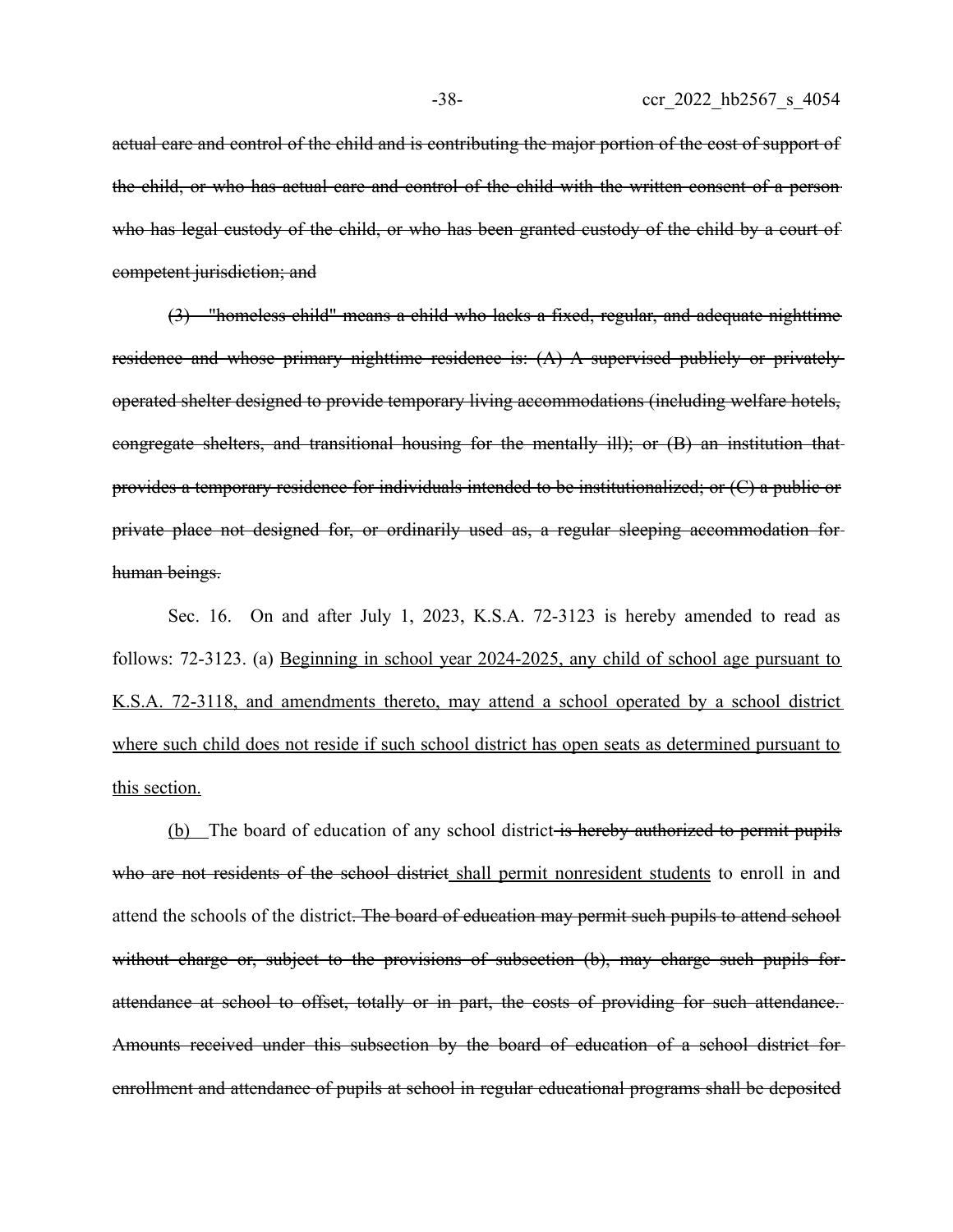in the general fund of the school district.

(b) Pupils who are not residents of a school district and are attending the schools of the school district in accordance with the provisions of an agreement entered into under authority of K.S.A. 72-13,101, and amendments thereto, shall not be charged for attendance at school. The costs of providing for the attendance of such pupils at school shall be paid by the school district of residence of the pupils in accordance with the provisions of the agreement. if such school district has open seats as determined pursuant to this section.

(c) Each school district shall determine capacity in each school of the school district for the following school year as follows:

(1) For kindergarten and grades one through eight, the classroom student-teacher ratio in each grade level; and

(2) for grades nine through 12, the student-teacher ratio for each school building or program in each school building, including, but not limited to, advanced placement or international baccalaureate programs.

(d) (1) On or before May 1 of each year, each school board shall determine for each grade level in each school building of the school district for the next succeeding school year the:

(A) Capacity as determined pursuant to subsection  $(c)$ ;

(B) number of students expected to attend school in the school district; and

(C) number of open seats available to nonresident students.

(2) On or before June 1 of each year, each school district shall publish on such school district's website the number of open seats available to nonresident students in each grade level for each school building of the school district for the next succeeding school year.

(3) From June 1 through June 30, each school district shall accept applications from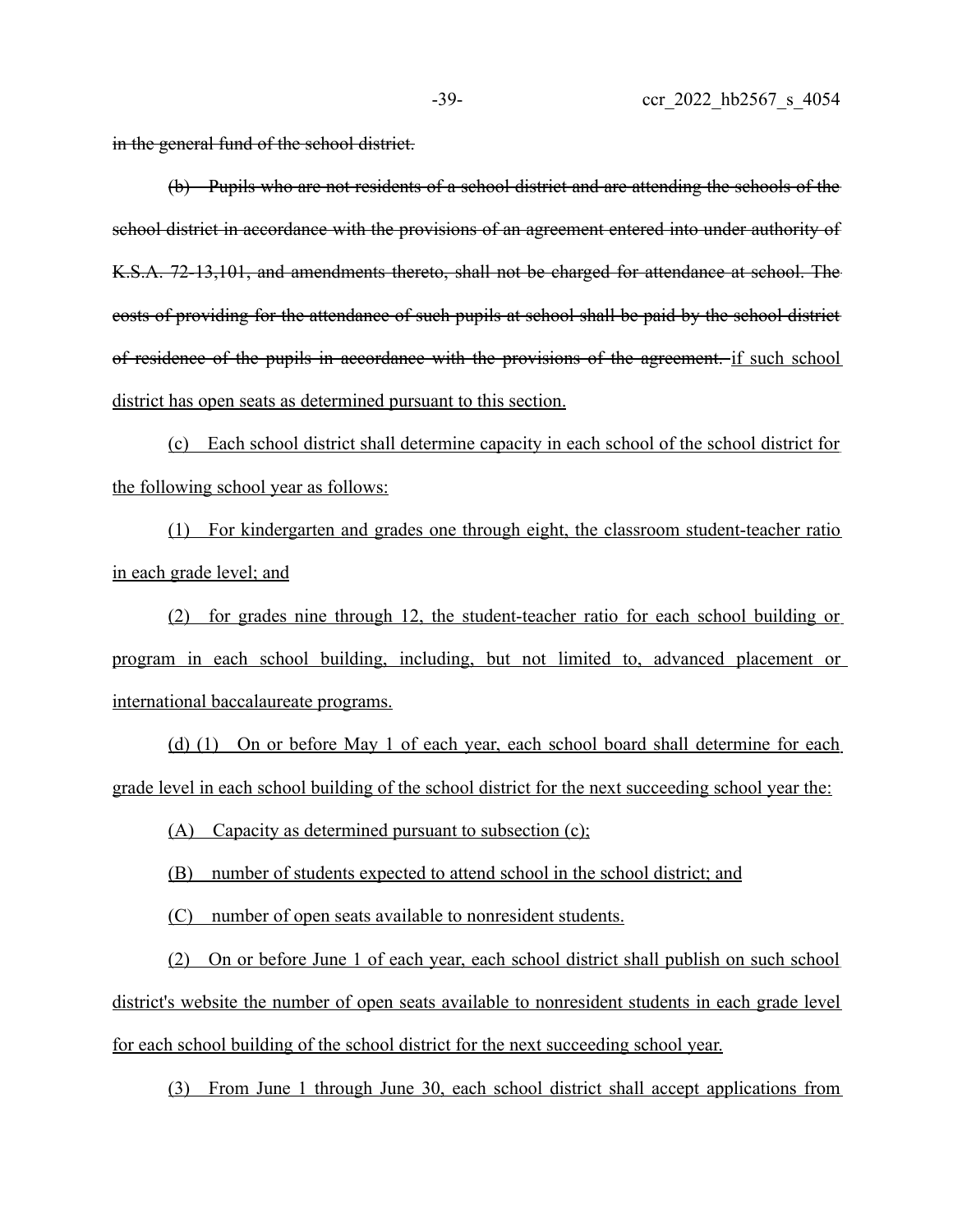nonresident students. Applications shall be on a form and in a manner determined by the school district.

(4) If the number of applications for a grade level in a school building is less than the number of available seats for such grade level in such school building, the nonresident students shall be accepted for enrollment and attendance at such school district. If the number of applications for a grade level in a school building is greater than the number of available seats for such grade level in such school building, the school district shall randomly select nonresident students using a confidential lottery process. Such process shall be completed on or before July 15 of each year.

 (5) The school district shall provide to the parent or person acting as parent of a nonresident student who was not accepted for or denied enrollment at such school district the reason for the nonacceptance or denial and an explanation of the nonresident student selection process.

(e) (1) Subject to capacity, school districts shall give priority to any sibling of a nonresident student who was accepted to enroll in and attend such school district. Priority shall be given when the nonresident student is first accepted and, if necessary, at any other time the school district considers transfer applications. Any such sibling shall not be subject to the open seat lottery.

(2) Any child who is in the custody of the department for children and families and who is living in the home of a nonresident student who transfers may attend school in the receiving school district.

(f) A school district shall not:

(1) Charge tuition or fees to any nonresident student who transfers to such school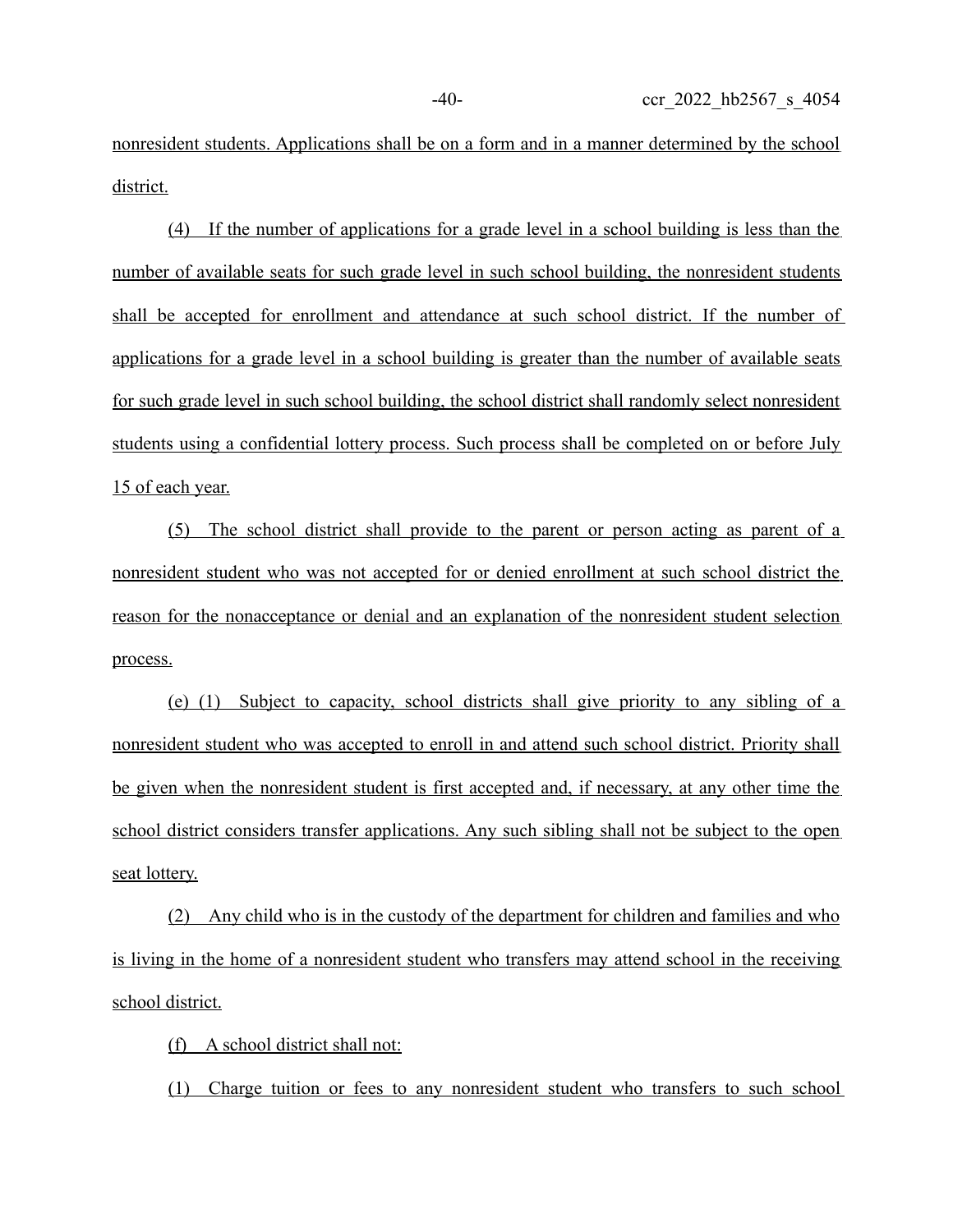district pursuant to this section except fees that are otherwise charged to every student enrolled in and attending school in the district; or

(2) accept or deny a nonresident student transfer based on ethnicity, national origin, gender, income level, disabling condition, proficiency in the English language, measure of achievement, aptitude or athletic ability.

(g) A nonresident student who has been accepted for enrollment and attendance at a receiving school district shall be permitted to continue such enrollment and attendance in such school district until such student graduates from high school, unless such student is no longer in good standing. A receiving school district may deem a nonresident student as not in good standing in accordance with such school district's nonresident transfer policy.

(h) A student may always enroll at any time in the school district where such student resides.

(i) Except for a child in the custody of the department for children and families, a nonresident student shall not transfer more than once per school year to one or more receiving school districts pursuant to the provisions of this section.

(j) A receiving school district shall not be required to provide transportation to nonresident students. If space is available on school district transportation vehicles, a school district may provide nonresident students an in-district bus stop where transportation may be provided by such school district to and from such bus stop and the school for such nonresident students.

(k) Each school district board of education shall submit to the state department of education the number of nonresident student transfers approved and denied by such board and whether the denials were based on capacity or in accordance with the policy adopted pursuant to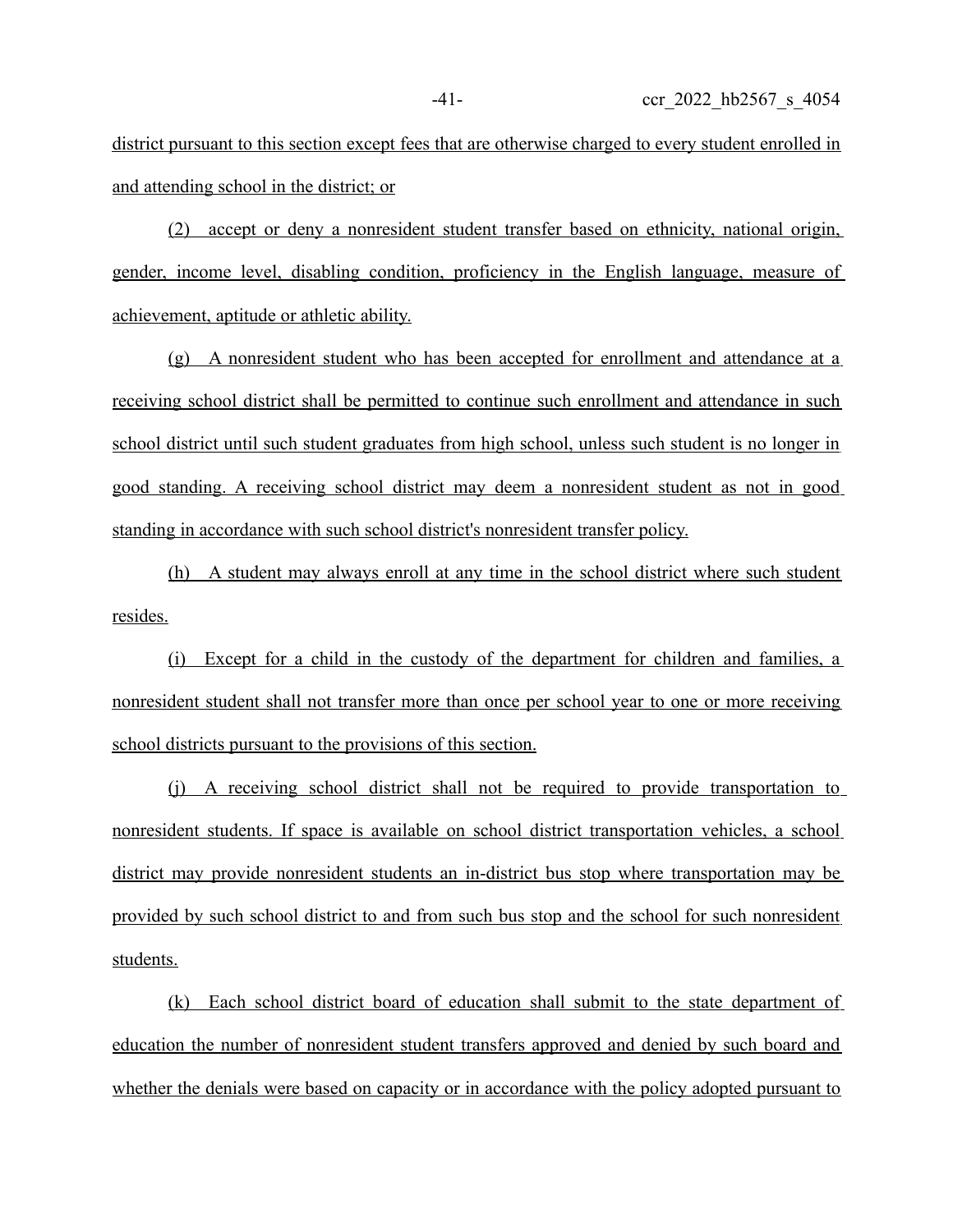section 9, and amendments thereto. The state department of education shall collect and report such data on such department's website and make such data available to the legislative division of post audit.

(l) (1) Each year, the state department of education, as part of the department's enrollment audit, shall audit the nonresident student capacity and enrollment.

(2) In calendar year 2027, the legislative post audit committee shall direct the legislative division of post audit to conduct an audit of nonresident student transfers pursuant to this section. Such audit shall be reported to the legislative post audit committee on or before January 15, 2028, and subsequently presented to the house standing committee on K-12 education budget and the senate standing committee on education, or any successor committees.

(m) Nothing in this section shall be construed to exempt any nonresident student who transfers to a receiving school district pursuant to this section from the policies and requirements of the activities association referred to in K.S.A. 72-7114, and amendments thereto.

 $(n)$  The provisions of this section shall not apply to any school located on a military installation as defined in K.S.A. 72-8268, and amendments thereto.

Sec. 17. On and after July 1, 2023, K.S.A. 72-3124 is hereby amended to read as follows:  $72-3124$ . (a) As used in this section:

(1) "School district" means a school district organized and operating under the laws of this state and no part of which is located in Johnson county, Sedgwick county, Shawnee county or Wyandotte county.

(2) "Non-resident pupil" or "pupil" means a pupil who is enrolled and in attendance at a school located in a district in which such pupil is not a resident and who:  $(A)$  Lives  $2^{t}/_{2}$  or more miles from the attendance center the pupil would attend in the district in which the pupil resides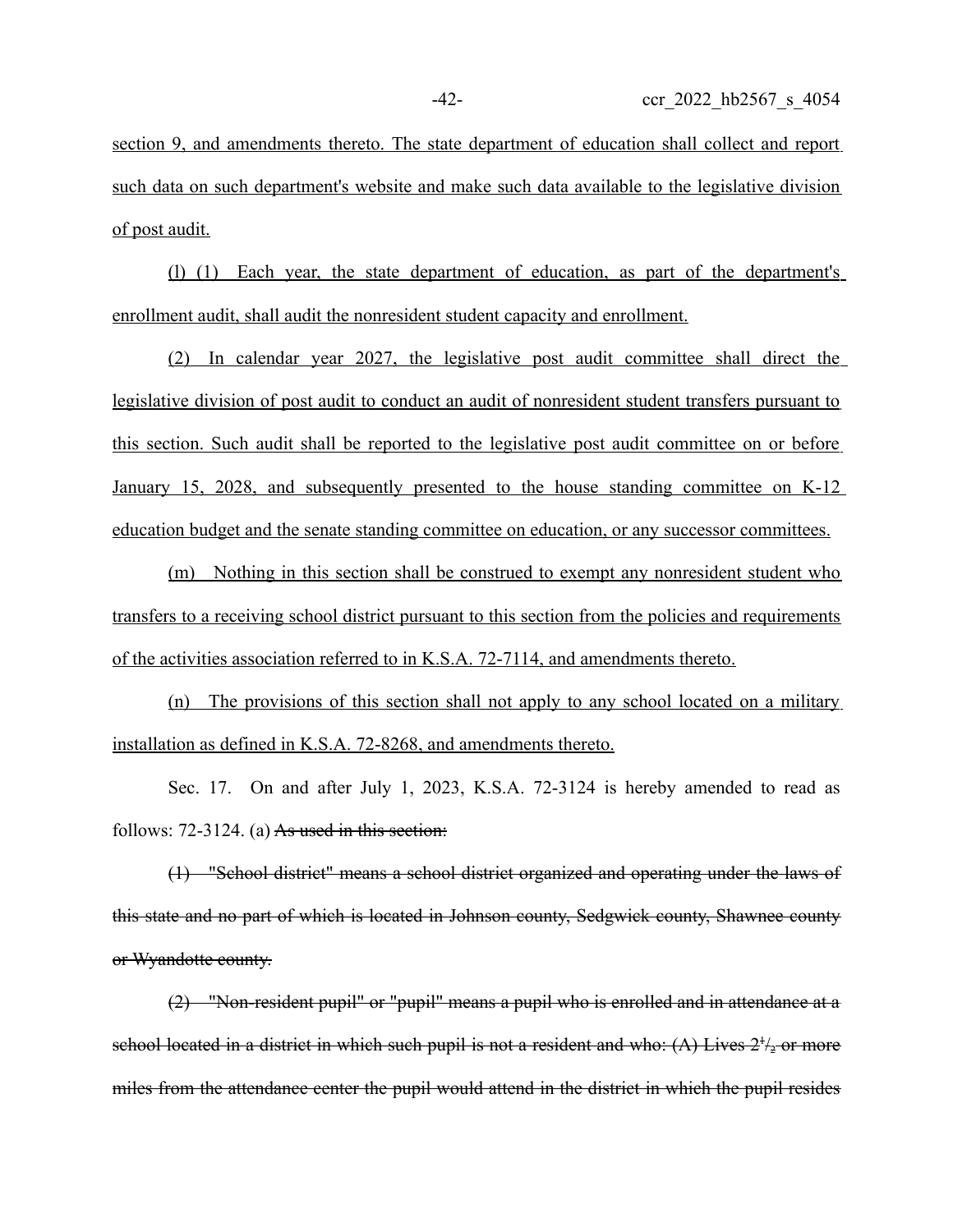and is not a resident of Johnson county, Sedgwick county, Shawnee county or Wyandotte county; or (B) is a member of the family of a pupil meeting the condition prescribed in subparagraph (A).

(3) "Member of the family" means a brother or sister of the whole or half blood or by adoption, a stepbrother or stepsister, and a foster brother or foster sister.

(b) The board of education of any school district may shall allow any pupil student who is not a resident of the district to enroll in and attend school in such district pursuant to K.S.A. 72-3123, and amendments thereto. The board of education of such district may furnish or provide transportation to any<del>-non-resident pupil</del> nonresident student who is enrolled in and attending school in the district pursuant to this section. If the district agrees to furnish or provide transportation to a non-resident pupil nonresident student, such transportation shall be furnished or provided until the end of the school year. Prior to providing or furnishing transportation to a non-resident pupil nonresident student, the receiving school district shall notify the board of education of the sending school district in which the pupil resides that transportation will be furnished or provided for such student.

(c) Pupils attending school in a school district in which the pupil does not reside pursuant to this section

(b) Nonresident students shall be counted as regularly enrolled in and attending school in the receiving school district where the pupil is enrolled for the purpose of computations under the Kansas school equity and enhancement act, K.S.A. 72-5131 et seq., and amendments thereto, except computation of transportation weighting under such act, and for the purposes of the statutory provisions contained in article 64 of chapter 72 of the Kansas Statutes Annotated, and amendments thereto. Such non-resident pupil nonresident student shall not be charged for the costs of attendance at school.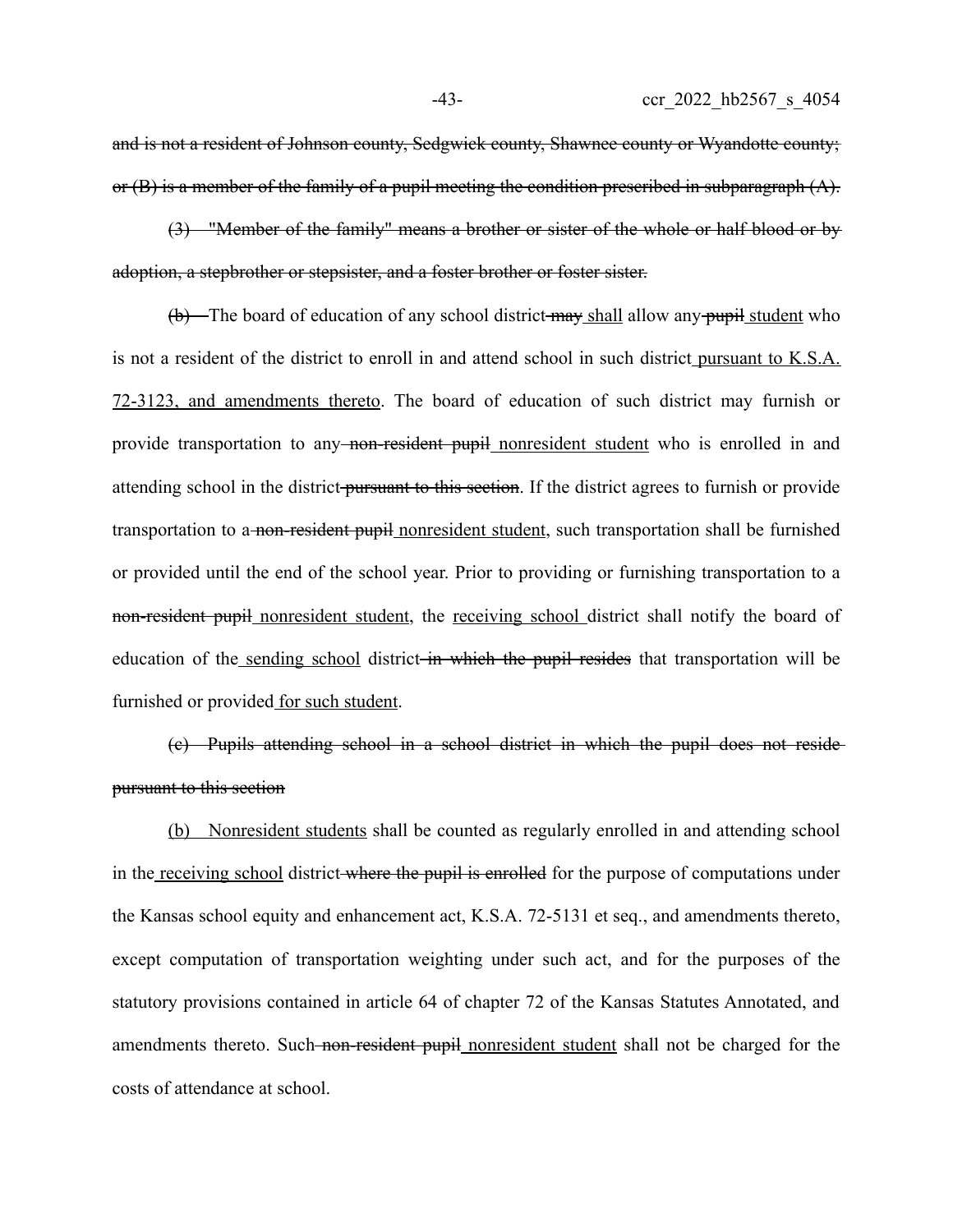Sec. 18. On and after July 1, 2023, K.S.A. 72-3125 is hereby amended to read as follows:  $72-3125$ . (a) As used in this section:

(1) "Receiving school district" means a school district of nonresidence of a pupil who attends school in such school district.

(2) "Sending school district" means a school district of residence of a pupil who attends school in a school district not of the pupil's residence.

(b) The board of education of any school district may make and enter into contracts with the board of education of any receiving school district located in this state for the purpose of providing for the attendance of pupils students at school in the receiving school district.

 $(e)(b)$  The board of education of any school district may make and enter into contracts with the governing authority of any accredited school district located in another state for the purpose of providing for the attendance of pupils students from this state at school in such other state or for the attendance of pupils students from such other state at school in this state.

 $(d)(c)$  PupilsStudents attending school in a receiving school district in accordance with a contract authorized by this section and made and entered into by such receiving school district with a sending school district located in this state shall be counted as regularly enrolled in and attending school in the sending school district for the purpose of computations under the Kansas school equity and enhancement act, K.S.A. 72-5131 et seq., and amendments thereto.

 $(e)(d)$  Any contract made and entered into under authority of this section is subject to the following conditions:

(1) The contract shall be for the benefit of pupils students who reside at inconvenient or unreasonable distances from the schools maintained by the sending school district or forstudents who, for any other reason deemed sufficient by the board of education of the sending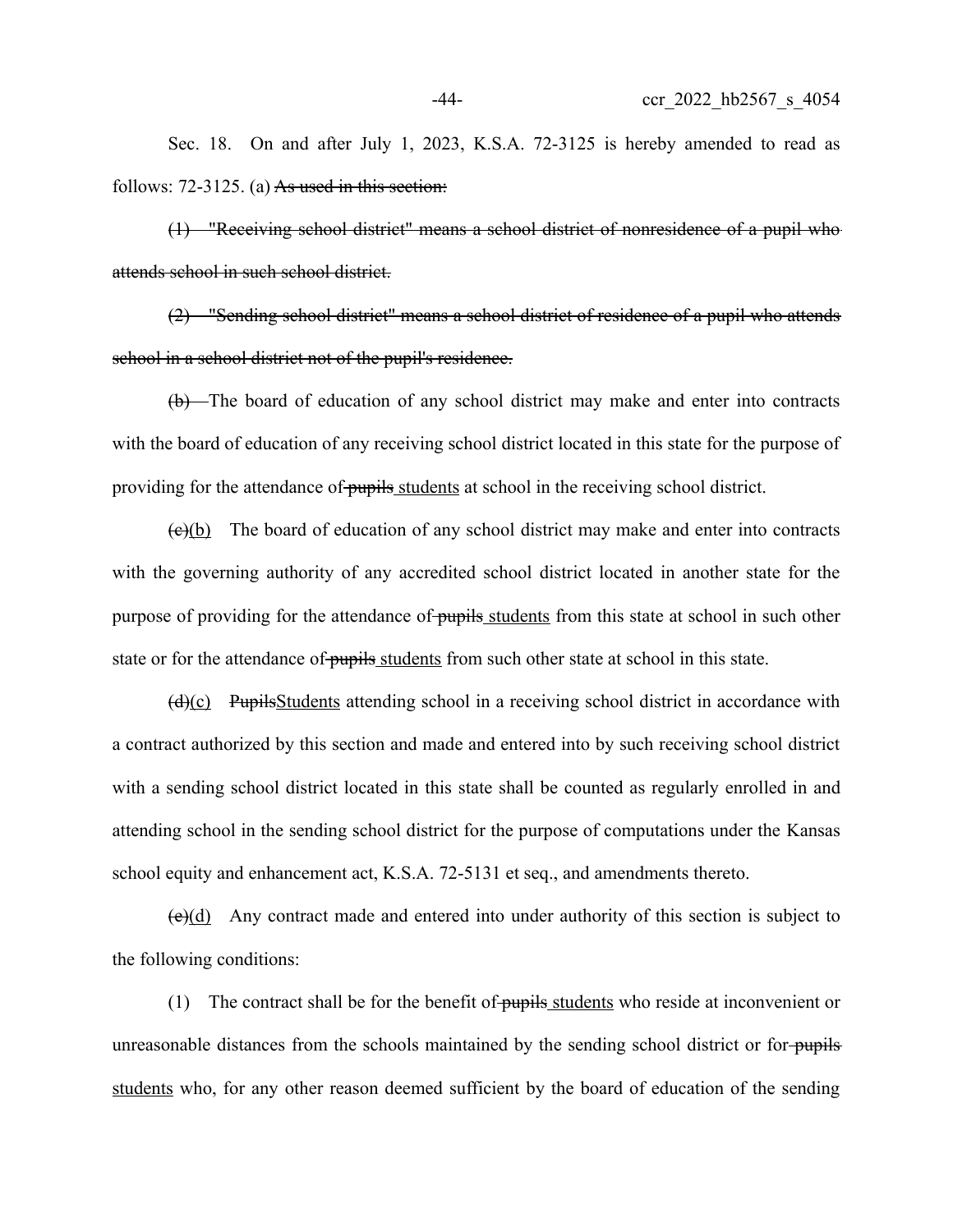school district, should attend school in a receiving school district;

(2) the contract shall make provision for the payment of tuition by the sending school district to the receiving school district;

(3) if a sending school district is located in this state and the receiving school district is located in another state, the amount of tuition provided to be paid for the attendance of a pupil student or-pupils students at school in the receiving school district shall not exceed  $\frac{1}{2}$  of the amount of the budget per-pupil student of the sending school district under the Kansas school equity and enhancement act, K.S.A. 72-5131 et seq., and amendments thereto, for the current school year; and

(4) the contract shall make provision for transportation of pupils students to and from the school attended on every school day.

(f)(e) Amounts received pursuant to contracts made and entered into under authority of this section by a school district located in this state for enrollment and attendance of-pupilsstudents at school in regular educational programs shall be deposited in the general fund of the school district.

 $\frac{\pi}{2}(f)$  The provisions of subsection  $\frac{\pi}{2}(d)(3)$  do not apply to unified school district No. 107, Rock Hills.

 $(h)(g)$  The provisions of this section do not apply to contracts made and entered into under authority of the special education for exceptional children act.

 $(H)(h)$  The provisions of this section are deemed to be alternative to the provisions of K.S.A. 72-13,101, and amendments thereto, and no procedure or authorization under K.S.A. 72- 13,101, and amendments thereto, shall be limited by the provisions of this section.

Sec. 19. On and after July 1, 2022, K.S.A. 72-3713 is hereby amended to read as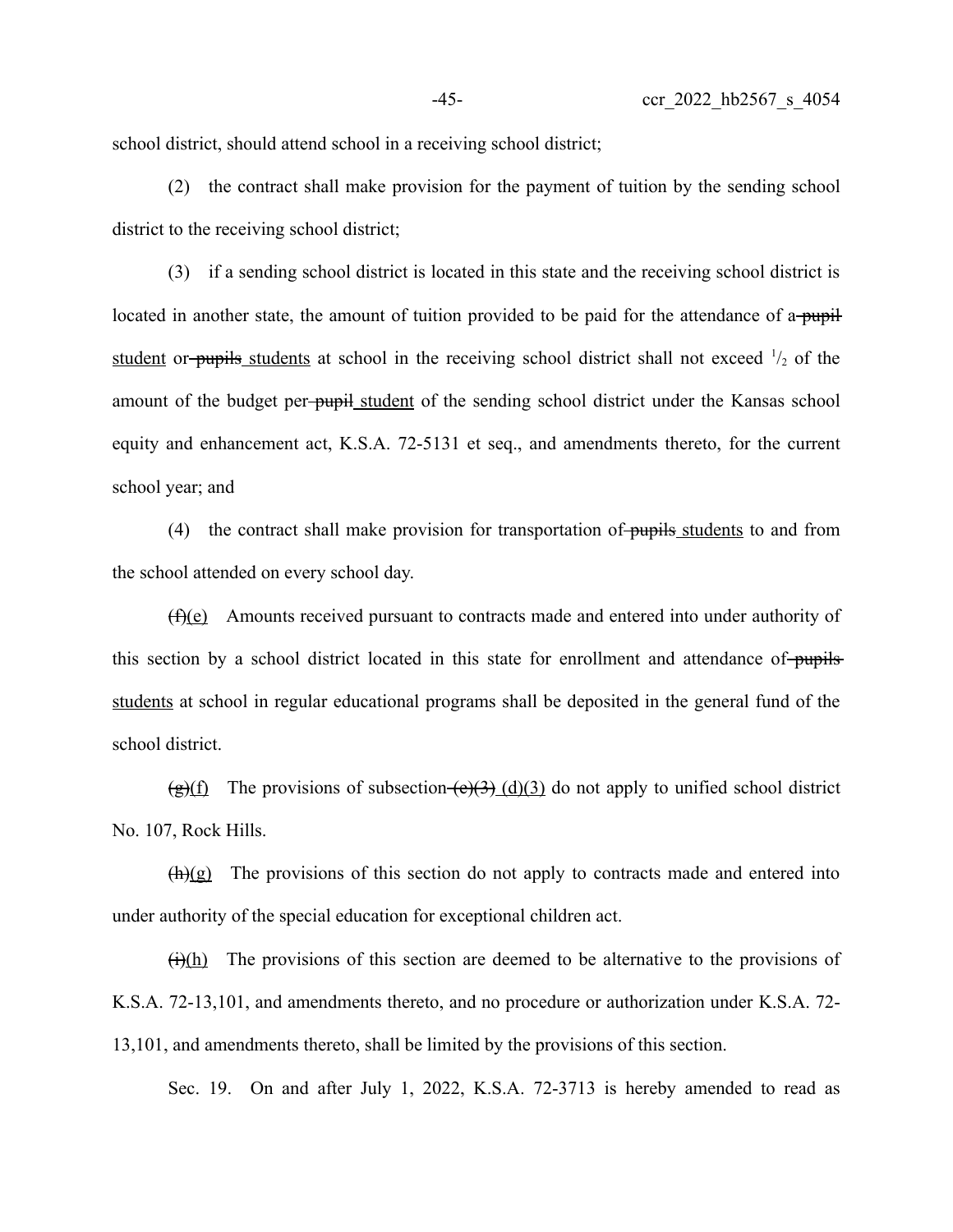follows: 72-3713. (a) Virtual schools shall be under the general supervision of the state board. The state board may adopt any rules and regulations relating to virtual schools—which that the state board deems necessary to administer and enforce the virtual school act.

(b) For purposes of accreditation by the state board, the four-year adjusted cohort graduation rate for a virtual school shall be determined by only including those students enrolled in such virtual school who had earned sufficient credits to be expected to graduate in the same school year as such student's cohort at the time such student first enrolled in such virtual school. The virtual school's four-year adjusted cohort graduation rate shall be determined in addition to the graduation rates determined for the school district that operates the virtual school and any other high schools operated by the school district.

(c) No virtual school shall offer or provide any financial incentive for a student to enroll in a virtual school.

(d) As used in this section, "financial incentive" means any monetary payment or award that is intended to encourage, entice or motivate a student to enroll in a virtual school.

Sec. 20. On and after July 1, 2022, K.S.A. 72-3715 is hereby amended to read as follows: 72-3715. (a) In order to be included in the full-time equivalent enrollment of a virtual school, a student shall be in attendance at the virtual school on:

(1) A single school day on or before September 19 of each the school year; and

(2) on a single school day on or after September 20, but before October 4 of each the school year.

(b) A school district which that offers a virtual school shall determine the full-time equivalent enrollment of each student enrolled in the virtual school on September 20 of each the school year as follows: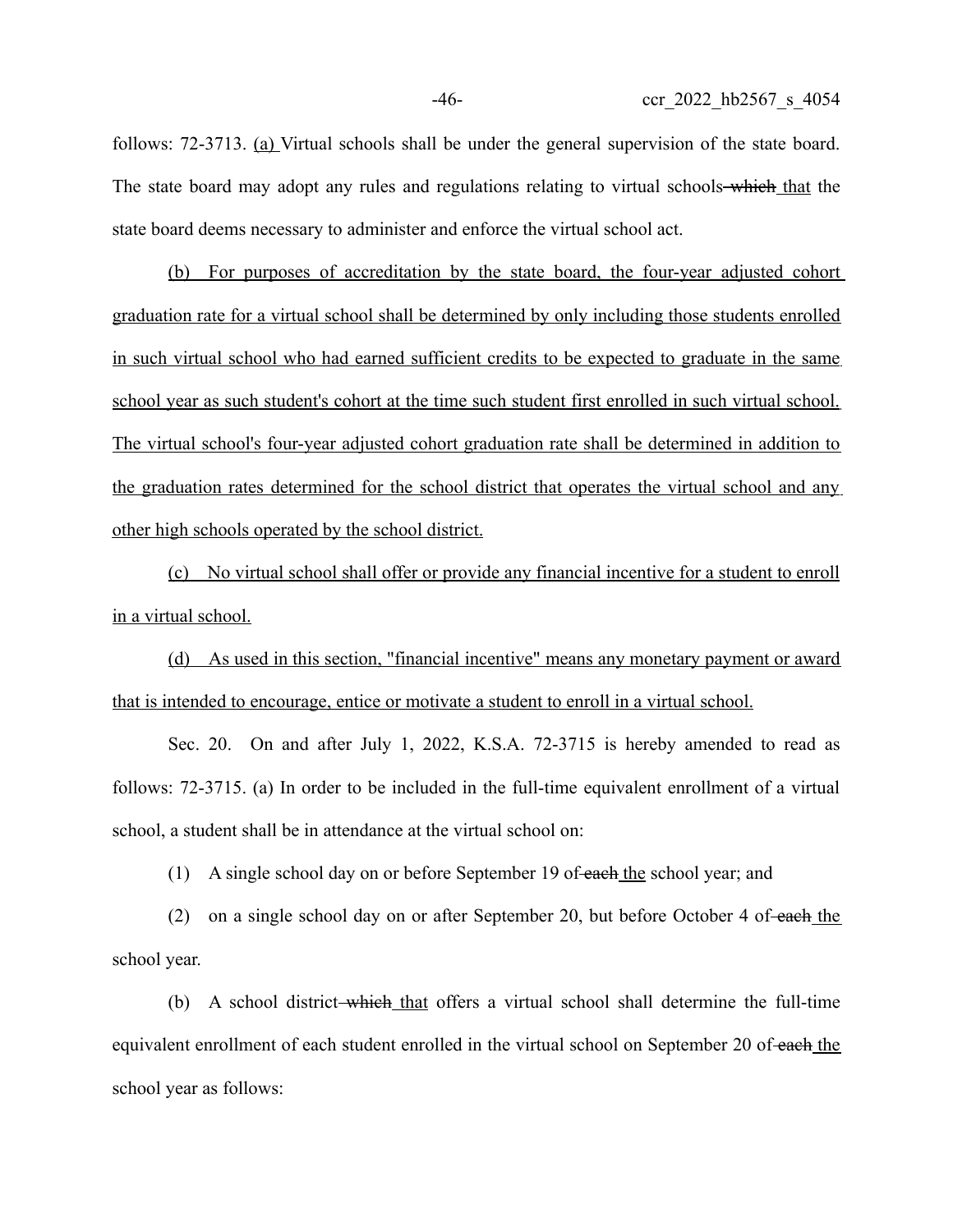(1) Determine the number of hours the student was in attendance on a single school day on or before September 19 of each the school year;

(2) determine the number of hours the student was in attendance on a single school day on or after September 20, but before October 4 of each the school year;

(3) add the numbers obtained under subsections  $(b)(1)$  and  $(b)(2)$ ;

(4) divide the sum obtained under subsection (b)(3) by 12. The quotient is the full-time equivalent enrollment of the student.

(c) The school days on which a district determines the full-time equivalent enrollment of a student under subsections  $(b)(1)$  and  $(2)$  shall be the school days on which the student has the highest number of hours of attendance at the virtual school. No more than six hours of attendance may be counted in a single school day. Attendance may be shown by a student's online activity or entries in the student's virtual school journal or log of activities.

(d) Subject to the availability of appropriations and within the limits of any such appropriations, each school year a school district-which that offers a virtual school shall receive virtual school state aid. The state board of education shall determine the amount of virtual school state aid a school district is to receive as follows:

(1) Determine the number of students enrolled in virtual school on a full-time basis, excluding those students who are over 19 years of age and those students who are 19 years of age or younger who qualify for virtual school state aid pursuant to paragraph (4), and multiply the total number of such students by  $$5,000$  \$5,600;

(2) determine the full-time equivalent enrollment of students enrolled in virtual school on a part-time basis, excluding those pupils students who are over 19 years of age and those students who are 19 years of age or younger who qualify for virtual school state aid pursuant to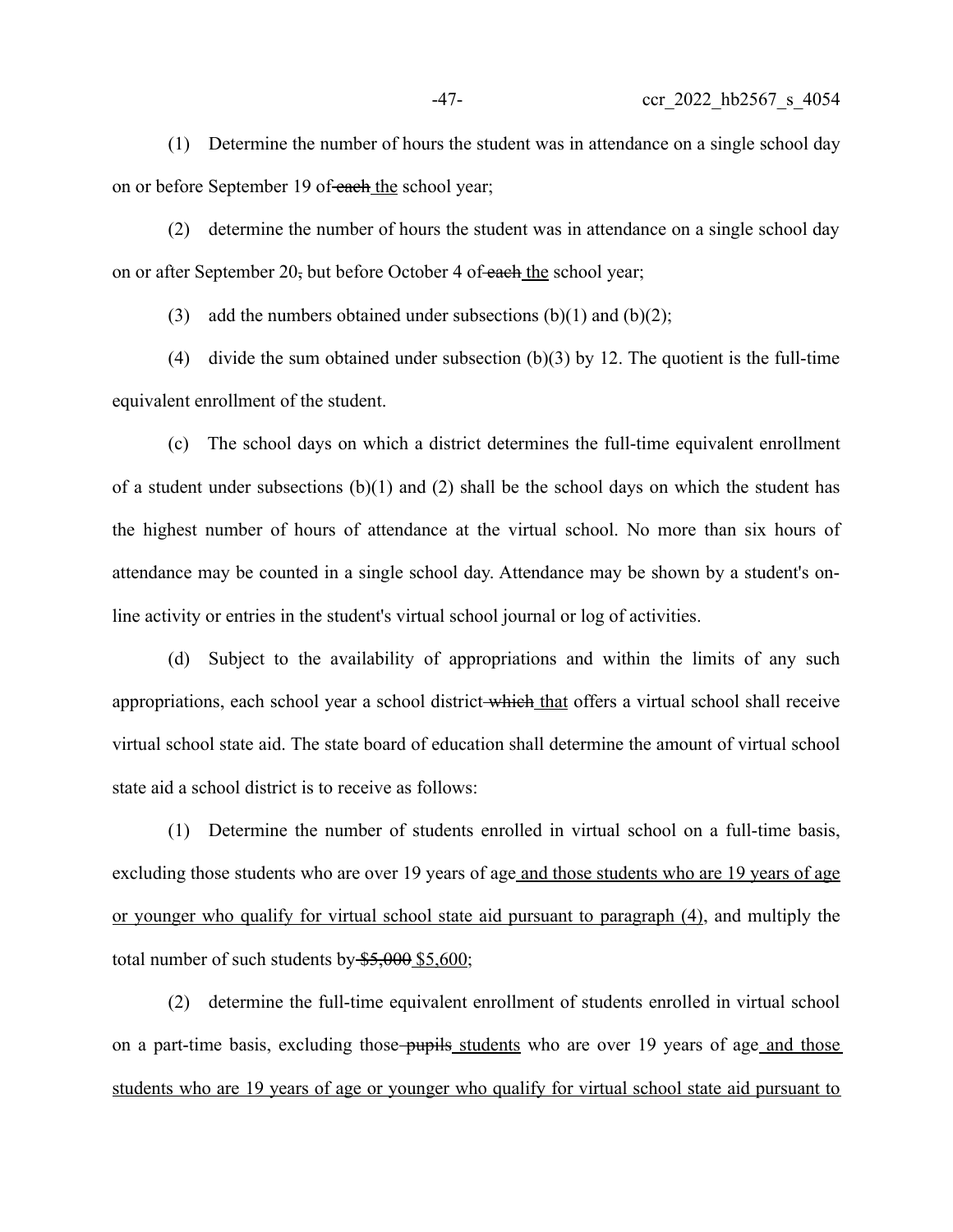paragraph (4), and multiply the total full-time equivalent enrollment of such students by  $\frac{1700}{1700}$  $$2,800;$ 

(3) for students enrolled in a virtual school who are over 19 years of age, determine the number of one-hour credit courses such students have passed, not to exceed six credit courses per school year, and multiply the total number of such courses by \$709; and

(4) for students who are 19 years of age or younger who enroll in a virtual school as a dropout diploma completion virtual student, determine the number of one-hour credit courses such students have passed, not to exceed six credit courses per school year, and multiply the total number of such courses by \$709; and

(5) add the amounts calculated under subsections  $(d)(1)$  through  $(d)(4)$ . The resulting sum is the amount of virtual school state aid the school district shall receive.

(e) (1) There is hereby established in every school district a fund which shall be called the virtual school fund<del>, which</del>. Such fund shall consist of all moneys deposited therein or transferred thereto according to law. The expenses of a school district directly attributable to virtual schools offered by a school district may be paid from the virtual school fund. The cost of an advance placement course provided to a student by a virtual school shall be paid by the virtual school. Moneys deposited in or otherwise transferred to the virtual school fund shall only be expended for those costs directly attributable to the provision of virtual instruction.

(2) Any balance remaining in the virtual school fund at the end of the budget year shall be carried forward into the virtual school fund for succeeding budget years. Such fund shall not be subject to the provisions of K.S.A. 79-2925 through 79-2937, and amendments thereto.

(3) In preparing the budget of such school district, the amounts credited to and the amount on hand in the virtual school fund, and the amount expended therefrom shall be included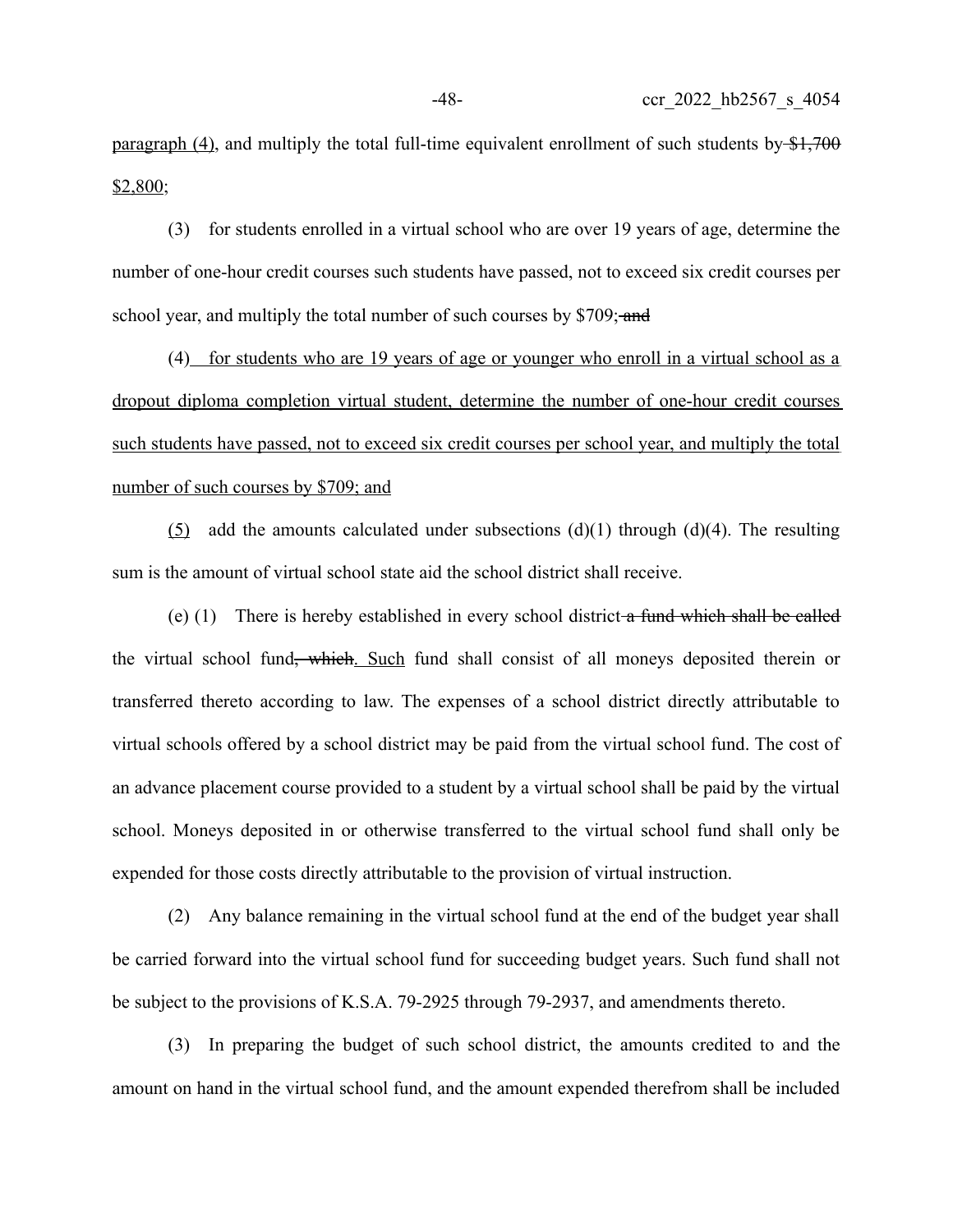in the annual budget for the information of the residents of the school district. Interest earned on the investment of moneys in any such fund shall be credited to that fund.

(f) For the purposes of this section, a student enrolled in a virtual school who is not a resident of the state of Kansas shall not be counted in the full-time equivalent enrollment of the virtual school. The virtual school shall record the permanent address of any student enrolled in such virtual school.

(g) For purposes of  $\Delta s$  used in this section:

(1) "Dropout diploma completion virtual student" means any student who is 19 years of age or younger who has:

(A) A ratio of earned credits to expected credits for the student's cohort year of less than 75% when enrolling in a virtual school;

(B) (i) dropped out of high school such that the student has not attended any school of a school district for 60 consecutive days or more during the current school year and the student is not reasonably anticipated to recommence enrollment or attendance at any school of a school district during the current school year;

(ii) dropped out of high school such that the student has not attended any school of a school district for 60 consecutive days or more during the preceding school year, the student did not finish such preceding school year and the student is not reasonably anticipated to recommence enrollment or attendance at any school of a school district during the current school year; or

(iii) been exempted from compulsory student attendance by written consent of the parent pursuant to K.S.A. 72-3120, and amendments thereto; and

(C) not been counted in the enrollment of a virtual school as a full-time or part-time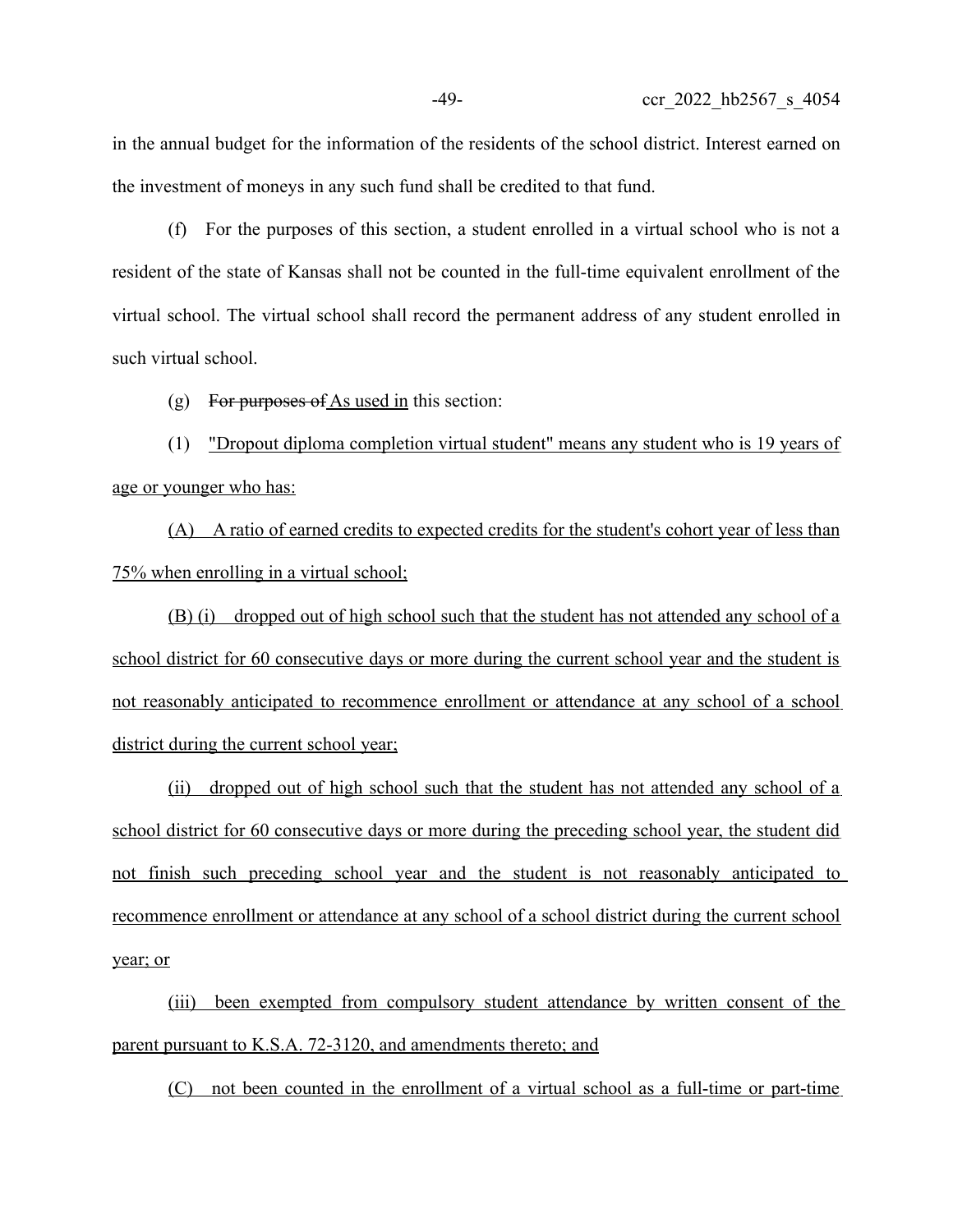virtual student during the school year in which such student enrolls as a dropout diploma completion virtual student.

(2) "Full-time" means attendance in a virtual school for no less than six hours as determined pursuant to subsection (b).

 $\left(\frac{2}{3}\right)$  "Part-time" means attendance in a virtual school for less than six hours as determined pursuant to subsection (b).

Sec. 21. On and after July 1, 2022, K.S.A. 2021 Supp. 72-4352 is hereby amended to read as follows: 72-4352. As used in the tax credit for low income students scholarship program act:

(a) "Contributions" means monetary gifts or donations and in-kind contributions, gifts or donations that have an established market value.

(b) "Department" means the Kansas department of revenue.

(c) "Educational scholarship" means an amount not to exceed \$8,000 per school year provided to an eligible student, or to a qualified school with respect to an eligible student, to cover all or a portion of the costs of education including tuition, fees and expenses of a qualified school and, if applicable, the costs of transportation to a qualified school if provided by such qualified school.

(d) "Eligible student" means a child who:

(1) Resides in Kansas; and

(2) (A) (i) Is eligible for free or reduced-price meals under the national school lunch act; and

(ii) (a) was enrolled in kindergarten or any of the grades one through eight in any public school in the previous school year in which an educational scholarship is first sought for the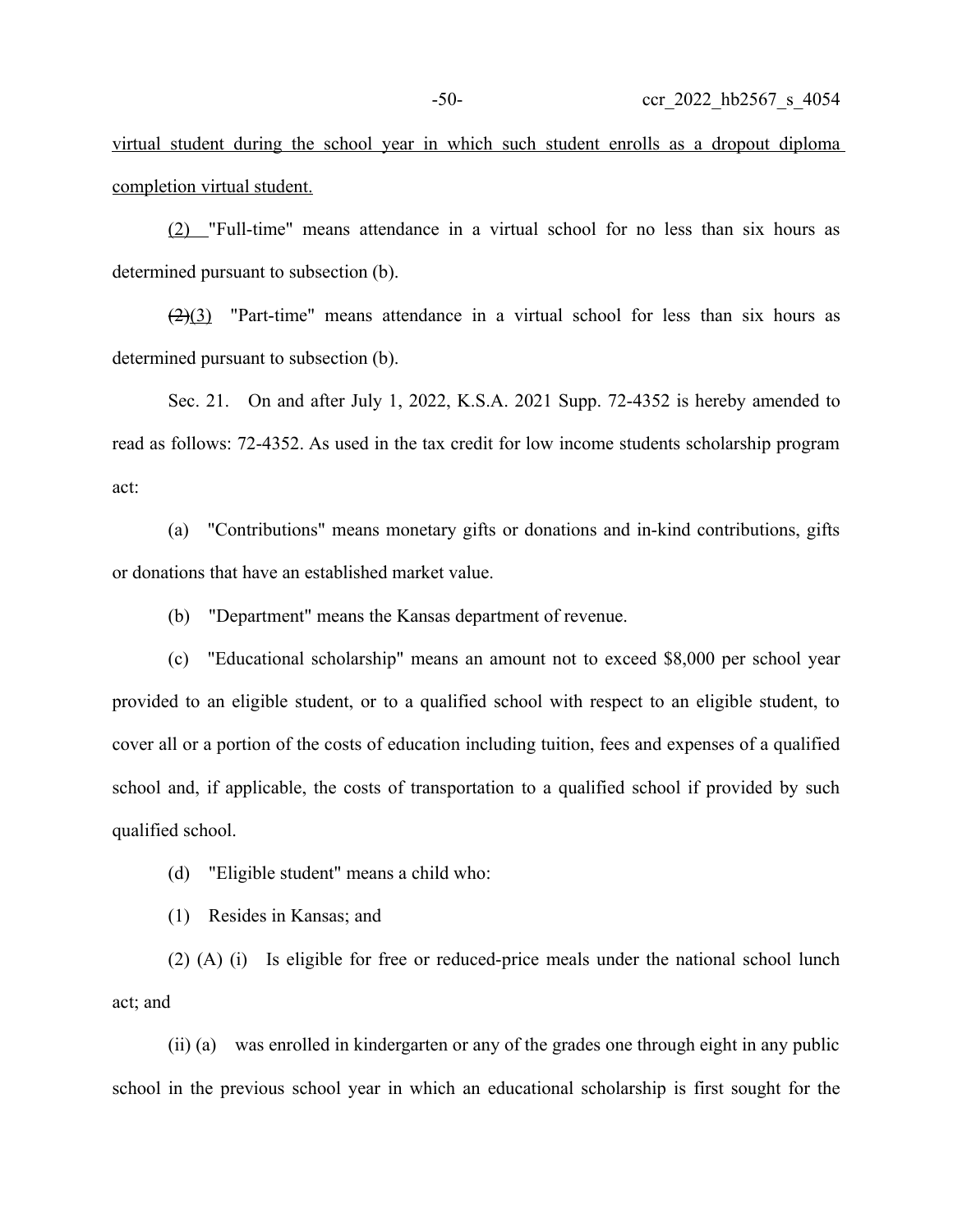child; or

(b) is eligible to be enrolled in any public school in the school year in which an educational scholarship is first sought for the child and the child is under the age of six years seven years of age or under; or

(B) has received an educational scholarship under the program and has not graduated from high school or reached the age of 21 years.

(e) "Parent" includes a guardian, custodian or other person with authority to act on behalf of the child.

(f) "Program" means the tax credit for low income students scholarship program established in K.S.A. 72-4351 through 72-4357, and amendments thereto.

(g) "Public school" means any school operated by a unified school district under the laws of this state.

(h) "Qualified school" means any nonpublic school that:

(1) Provides education to elementary or secondary students;

(2) is accredited by the state board or a national or regional accrediting agency that is recognized by the state board for the purpose of satisfying the teaching performance assessment for professional licensure;

(3) has notified the state board of its intention to participate in the program; and

(4) complies with the requirements of the program.

(i) "Scholarship granting organization" means an organization that complies with the requirements of this program and provides educational scholarships to eligible students or to qualified schools in which parents have enrolled eligible students.

(j) "School district" or "district" means any unified school district organized and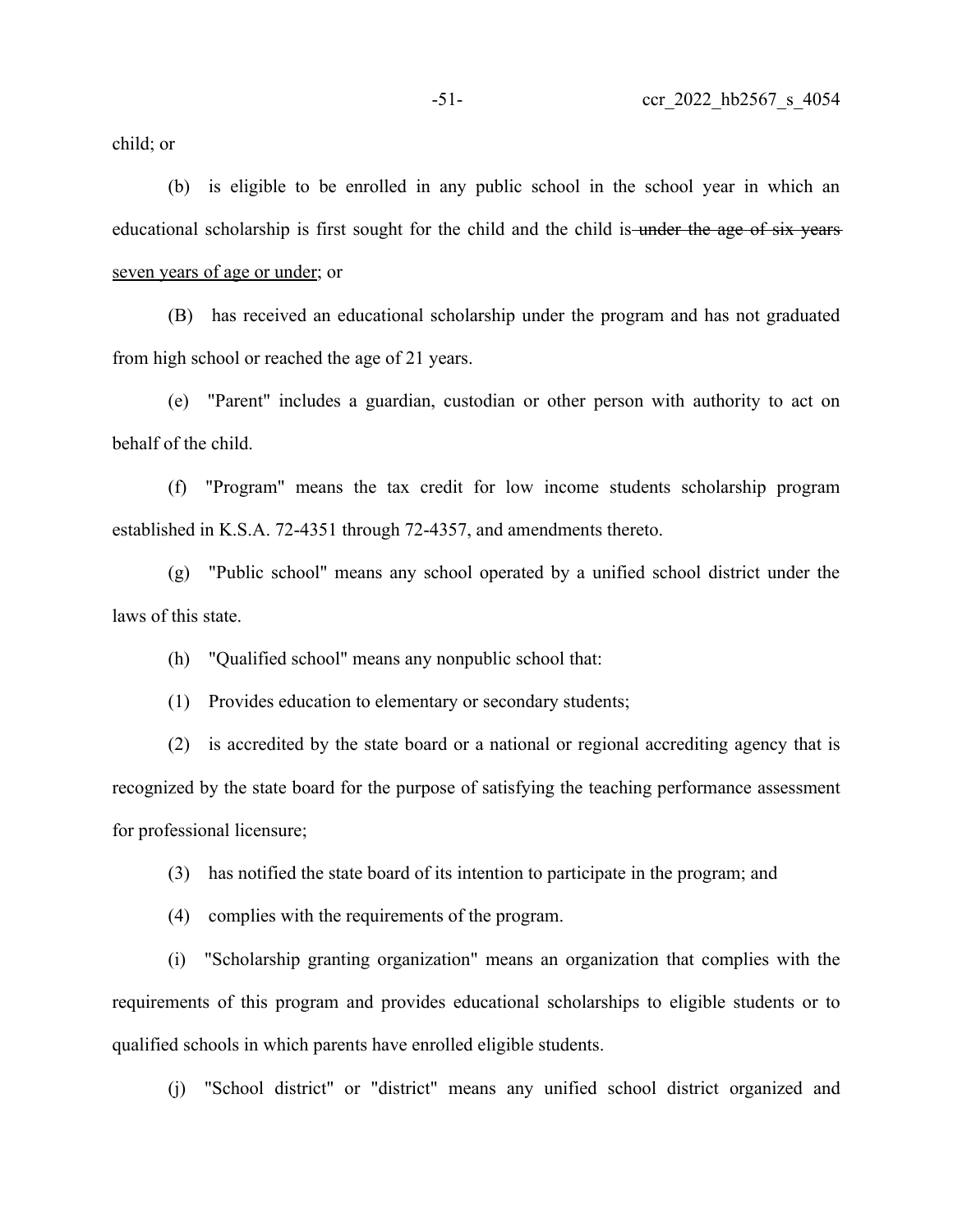operating under the laws of this state.

- (k) "School year" means the same as in K.S.A. 72-5132, and amendments thereto.
- (l) "Secretary" means the secretary of revenue.
- (m) "State board" means the state board of education.";

Also on page 1, in line 10, before "K.S.A." by inserting "On and after July 1, 2022,";

On page 9, in line 4, before "K.S.A." by inserting "On and after July 1, 2022,"; following line 43, by inserting:

"Sec. 24. On and after July 1, 2022, K.S.A. 2021 Supp. 72-5178 is hereby amended to read as follows: 72-5178. (a) On or before January 15 of each year, the state department of education shall prepare and submit a digitally update on the website of the state department of education the performance accountability-report reports and a longitudinal achievement-reportfor reports upon all students enrolled in any public school or accredited nonpublic school in the state, each school district, each school operated by a school district and each accredited nonpublic school to the governor and to the legislature.

(b) Each performance accountability report shall be prepared in a single-page format containing the information that is required to be reported under the federal elementary and secondary education act, as amended by the federal every student succeeds act, public law 114- 95, or any successor federal acts, and the college and career readiness metrics developed and implemented by the state board. The report shall use the categories for achievement identified under the federal every student succeeds act, public law 114-95, or any successor achievement categories. All categories and metrics included in the report shall be clearly defined.

(c) Each longitudinal achievement report shall provide the achievement rates on the state assessments for English language arts, math and science for all students and each student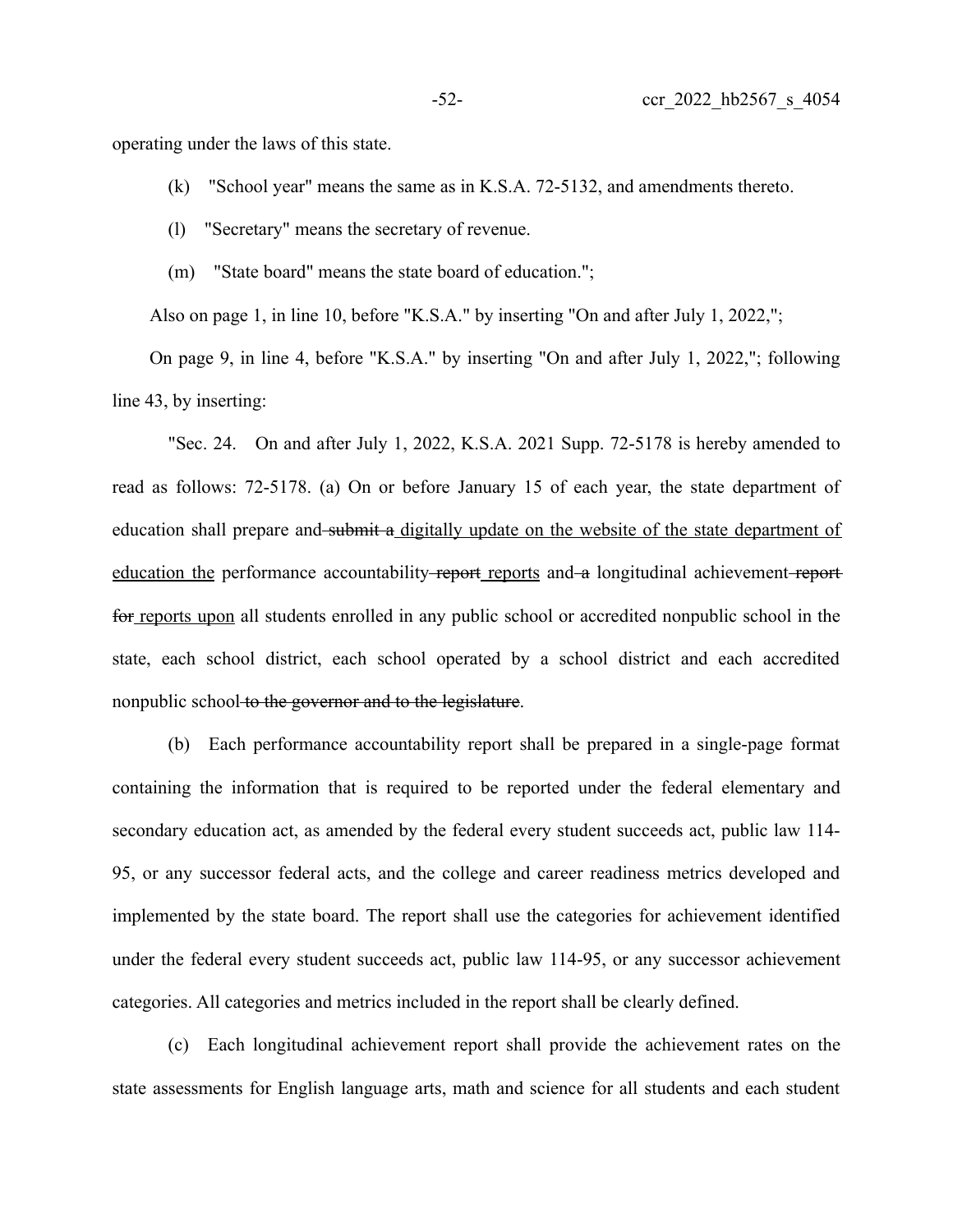subgroup and the change in achievement rate year-over-year starting with the school year in which the state board first implemented new achievement standards on such state assessments.

(d) On or before January 15 of each year, the state department of education shall prepare written academic achievement reports to provide a summary of student achievement in this state and shall submit such reports to the governor and the legislature. Such written academic achievement reports shall:

(1) Provide a statewide summary of the performance accountability reports and longitudinal achievement reports prepared pursuant to this section. Such summary report shall provide:

(A) Achievement data from the English language arts assessments and math assessments over the preceding five years for all students and student subgroups to show whether there are statewide trends in academic improvement or learning loss among all students and student subgroups;

(B) a comparison to any other evaluation metric used by the state board of education to evaluate student achievement such as college and career readiness measurements or graduation rates;

(C) a comparison to other educational assessments that measure academic performance such as the national assessment of educational progress;

(D) an analysis of the trends in student achievement outcomes and a review of conditions that are impacting recent student achievement outcomes;

 (E) a review of the academic interventions that school districts are using to improve student performance, whether the state board of education has any specific recommendations regarding academic interventions to improve academic achievement and an estimation of the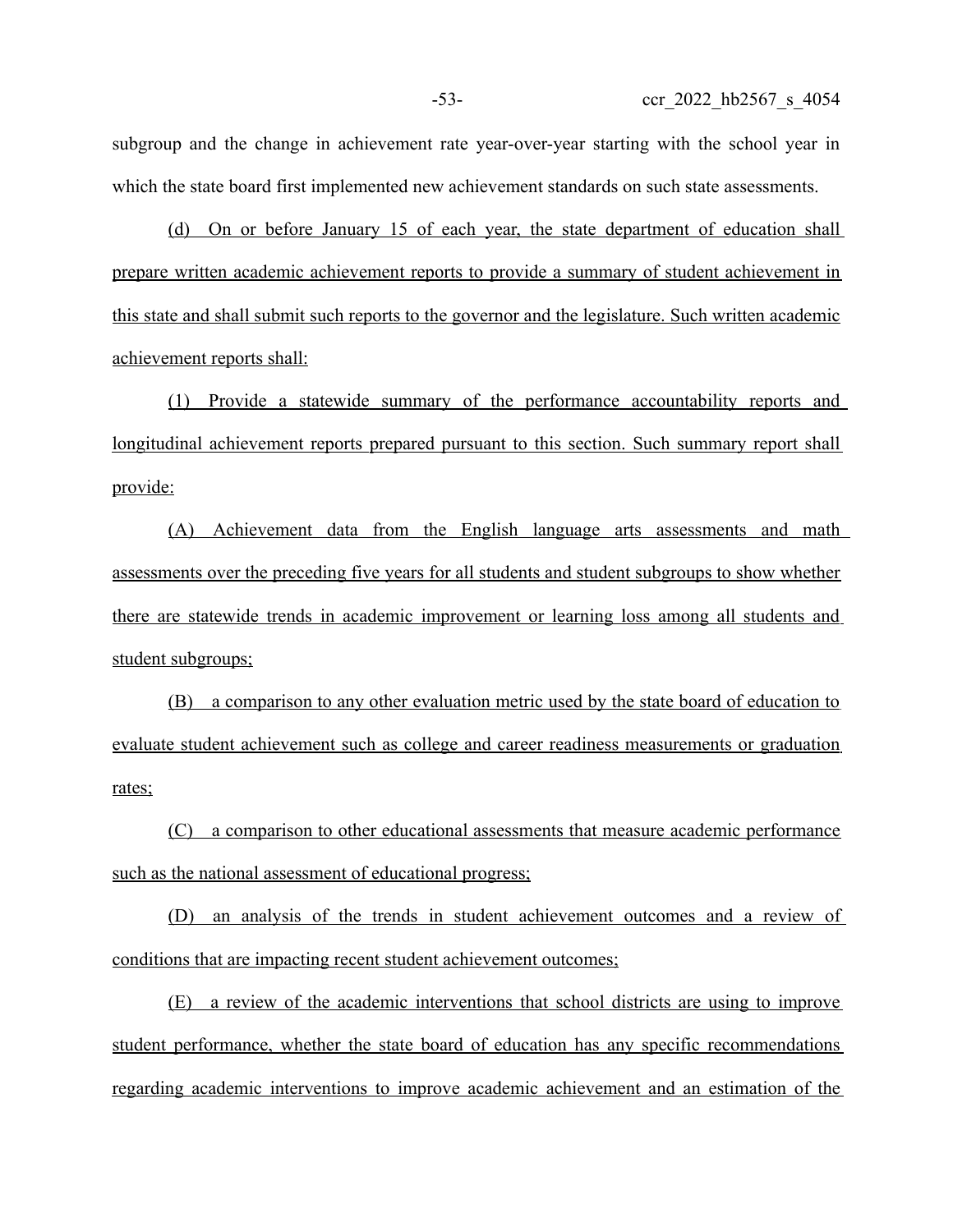academic achievement gains that can be expected from such interventions; and

(F) a summary of the performance levels and the scale and cut scores for the statewide assessments and how such information should be used to draw conclusions about student achievement; and

(2) provide a student-focused longitudinal achievement report that provides information on the academic achievement of certain student cohort groups to show the achievement gains or learning losses that are occurring for such students. Such report shall begin with the students who are entering grade three and grade eight in school year 2022-2023. The report shall summarize the longitudinal achievement of such students over a three-year period and shall be repeated every three years for the students entering such grade levels. The longitudinal report shall provide:

(A) A summary of the improvement or learning loss that is occurring within such student cohort groups over such three-year period for all such students and the student subgroups;

(B) an analysis of the evaluations and metrics that are used to measure the year-overyear achievement of such student cohort groups;

(C) a review of the academic interventions that school districts are using to improve student performance within such student cohort groups, whether the state board of education has any specific recommendations regarding academic interventions to improve academic achievement and an estimate of the academic achievement gains that can be expected from such interventions; and

(D) the achievement results from the English language arts assessments and math assessments for such student cohort groups and any other assessment data pertaining to such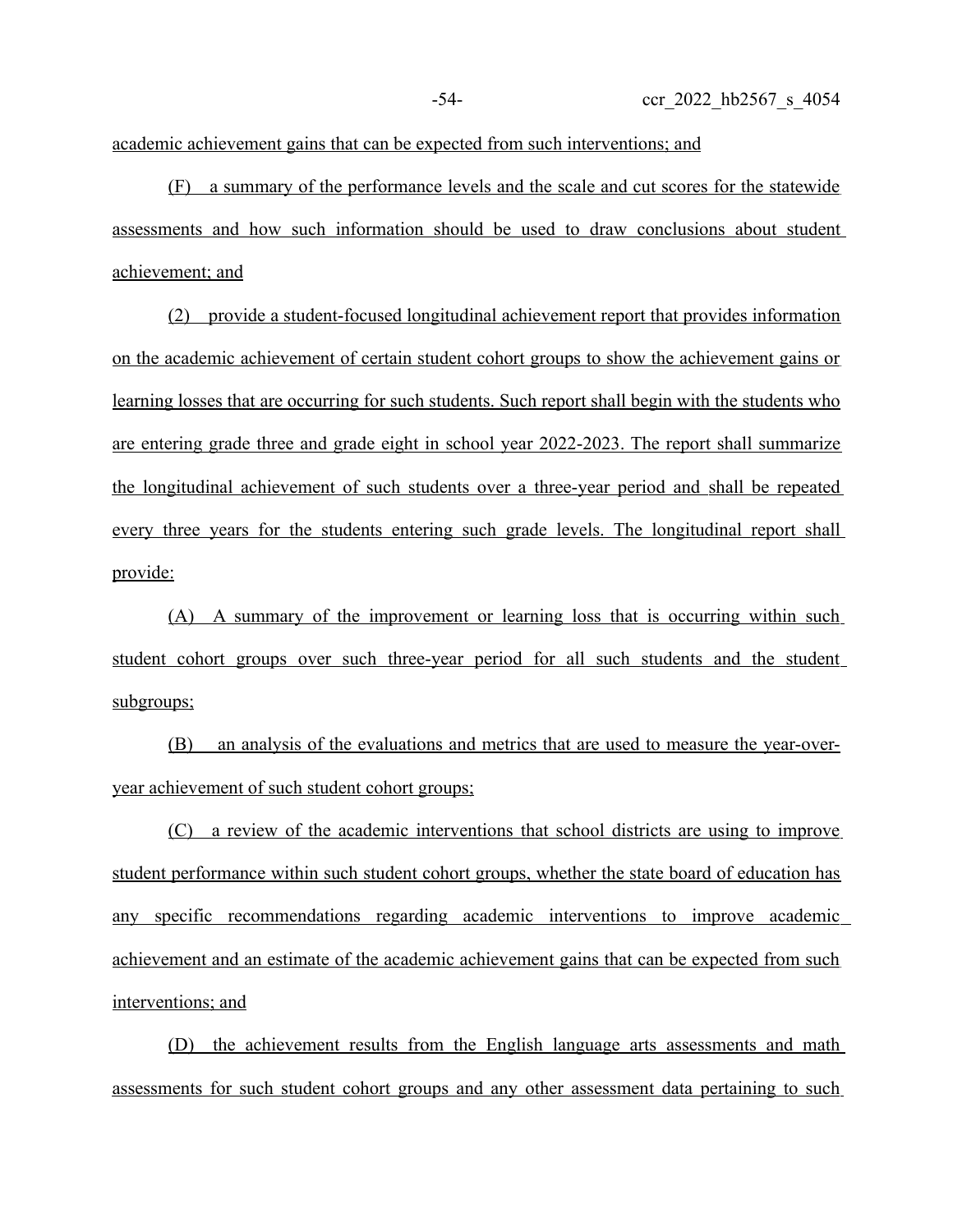student cohort groups, including, but not limited to, the national assessment for educational progress, the ACT college entrance exam and the pre-ACT assessment.

(d) All reports prepared pursuant to this section shall be published in accordance with K.S.A. 2021 Supp. 72-1181, and amendments thereto.";

On page 10, in line 1, before "K.S.A." by inserting "On and after July 1, 2022,";

On page 11, in line 26, before "K.S.A." by inserting "On and after July 1, 2022,";

On page 12, in line 28, after the second comma by inserting "but prior to July 1, 2022,"; in line 29, by striking "Except as provided in subsection (b)(8),"; in line 33, by striking "except as provided in subsection (b)(8),";

On page 13, in line 5, by striking "51%" and inserting "75%"; in line 9, after "2015" by inserting ", but prior to July 1, 2022"; in line 12, after "(3)" by inserting "For general obligation bonds approved for issuance at an election held on or after July 1, 2022, the state board of education shall:

(A) Except as provided in subsection (b)(9), determine the amount of the AVPP of each school district in the state for the preceding school year and round such amount to the nearest \$1,000. The rounded amount is the AVPP of a school district for the purposes of this subsection  $(b)(3);$ 

(B) except as provided in subsection (b)(9), prepare a schedule of dollar amounts using the amount of the AVPP of the school district with the lowest AVPP of all school districts as the point of beginning. The schedule of dollar amounts shall range upward in equal \$1,000 intervals from the point of beginning to and including an amount that is equal to the amount of the AVPP of the school district with the highest AVPP of all school districts;

(C) determine a state aid percentage factor for each school district by assigning a state aid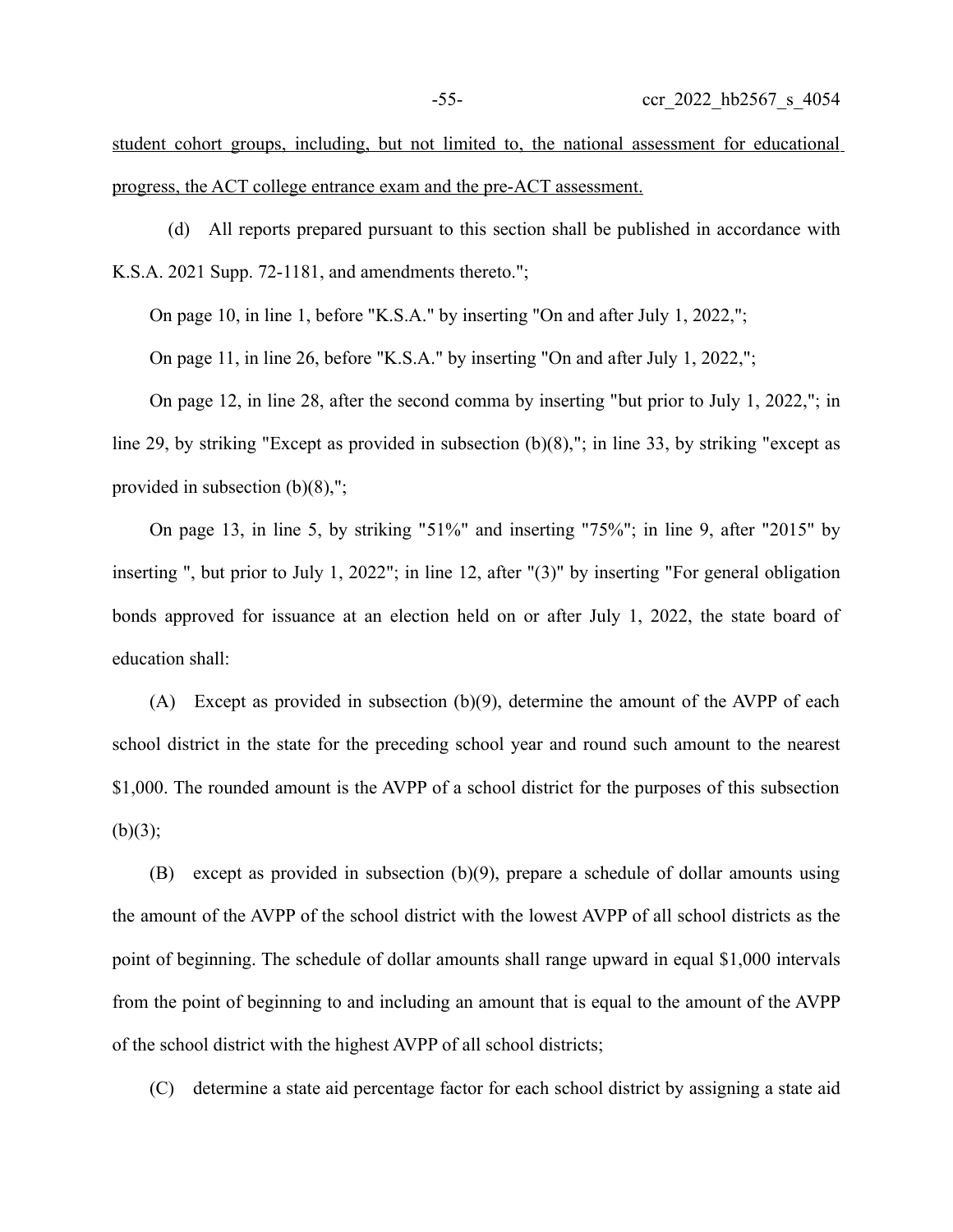computation percentage to the amount of the lowest AVPP shown on the schedule and decreasing the state aid computation percentage assigned to the amount of the lowest AVPP by one percentage point for each \$1,000 interval above the amount of the lowest AVPP. Except as provided by K.S.A. 72-5463, and amendments thereto, the state aid percentage factor of a school district is the percentage assigned to the schedule amount that is equal to the amount of the AVPP of the school district. The state aid computation percentage is 51%;

(D) determine the amount of payments that a school district is obligated to make from its bond and interest fund attributable to general obligation bonds approved for issuance at an election held on or after July 1, 2022; and

(E) multiply the amount determined under subsection  $(b)(3)(D)$  by the applicable state aid percentage factor.

 $(4)$ ";

Also on page 13, in line 17, by striking " $(4)$ " and inserting " $(5)$ "; in line 19, after " $(b)(2)(E)$ " by inserting "or  $(b)(3)(E)$ ";

On page 14, in line 11, by striking  $"({\rm b})(5)"$  and inserting  $"({\rm b})(6)"$ ; in line 13, by striking  $"({\rm b})$ (6)" and inserting "(b)(7)"; also in line 13, by striking "(b)(8)" and inserting "(b)(9)"; in line 14, by striking "(b)(3)" and inserting "(b)(4)"; in line 16, by striking "(b)(4)" and inserting "(b)(5)"; in line 31, after " $(b)(2)(D)$ " by inserting "and  $(b)(3)(D)$ "; in line 43, by striking " $(b)(2)(B)$ " and inserting  $"(b)(3)(B)"$ ;

On page 15, in line 15, by striking "June 30, 2021,"; in line 16, by striking "and"; also in line 16, after the third comma by inserting "and June 30, 2024,"; in line 40, by striking "(b)(4) (D)" and inserting  $"(b)(5)(D)"$ ;

And by redesignating subsections, paragraphs, subparagraphs and clauses accordingly;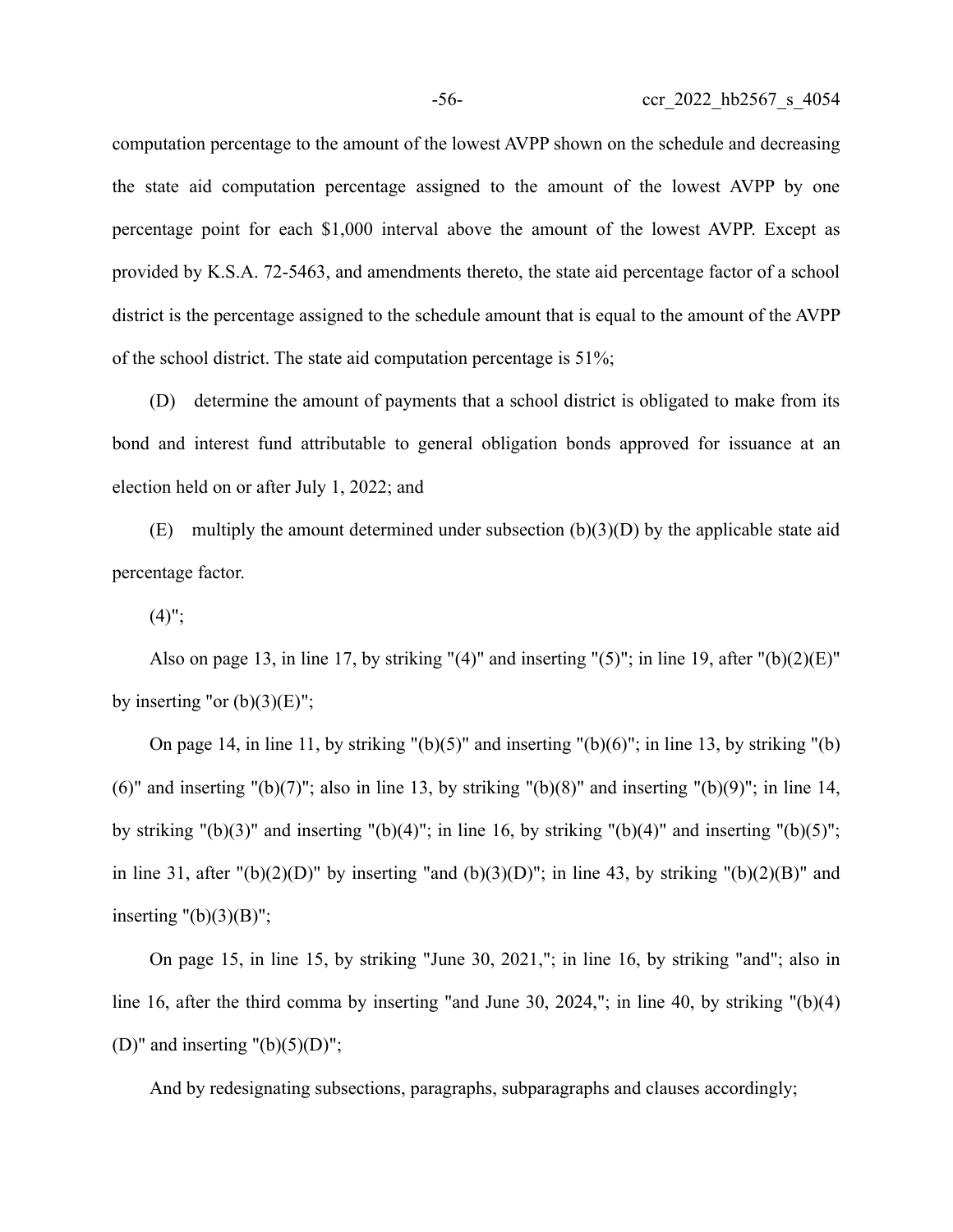Also on page 15, following line 40, by inserting:

"Sec. 27. On and after July 1, 2022, K.S.A. 72-6316 is hereby amended to read as follows: 72-6316. No(a) A nonacademic test, questionnaire, survey or examination containing any questions about the student's personal and private attitudes, values, beliefs or practices on issues such as sex, family life, morality or religion, or any questions about the student's parents' or guardians' beliefs and practices on issues such as sex, family life, morality or religion, of the student or the student's parents, guardians, family members, associates, friends or peers that is administered during the school day shall not be administered to any student enrolled in kindergarten or grades one through 12, unless the parent or guardian of the student:

(1) Is notified in writing not more than four months in advance of the administration of such test, questionnaire, survey or examination that this such test, questionnaire, survey or examination is to be administered and the parent or guardian of the student. Such notification shall include:

(A) A copy of the test, questionnaire, survey or examination that is to be administered;

(B) information on how the parent or guardian may provide written consent to authorize the student to take such test, questionnaire, survey or examination;

(C) the name of the company or entity that produces or provides the test, questionnaire, survey or examination to the school; and

(D) whether the school will receive or maintain the resulting data and an explanation of how the school intends to use and maintain such data; and

(2) gives written permission for consent through a written or electronic signature to authorize the student to take this the test, questionnaire, survey or examination or, in the event of an immediate need, gives verbal consent. This section shall not prohibit school counselors from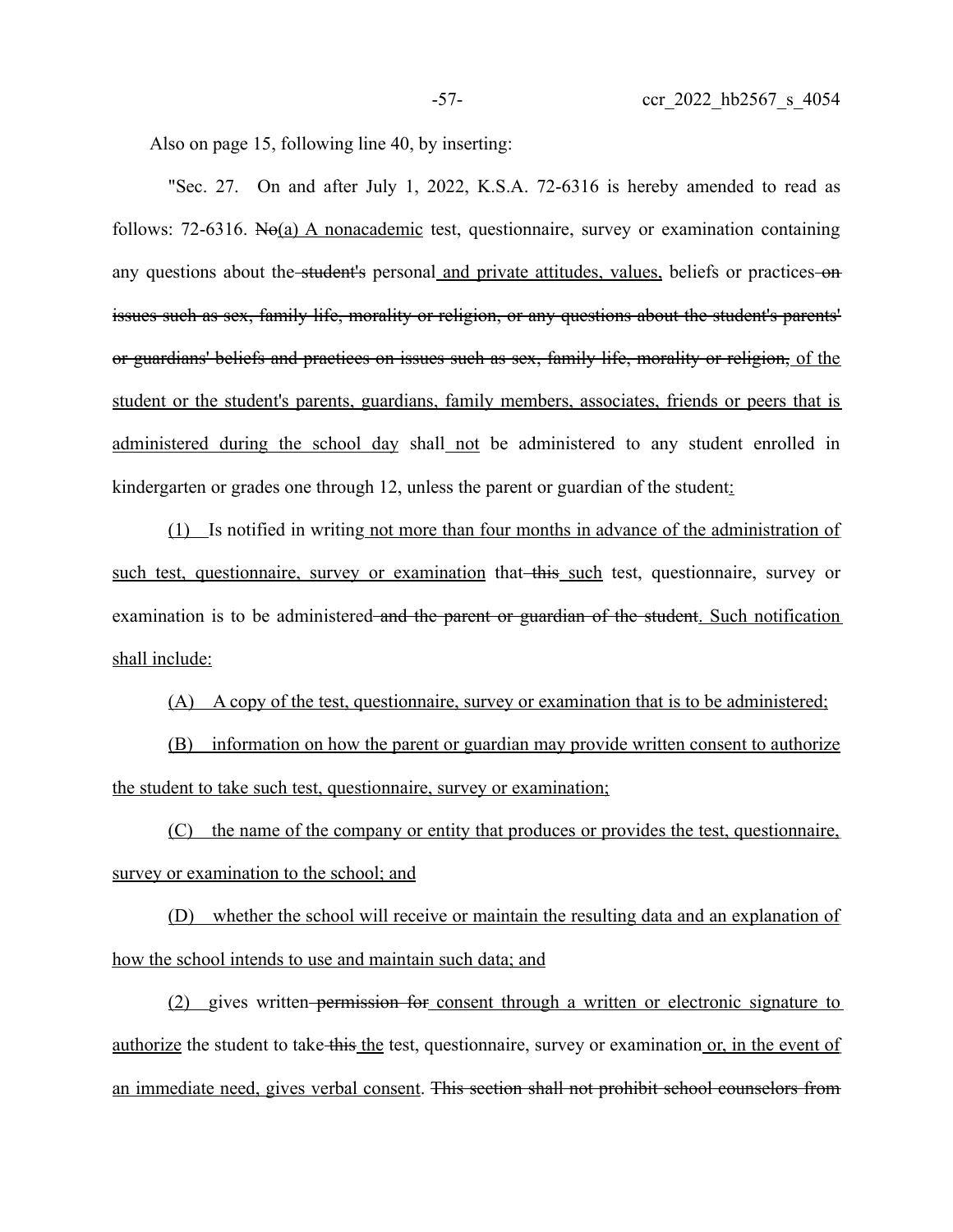providing counseling services to a student, including the administration of tests and forms which are part of a counselor's student counseling services. Any information obtained through such tests or counseling services shall not be stored on any personal mobile electronic device which is not owned by the school district, including but not limited to, laptops, tablets, phones, flash drives, external hard drives or virtual servers Such written consent may only be accepted after a parent or guardian has received the notification required pursuant to paragraph (1) and had an opportunity to review the information contained in such notification. Written consent shall be provided separately for each individual test, questionnaire, survey or examination that is to be administered.

(b) Notwithstanding a parent or guardian's consent for a student to take any such test, questionnaire, survey or examination, a student shall have the right to refuse to take any such test, questionnaire, survey or examination at any time without limitation. Prior to the administration of any such test, questionnaire, survey or examination, each student shall be informed that such student has the right to refuse to take such test, questionnaire, survey or examination and that the student will not suffer any adverse consequences based on such refusal.

(c) Prior to the administration of any such test, questionnaire, survey or examination, a school district shall post and maintain a copy of such test, questionnaire, survey or examination on the school district website.

(d) No personally identifiable student data shall be collected through any such test, questionnaire, survey or examination.

 (e) Except as provided in subsection (f), the provisions of this section shall apply to any test, questionnaire, survey or examination described in subsection (a) that is administered or proposed to be administered to any student by any employee of a school district, including, but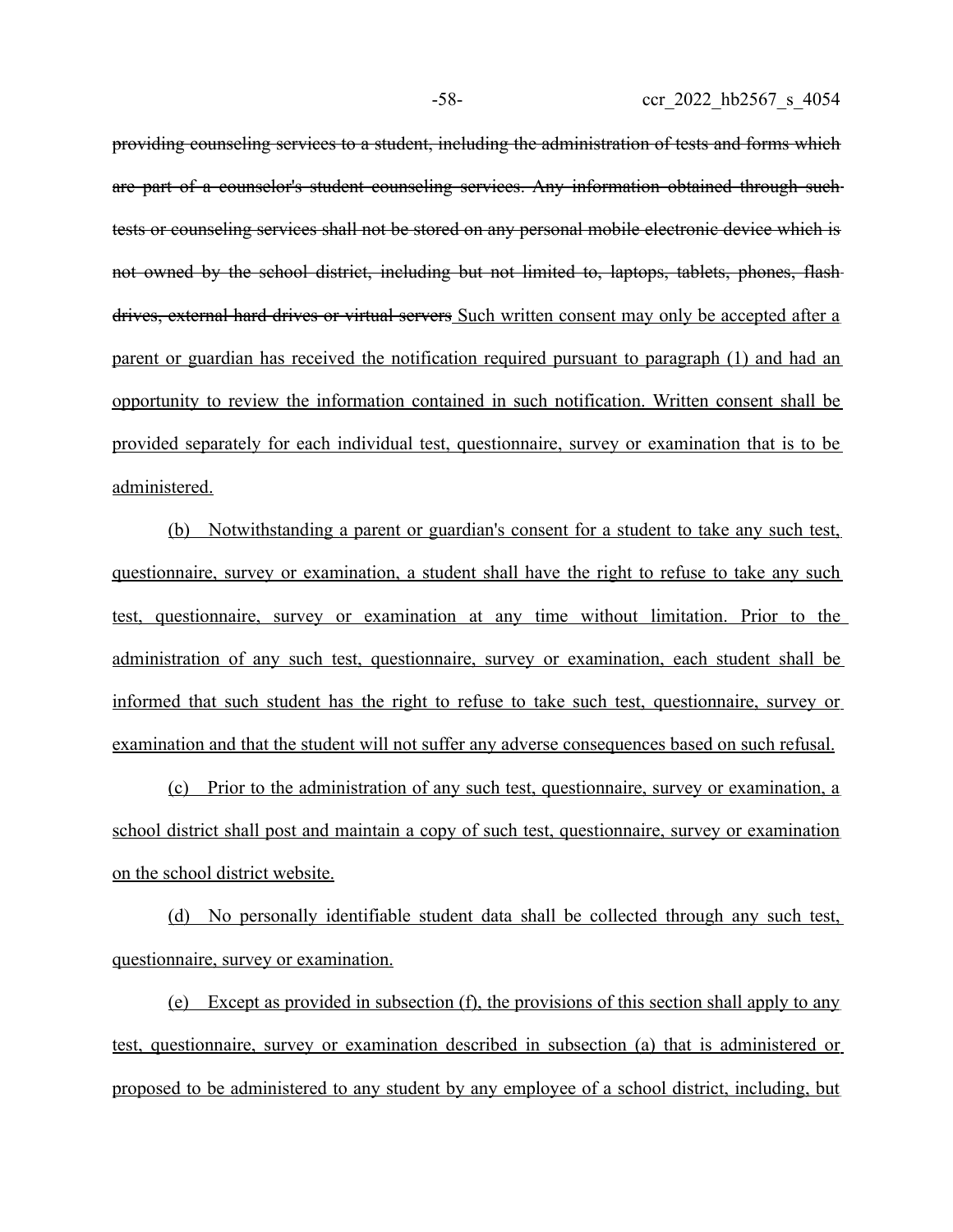not limited to, any administrator, teacher, counselor, social worker, psychologist or nurse.

(f) Notwithstanding the provisions of this section, if any school district employee becomes aware that a student may be at risk of suicide by a credible report from the student, the student's peers or another school district employee, the school personnel who are designated by the school to administer a suicide risk assessment or screening tool may administer such risk assessment or screening tool in accordance with the provisions of this subsection to determine whether the student could be at risk for suicide. Such designated school personnel may include, but is not limited to, any administrator, teacher, counselor, social worker, psychologist or nurse. Prior to the administration of any such risk assessment or screening tool, the designated school personnel shall verbally notify the parent or guardian before the administration of such risk assessment or screening tool and obtain the consent of the parent or guardian. If the designated school personnel is unable to verbally notify the parent or guardian of the student and obtain consent after reasonable attempts to do so, the designated school personnel may administer the risk assessment or screening tool without such consent. If a risk assessment or screening tool is administered without the parent or guardian's consent, as soon as contact with the parent or guardian is made, the designated school personnel shall notify the parent or guardian of the administration of such assessment or screening tool and provide to the parent or guardian all information obtained from the risk assessment or screening tool administered to the student.

Sec. 28. K.S.A. 2021 Supp. 74-32,271 is hereby amended to read as follows: 74- 32,271. (a) K.S.A. 2021 Supp. 74-32,271 et seq., and amendments thereto, shall be known and may be cited as the Kansas promise scholarship act.

- (b) As used in the Kansas promise scholarship act:
- (1) "Eligible postsecondary educational institution" means: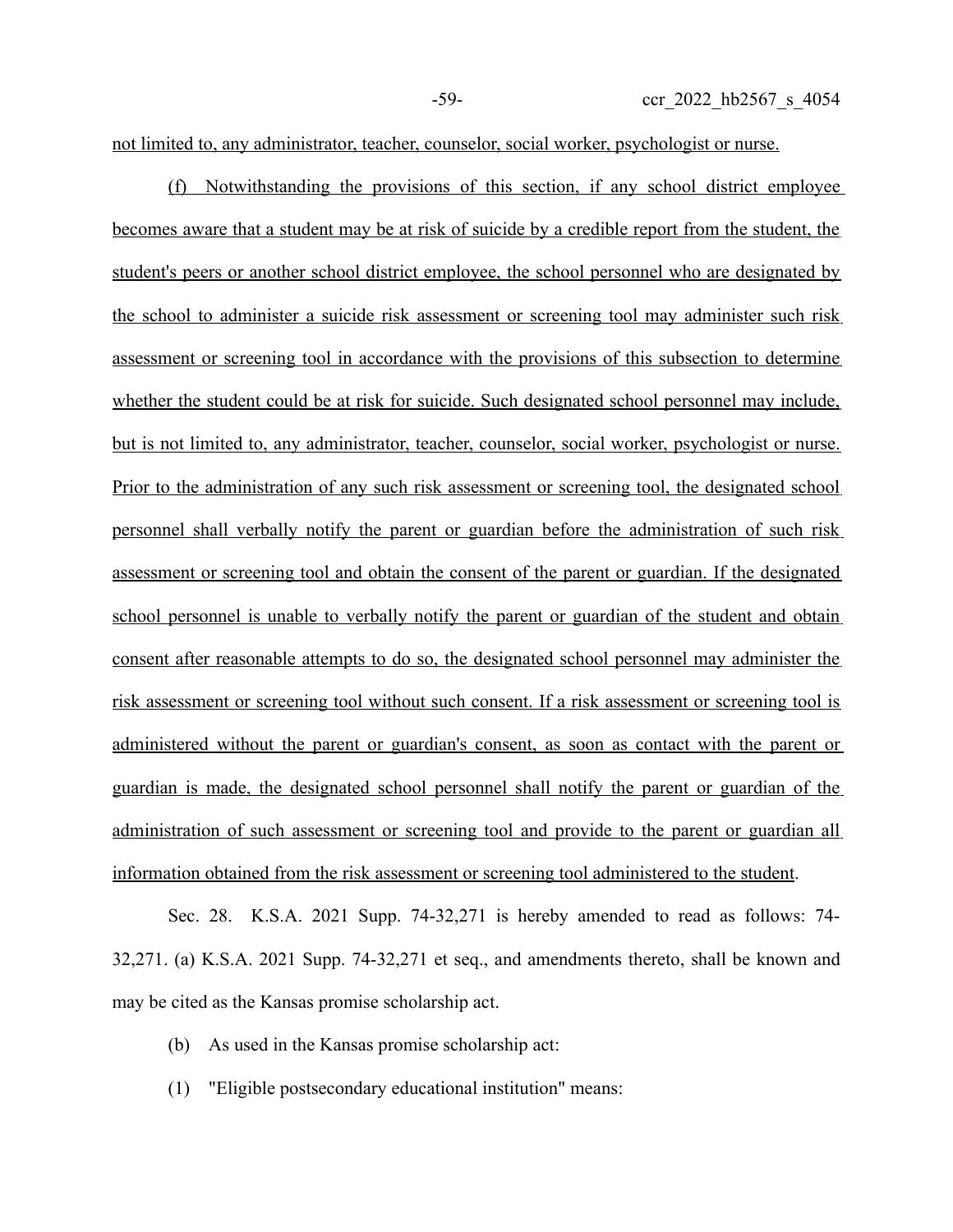(A) Any community college or technical college established under the laws of this state and with a recognized service area;

(B) the Washburn institute of technology; or

(C) any not-for-profit institution of postsecondary education with its main campus or principal place of operation in Kansas that offers a promise eligible program, is operated independently and not controlled or administered by any state agency or subdivision of the state, maintains open enrollment and is accredited by a nationally recognized accrediting agency for higher education in the United States.

(2) "Military servicemember" means the same as defined in K.S.A. 2021 Supp. 48- 3406, and amendments thereto.

(3) "Part-time student" means a student who is enrolled for six credit hours or more in- $a$ the fall, summer or spring semester and is not enrolled as a full-time student.

(4) "Promise eligible program" means any two-year associate degree program or career and technical education certificate or stand-alone program offered by an eligible postsecondary educational institution that is:

(A) Approved by the state board of regents;

(B) high wage, high demand or critical need; and

(C) identified as a "promise eligible program" by the state board of regents pursuant to K.S.A. 2021 Supp. 74-32,272, and amendments thereto, or designated as a "promise eligible program" within a field of study designated by an eligible postsecondary educational institution pursuant to K.S.A. 2021 Supp. 74-32,273, and amendments thereto.

Sec. 29. K.S.A. 2021 Supp. 74-32,272 is hereby amended to read as follows: 74- 32,272. (a) There is hereby established the Kansas promise scholarship program. The state board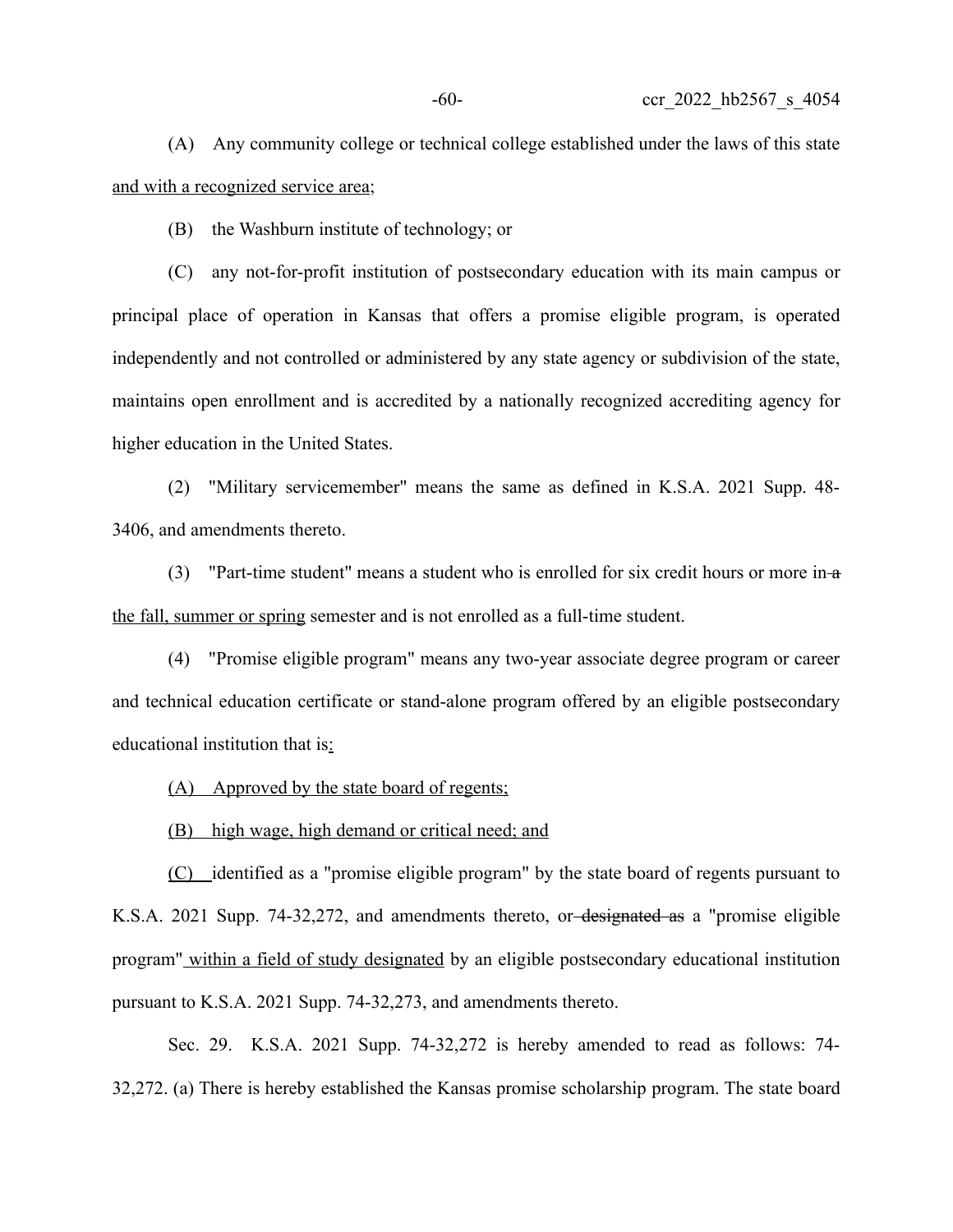of regents shall implement and administer the program.

(b) On or before March  $1, \frac{2022}{2023}$ , the state board of regents shall adopt rules and regulations to implement and administer the Kansas promise scholarship program. Such rules and regulations shall establish:

(1) A scholarship application deadlines process, including, but not limited to, accepting scholarship applications throughout the academic year and processing such applications in the order such applications were received;

(2) appeal procedures for denial or revocation of a Kansas promise scholarship;

(3) guidelines to ensure as much as is practicable that, if a student who received a Kansas promise scholarship graduates from a promise eligible program and subsequently enrolls in a state educational institution, as defined in K.S.A. 76-711, and amendments thereto, or municipal university, any courses taken by such student shall be transferred to the state educational institution or municipal university and qualify toward the student's baccalaureate degree;

(4) the terms, conditions and requirements that shall be incorporated into each Kansas promise scholarship agreement, which shall not be more stringent than the requirements for Kansas promise scholarship agreements provided in this act;

(5) procedures for requesting and approving medical, military and personal absences from an eligible postsecondary educational institution while receiving a Kansas promise scholarship;

(6) criteria for determining whether a student who received a Kansas promise scholarship fulfilled the residency, employment and repayment requirements included in a Kansas promise scholarship agreement as provided in K.S.A. 2021 Supp. 74-32,276, and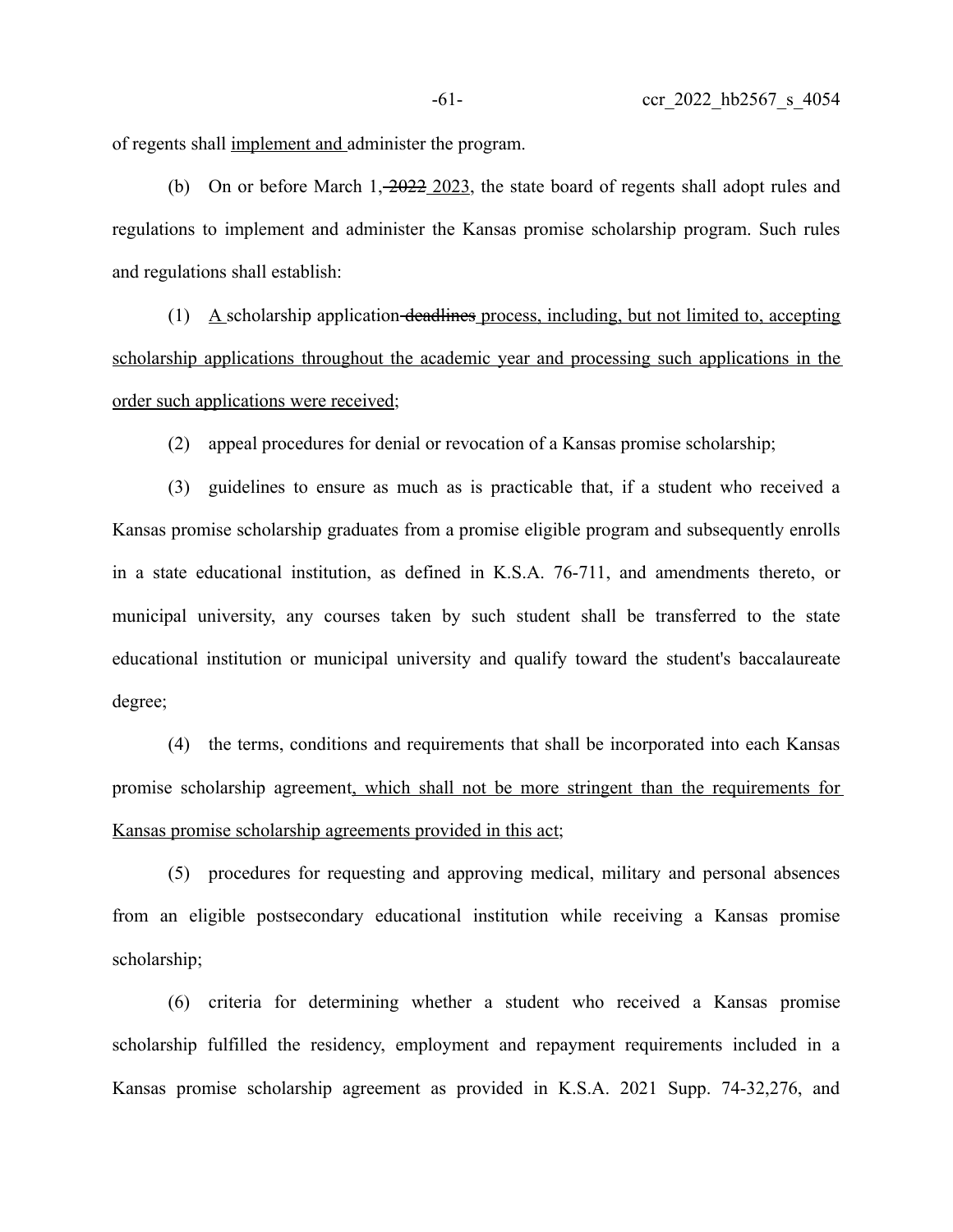amendments thereto; and

(7) criteria for determining when a student who received a Kansas promise scholarship may be released from the requirements of a Kansas promise scholarship, if there are special circumstances that caused such student to be unable to complete such requirements; and

(8) that no eligible postsecondary educational institution may:

(A) Limit scholarship awards to certain promise eligible programs at such institution; or

(B) award less than the full Kansas promise scholarship amount for which a student qualifies as long as funds are available in the Kansas promise scholarship program fund.

(c) The state board of regents shall:

(1) Identify the promise eligible programs offered by each eligible postsecondary educational institution that are:

(A) Within a field of study designated by the eligible postsecondary educational institution pursuant to K.S.A. 2021 Supp. 74-32,273, and amendments thereto; and

(B) in any of the following fields of study:

(i) Information technology and security;

(ii) mental and physical healthcare;

(iii) advanced manufacturing and building trades; or

(iv) early childhood education and development;  $-$ or

(B) designated by the eligible postsecondary educational institution pursuant to K.S.A. 2021 Supp. 74-32,273, and amendments thereto;

(2) work with community partners, such as community foundations, school districts, postsecondary educational institutions, Kansas business and industry and Kansas economic development organizations to publicize Kansas promise scholarships, including, but not limited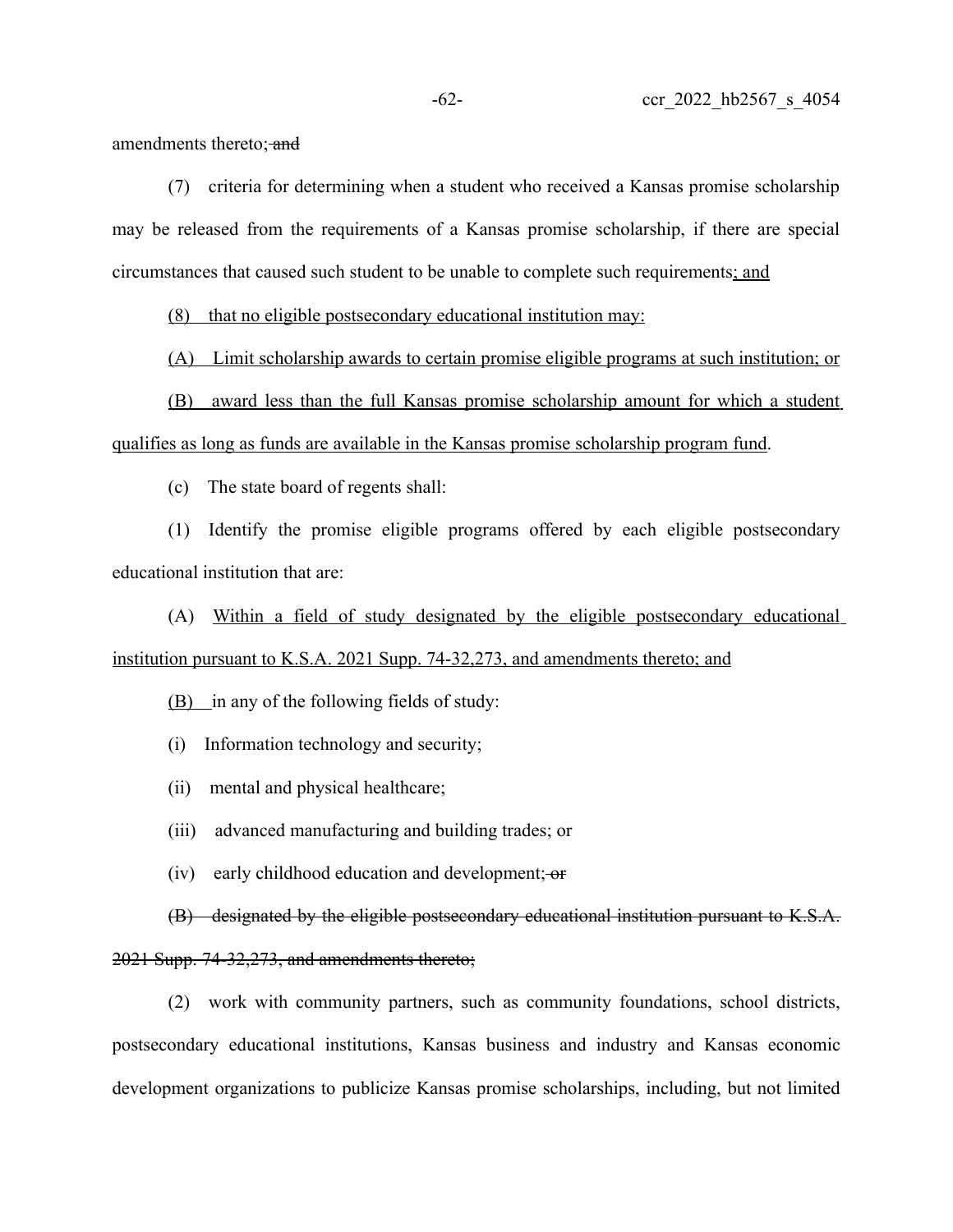to, publicizing eligible postsecondary educational institutions, approved scholarship-eligible educational programs, application procedures and application deadlines;

(3) disburse funds to each eligible postsecondary educational institution for the purpose of awarding Kansas promise scholarships;

(4) request information from eligible postsecondary educational institutions and any state agency necessary for the administration of this act;

(5) ensure that any student accept electronic signatures as sufficient and valid on all forms and agreements required by the Kansas promise scholarship program and any rules and regulations adopted thereunder;

(6) enforce Kansas promise scholarship agreements;

(7) collect any moneys repaid by students pursuant to K.S.A. 2021 Supp. 74-32,276, and amendments thereto;

(8) determine whether students who received a Kansas promise scholarship fulfills fulfill the residency, employment and repayment requirements provided in K.S.A. 2021 Supp. 74-32,276, and amendments thereto; and

(6)(9) beginning in January 2022, annually evaluate the Kansas promise scholarship program and prepare and submit a report to the senate standing committee on education and the house of representatives standing committee on education. Such report shall include, but not be limited to, the total program cost for each promise eligible program at each eligible postsecondary educational institution, the amount of scholarship moneys awarded that went to each promise eligible program, the number of credit hours paid for with scholarship moneys, the amount of scholarship moneys expected to be awarded to each institution for each semester, the number of scholarships awarded, the total amount of scholarship moneys awarded, the amount of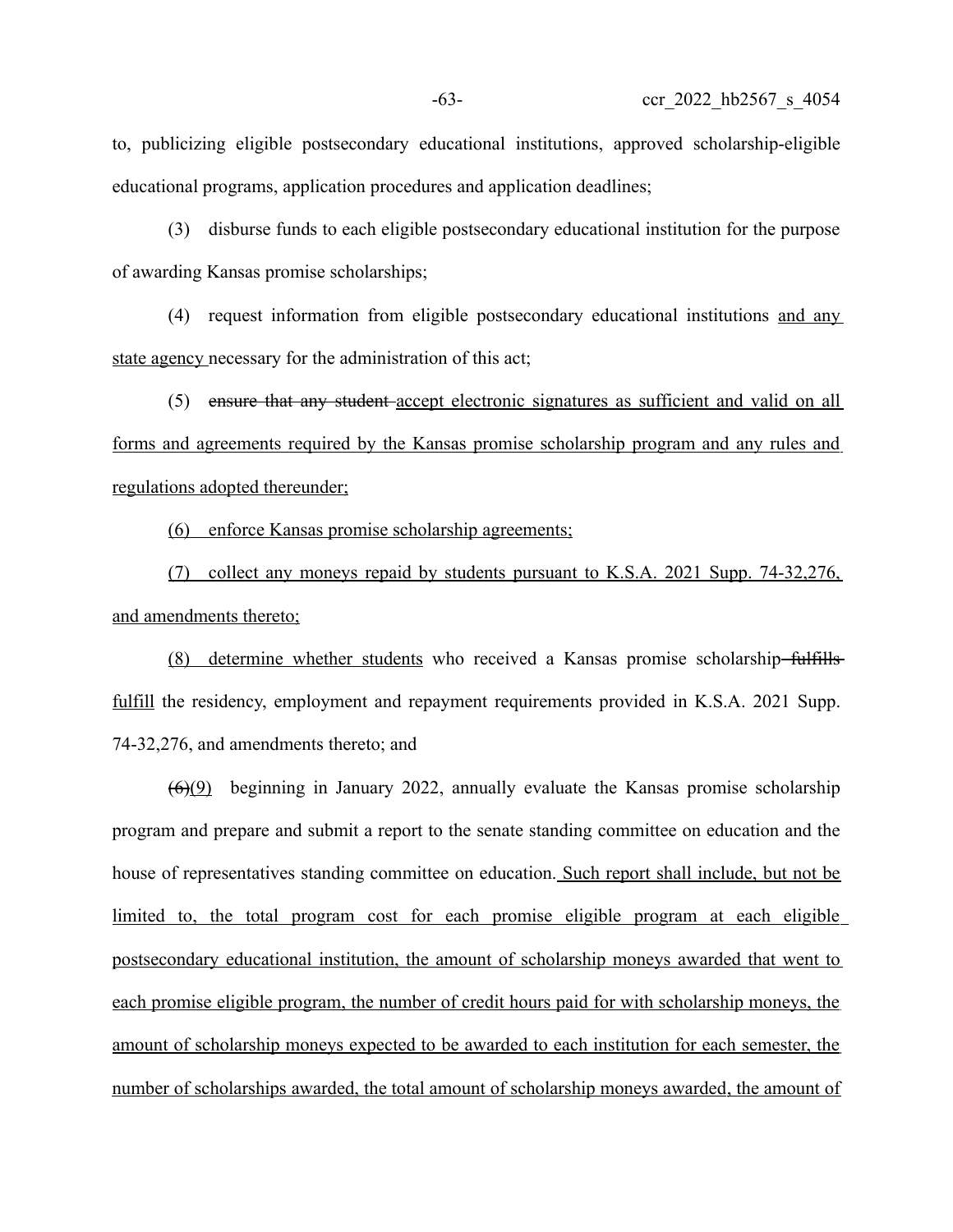scholarship moneys provided for tuition, fees, books and supplies, measures postsecondary educational institutions have taken in working with private business and industry in the state to determine appropriate fields of study and a review of the employment of scholarship recipients who have completed the Kansas promise scholarship program, including, but not limited to, employment fields and geographic location of such employment.

 (d) (1) The state board of regents may designate an associate degree transfer program as an eligible program only if such program is included in:

(A) An established 2+2 agreement with a Kansas four-year postsecondary educational institution; or

(B) an articulation agreement with a Kansas four-year postsecondary educational institution and is part of an established degree pathway that allows a student to transfer at least 60 credit hours from the eligible postsecondary educational institution to a four-year postsecondary educational institution for the completion of an additional 60 credit hours toward a bachelor's degree.

(2) The provisions of this subsection shall be construed and applied retroactively to the enactment of the Kansas promise scholarship program on July 1, 2021.

 (e) (1) The state board of regents may remove a promise eligible program from the list of approved promise eligible programs only in accordance with this subsection. If the state board of regents proposes to remove a promise eligible program from such list, the state board of regents shall notify all eligible postsecondary educational institutions of the proposal to remove such program by May 1 of the calendar year that precedes the calendar year in which such program would officially be removed from such list. Within 30 calendar days of receipt, each eligible postsecondary educational institution may appeal such proposed removal to the state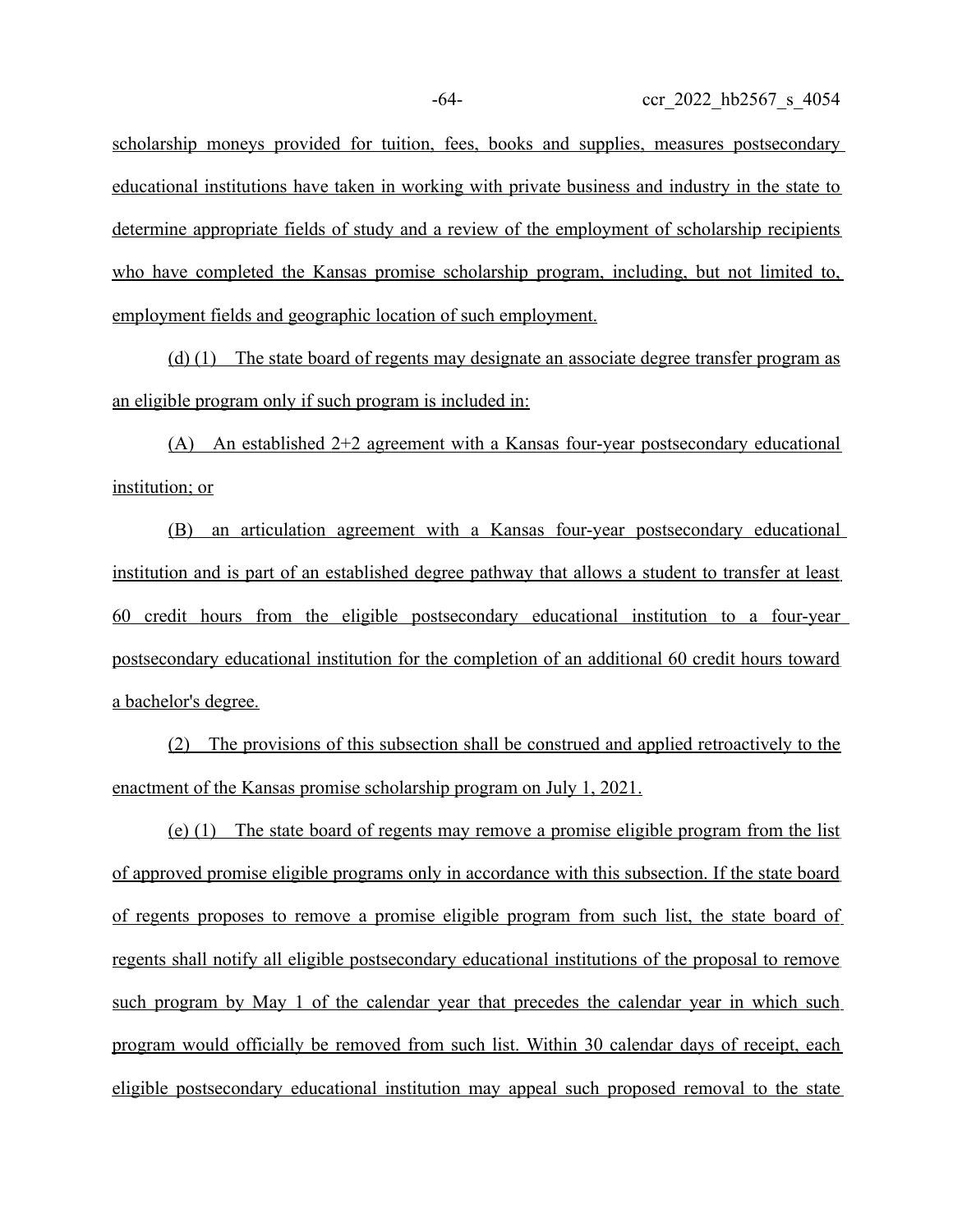board of regents. Following such appeal period, within 45 calendar days, the state board of regents shall consider any such appeal and issue a final decision upon whether the program shall be removed. If the state board of regents issues a final decision to remove such program, the program shall be removed from the list of approved promise eligible programs only after not less than 14 months have elapsed from the date that the state board of regents issued the final decision to remove such program.

(2) The provisions of this subsection shall apply to any program that has been approved by the state board of regents as a promise eligible program on or after July 1, 2021.

Sec. 30. K.S.A. 2021 Supp. 74-32,273 is hereby amended to read as follows: 74- 32,273. (a) Subject to subsection (b) In addition to the fields of study provided in K.S.A. 2021 Supp. 74-32,272, and amendments thereto, an eligible postsecondary educational institution may designate an additional field of study for awarding a Kansas promise scholarship to meet local employment needs if:

(1) Promise eligible programs within such field of study are two-year associate degree programs or career and technical education certificates or stand-alone programs approved by the state board of regents that correspond to jobs that are high wage, high demand or critical need in the community;

- (2) the institution already offers such field of study; and
- (3) such field of study is one of the following:

(A) Agriculture;

(B) food and natural resources;

(C) education and training;

(D) law, public safety, corrections and security; or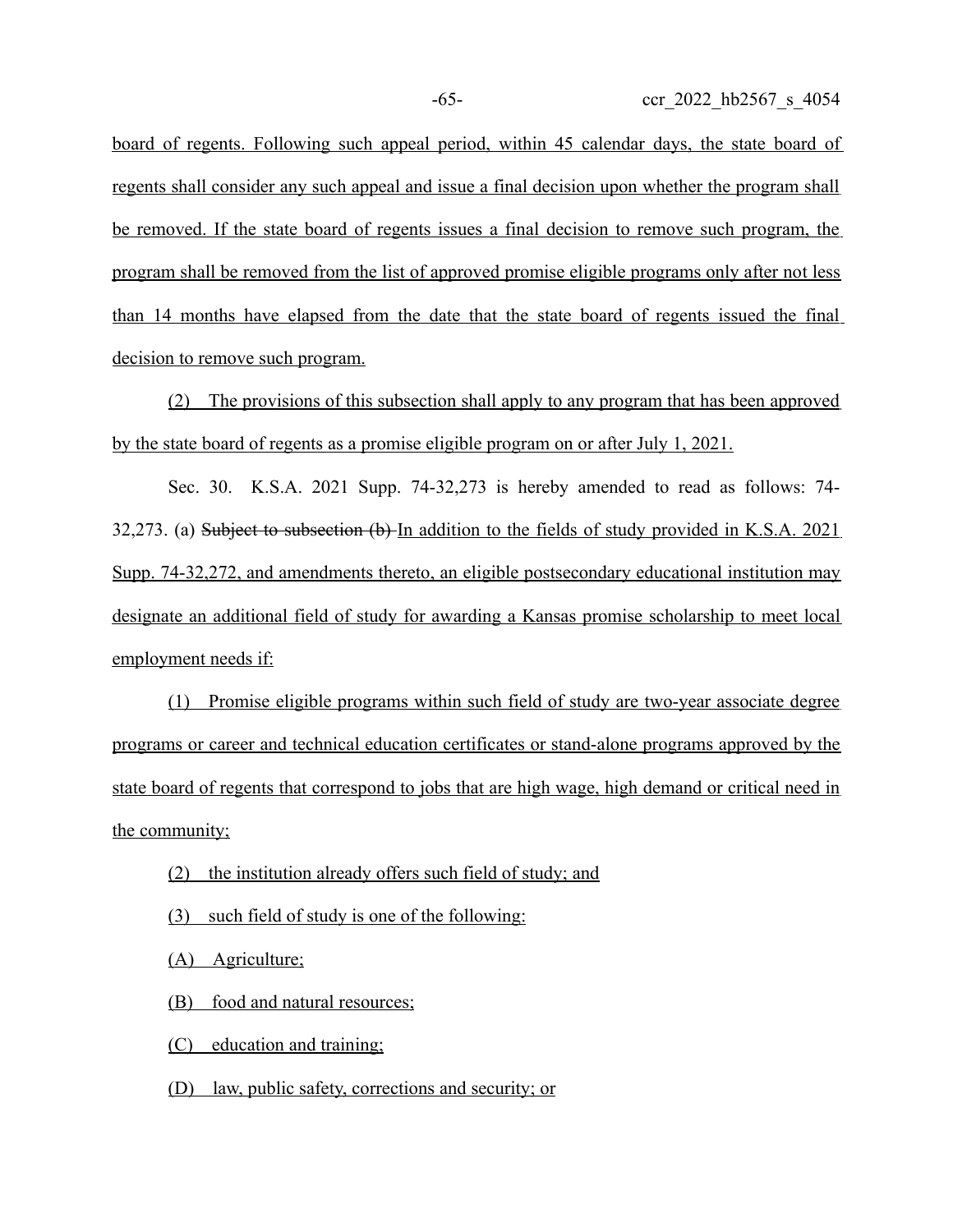## (E) distribution and logistics.

(b) , an eligible postsecondary educational institution may designate one additional promise eligible program if the additional program is a two-year associate degree program or a career and technical education certificate or stand-alone program that corresponds to a high wage, high demand or critical need occupation.

(b) To designate an additional promise eligible program, such institution shall have and maintain an existing promise eligible program in any of the following fields of study:

(1) Information technology and security;

(2) mental and physical healthcare;

(3) advanced manufacturing and building trades; or

(4) early childhood education and development.

(c) An eligible postsecondary educational institution that designates an additional promise eligible program field of study pursuant to this subsection (a) section shall maintain the promise eligible program field of study designation of such program for at least three consecutive years. After maintaining such-program field of study for at least three years, the institution may designate a new promise eligible-program field of study that corresponds to a high wage, high demand or critical need occupation to replace the existing designated promise eligible program field of study. Any newly designated program field of study shall be subject to the requirements of this section.

(c) Programs designated by eligible institutions prior to the effective date of this act shall be maintained until all students currently enrolled in such programs have exhausted their promise scholarship eligibility.

Sec. 31. K.S.A. 2021 Supp. 74-32,274 is hereby amended to read as follows: 74-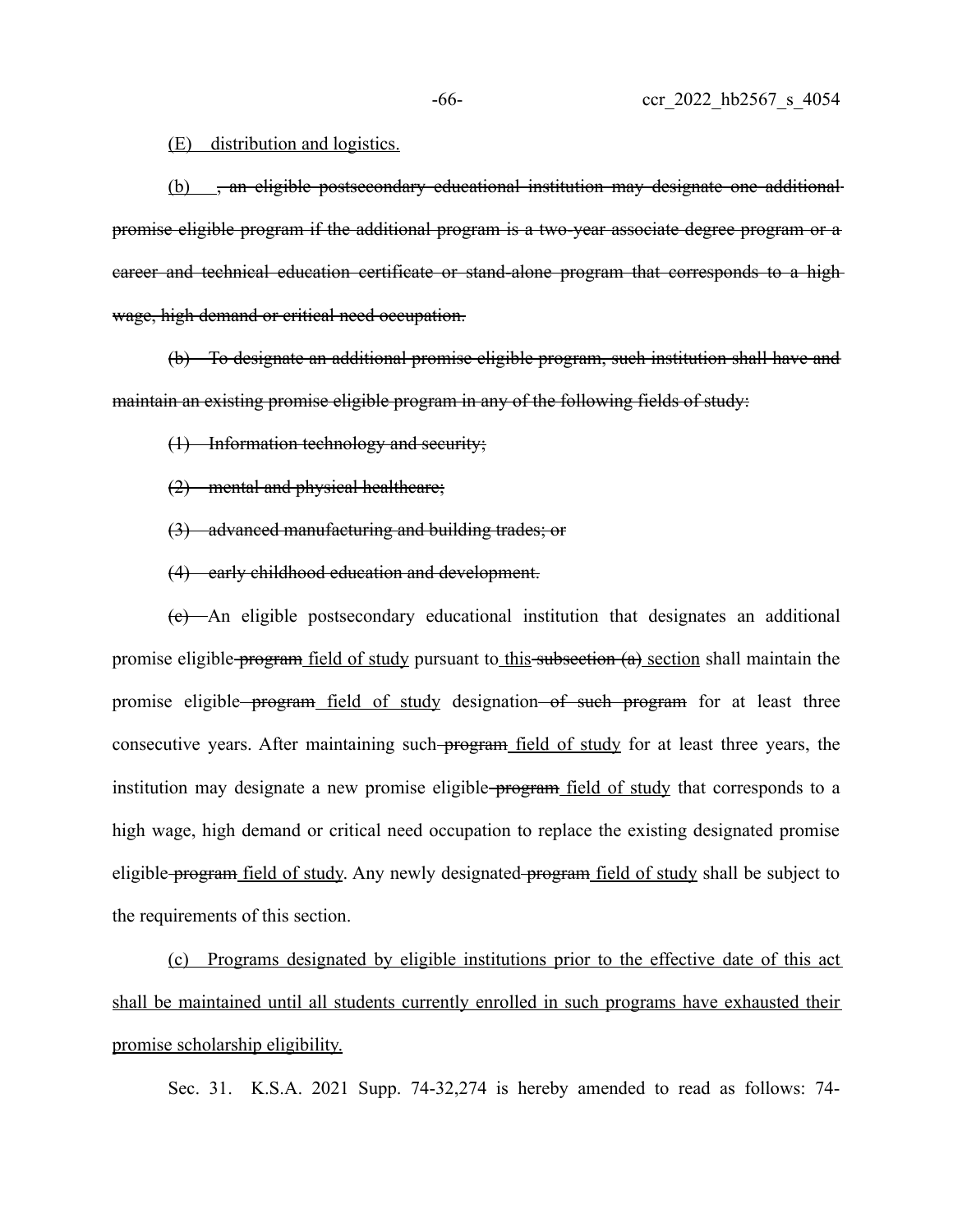32,274. (a) (1) Subject to appropriations, the amount of a Kansas promise scholarship for a student for each semester academic year shall be the aggregate amount of tuition, required fees and the cost of books and required materials for the promise eligible program at the eligible postsecondary educational institution for the academic year in which the student is enrolled and receiving the scholarship minus the aggregate amount of all other aid awarded to such student for such-semester. Aid includes any grant, scholarship or financial assistance awards that do notrequire repayment academic year.

(2) If a student is enrolled in a promise eligible program offered by  $a$  four-year-an eligible private postsecondary educational institution described in K.S.A. 2021 Supp. 74-  $32,271(b)(1)(C)$ , and amendments thereto, the aggregate amount of tuition, mandatory fees and the cost of books and materials for such program shall be the average cost of tuition, mandatory fees and the cost of books and materials for such promise eligible program when offered by an eligible public postsecondary educational institution that is not a four-year institution described in K.S.A. 2021 Supp. 74-32,271(b)(1)(A) or (B), and amendments thereto.

(b) Except as otherwise provided in this subsection, Kansas promise scholarships shall only be awarded to an eligible student whose family household income equals \$100,000 or less for a family of one or two, \$150,000 or less for a family of three and, for household sizes above three, a household income that is equal to or less than the family of three amount plus \$4,800 for each additional family member. If scholarship moneys remain in the Kansas promise scholarship program fund during the award year after awarding all other scholarships pursuant to this section, Kansas promise scholarships may be awarded to eligible students whose family household income exceeds such amounts.

(c) (1) Kansas promise scholarship awards shall be used only to pay for up to a total of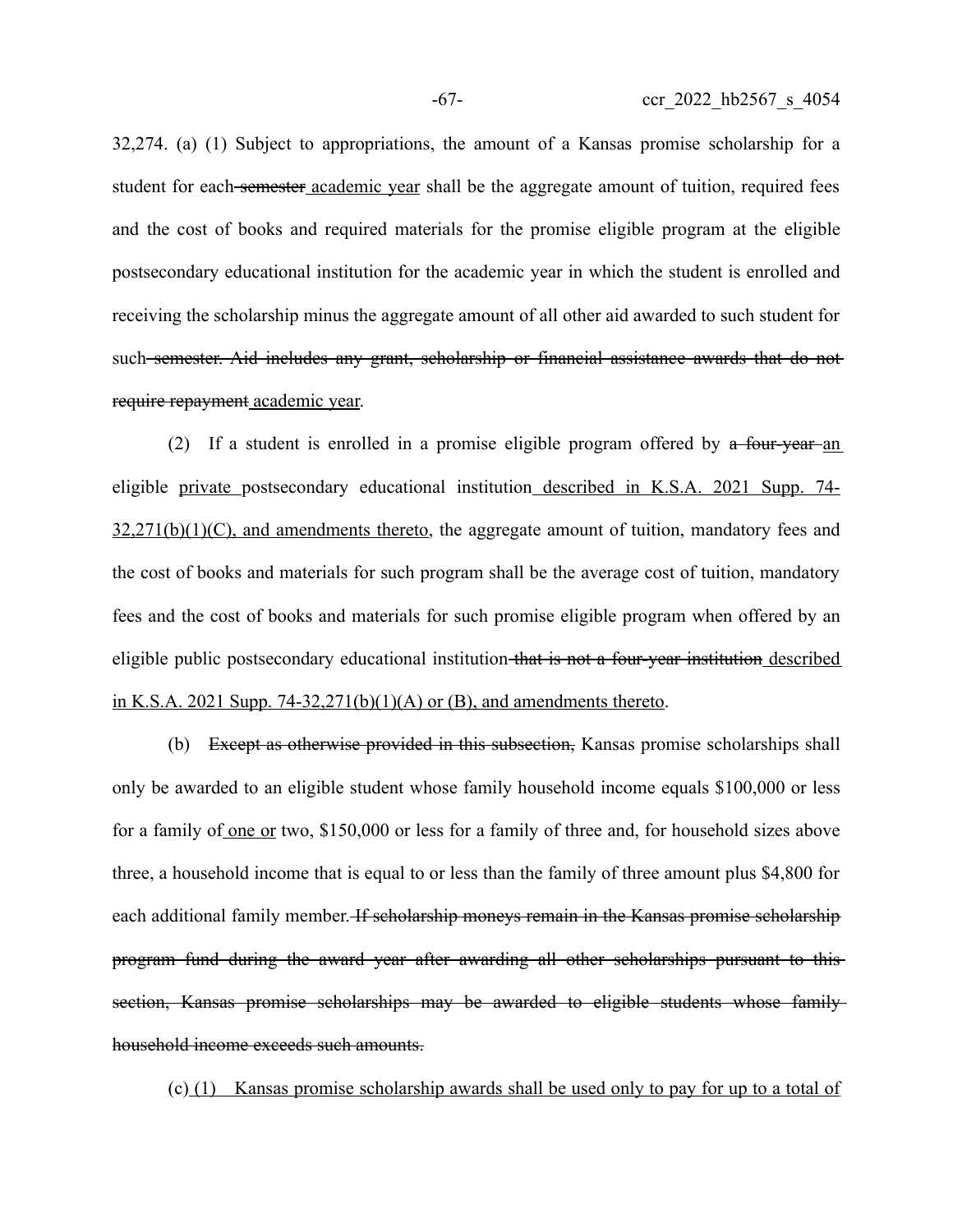68 promise scholarship funded credit hours or a total of \$20,000 in Kansas promise scholarship awards, whichever occurs first, over the lifetime of the student who received the Kansas promise scholarship award regardless of the eligible postsecondary educational institution such student attended.

(2) Kansas promise scholarship awards shall not be used to fund:

(A) Prerequisite classes required for a promise eligible program unless such classes are a designated course within the eligible program; or

(B) any remedial course, as defined in K.S.A. 76-7,151, and amendments thereto, unless such course is offered in a corequisite format.

(d) For each fiscal years 2022 and 2023 year, the appropriation made for the Kansas promise scholarship program shall not exceed \$10,000,000. For fiscal year 2024 and each fiscal year thereafter, the appropriation shall not exceed 150% of the amount disbursed in promise scholarships for the immediately preceding fiscal year.

(e) The state board of regents shall disburse funds based on reimbursement requests from eligible postsecondary educational institutions. Reimbursement requests shall be based on the actual amount of Kansas promise scholarship amounts awarded by an eligible postsecondary educational institution for the appropriate academic period. Any eligible postsecondary educational institution seeking reimbursement shall submit a reimbursement request to the state board of regents on or before September 1, December 1, March 1 and June 1 of each year. The state board of regents shall disburse the appropriate amount of funds to eligible postsecondary educational institutions on September 15, December 15, March 15 and June 15 each year.

(f) As used in this section, "aid" includes any grant, scholarship or financial assistance awards that do not require repayment. "Aid" does not include any military financial educational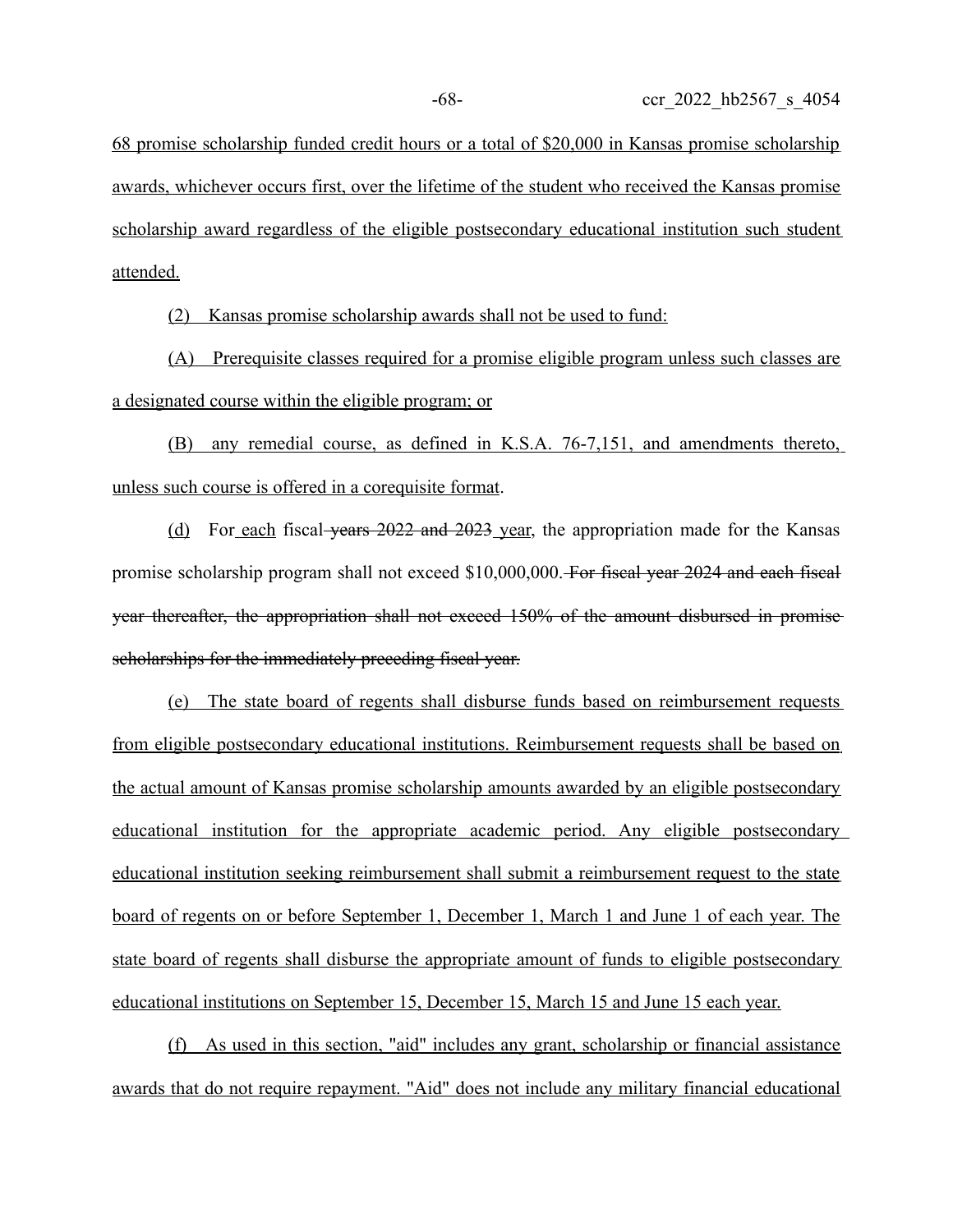benefits or any family postsecondary savings account or other qualified tuition program established pursuant to section 529 of the internal revenue code of 1986, as amended.

Sec. 32. K.S.A. 2021 Supp. 74-32,275 is hereby amended to read as follows: 74- 32,275. (a) To be eligible for a Kansas promise scholarship, a student shall:

(1) Be a United States citizen;

(2) be a Kansas resident;

 $\left(\frac{2}{3}\right)$  (A) have graduated from an accredited Kansas public or private secondary school within the preceding 12 months;

(B) have completed the requirements for graduation at a non-accredited private secondary school as provided in K.S.A. 72-4345, and amendments thereto, within the preceding 12 months;

(C) attended an accredited Kansas public or private secondary school or non-accredited private school as provided in K.S.A. 72-4345, and amendments thereto, and obtained a high school equivalency certificate within the preceding 12 months;

(D) be 21 years of age or older and, upon application for a scholarship, have been a resident of Kansas for three or more consecutive years as evidenced by the date of issuance on a Kansas-issued identification card or through Kansas voter registration records or Kansas income tax documentation; or

(E) be a dependent child of a military servicemember permanently stationed in another state and who, within the preceding 12 months, graduated from any out-of-state secondary school or obtained a high school equivalency certificate; or

(F) have been in the custody of the secretary for children and families at any time such student was enrolled in and attending any of the grades nine through 12 and not eligible for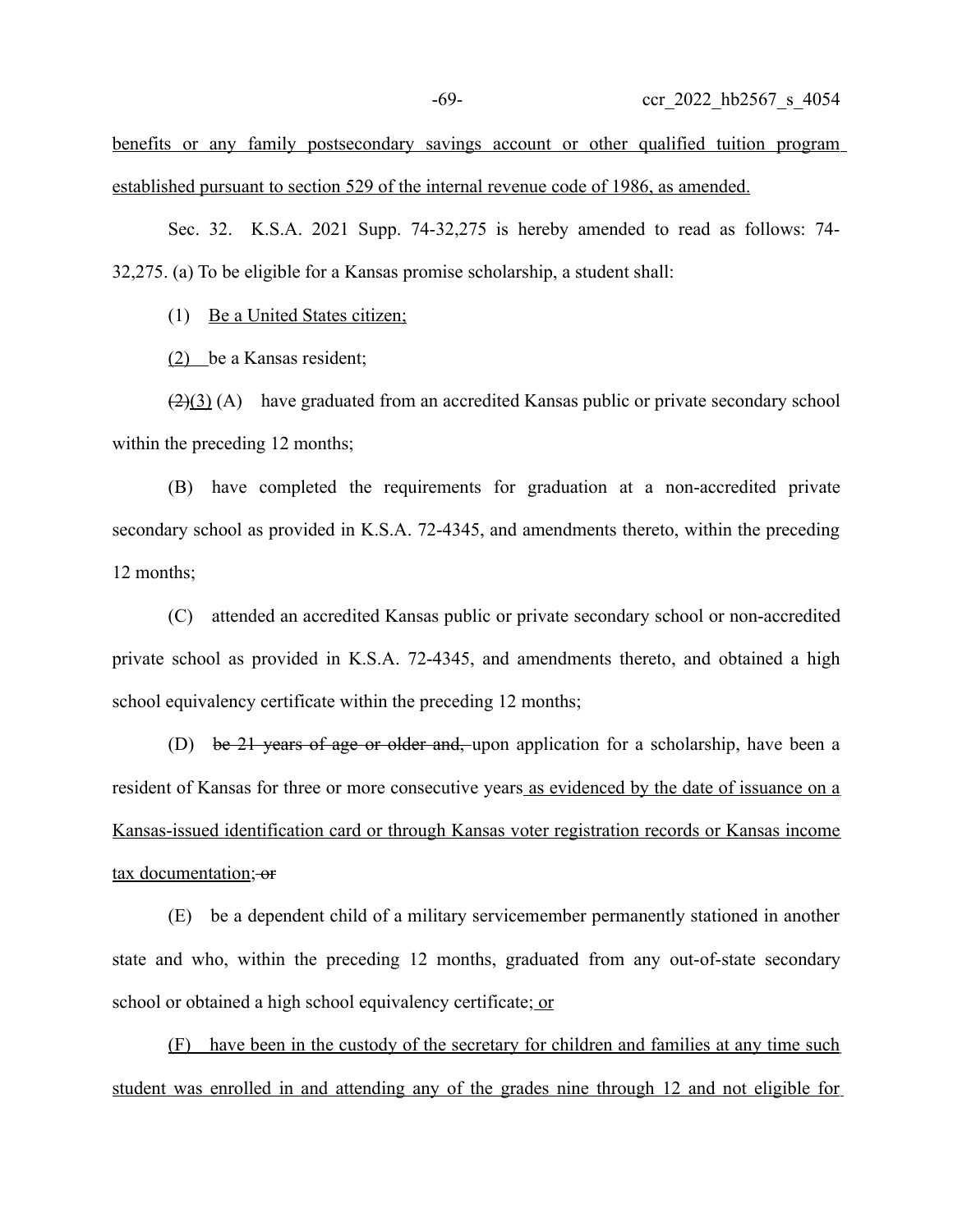assistance under the Kansas foster child educational assistance act, K.S.A. 75-53,111 et seq., and amendments thereto;

 $\left(\frac{3}{4}\right)$  complete the required scholarship application on such forms and in such manner as established by the state board of regents;

(4)(5) enter into a Kansas promise scholarship agreement pursuant to K.S.A. 2021 Supp. 74-32,276, and amendments thereto;

(5)(6) complete the free application for federal student aid for the academic year in which the student applies to receive a Kansas promise scholarship. Such submitted application shall be determined to be valid and free of error codes in order to calculate the amount of scholarship to be awarded; and

 $(6)(7)$  enroll in an eligible postsecondary educational institution in a promise eligible program.

(b) $(1)$  To continue to receive a Kansas promise scholarship, a student shall:

 $(H)(A)$  Maintain satisfactory academic progress toward completion of in the courses of the promise eligible program for which the student received a Kansas promise scholarship; and

(2)(B) satisfy the requirements of a Kansas promise scholarship agreement as provided in K.S.A. 2021 Supp. 74-32,276, and amendments thereto.

 (2) Any student who entered into a Kansas promise scholarship agreement under the provisions of the Kansas promise scholarship act as such act existed at the time such agreement was entered into shall be entitled to continue to use such Kansas promise scholarship and receive scholarship renewals to fulfill the requirements of such student's Kansas promise scholarship agreement. No subsequent revision or amendment to the Kansas promise scholarship act, the rules and regulations adopted thereunder, the list of approved promise eligible programs or the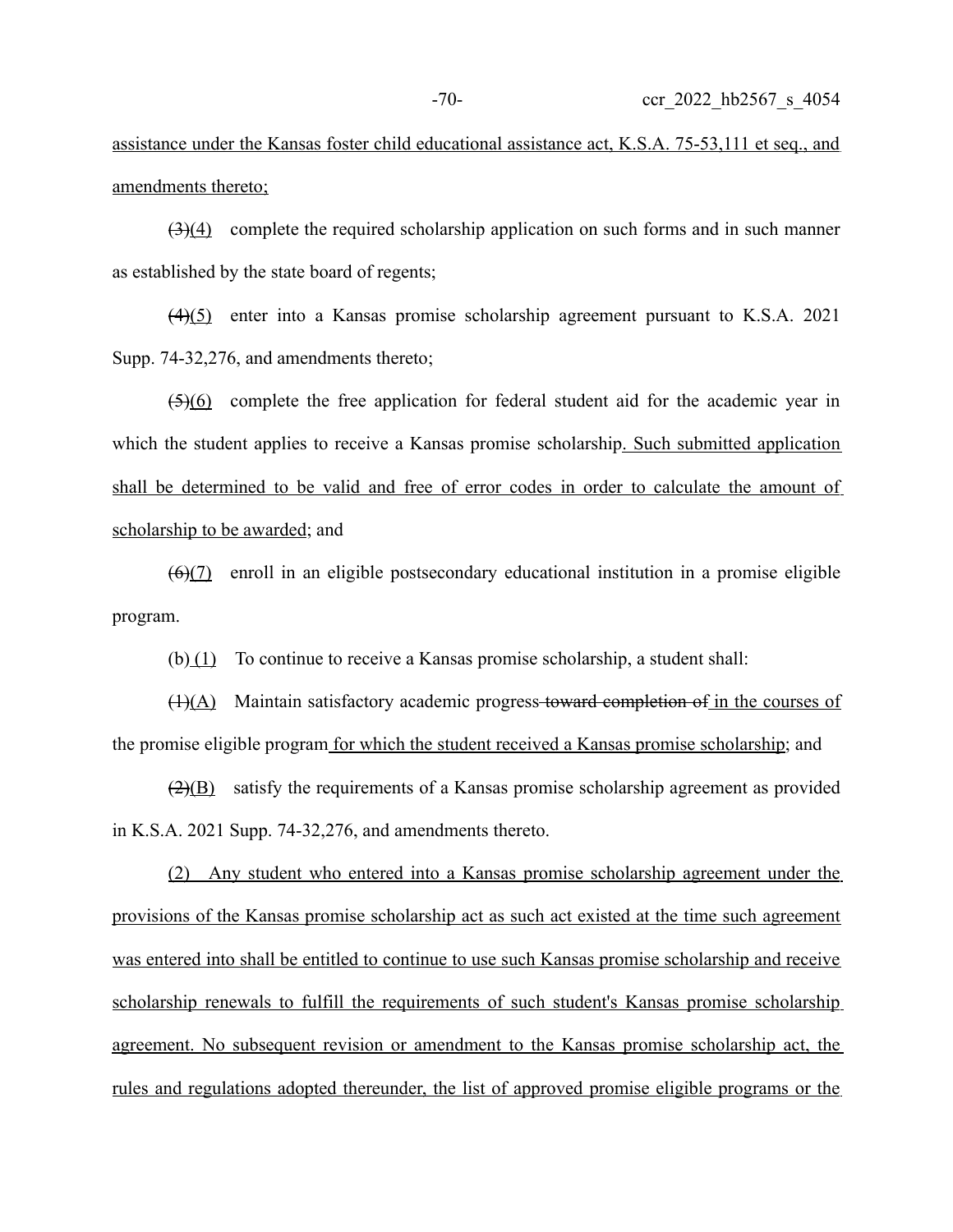appropriations made pursuant to such act shall have the effect of terminating a student's Kansas promise scholarship agreement solely due to such amendment or revision.

(c) Nothing in this act shall prohibit a student who received postsecondary course credit while enrolled in high school from qualifying for a Kansas promise scholarship.

Sec. 33. K.S.A. 2021 Supp. 74-32,276 is hereby amended to read as follows: 74- 32,276. (a) As a condition to receiving a Kansas promise scholarship, an eligible student shall enter into a Kansas promise scholarship agreement with the state board of regents. The eligible postsecondary educational institution making the scholarship award to such student shall counsel each eligible student on the requirements and conditions of the promise scholarship agreement. Such agreement shall require such any student who receives a Kansas promise scholarship to:

(1) Enroll as a full-time or part-time student at the eligible postsecondary educational institution from which the student is receiving a Kansas promise scholarship and engage in and complete the required promise eligible program within  $\frac{30 \text{ 36}}{10}$  months of the date the scholarship was first awarded;

(2) within six months after graduation from the promise eligible program:

(A) Reside in and commence work in the state of Kansas for at least two consecutive years following completion of such program. A scholarship recipient may use a W-2 wage and tax statement showing Kansas withholding or estimated income tax to the state of Kansas as proof of work in Kansas; or

(B) enroll as a full-time or part-time student in any public or private postsecondary educational institution with its primary location in Kansas and upon graduation or failure to reenroll, reside in and commence work in Kansas for at least two consecutive years following the completion of such program;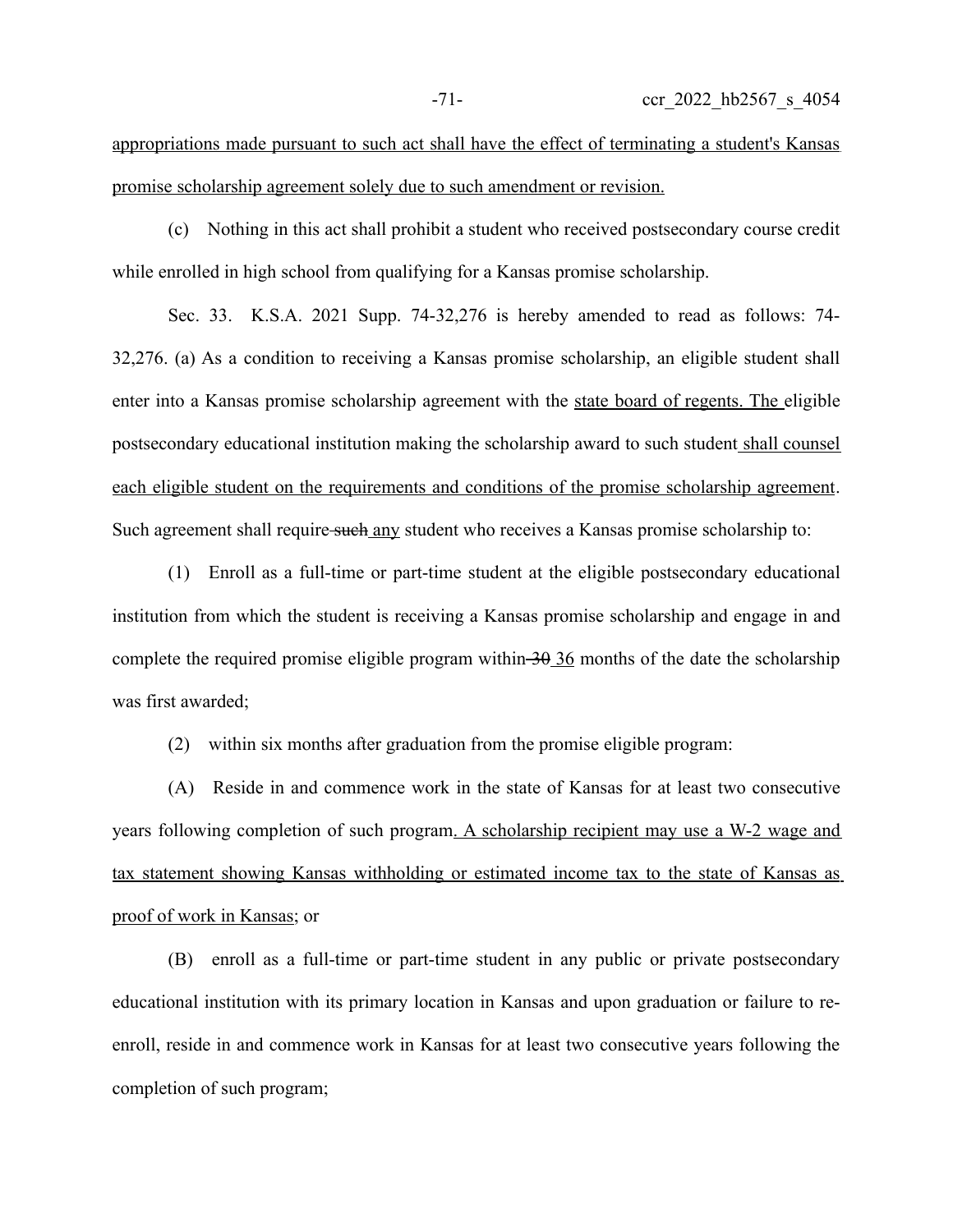(3) maintain records and make reports to the state board of regents on such forms and in such manner as required by the state board of regents to document the satisfaction of the requirements of this act; and

(4) upon failure to satisfy the requirements of a Kansas promise scholarship agreement, repay the amount of the Kansas promise scholarship the student received under the program as provided in subsection (b) to the state board of regents.

(b) (1) Except as provided in subsection (c), if any student who receives a Kansas promise scholarship fails to satisfy the requirements of a Kansas promise scholarship agreement, such student shall pay an amount equal to the total amount of money received by such student pursuant to such agreement that is financed by the state of Kansas plus accrued interest at a rate equivalent to the interest rate applicable to loans made under the federal PLUS program at the time such-person first entered into an agreement student's first course funded by a Kansas promise scholarship award began. Interest shall begin accruing on the date the student is determined to be out of compliance with the Kansas promise scholarship agreement. Monthly installment payments of such amounts may be made in accordance with rules and regulations of the state board of regents. Such installment payments shall begin six months after the date of the action or circumstances that cause such student to fail to satisfy the requirements of a Kansas promise scholarship agreement, as determined by the state board of regents upon the circumstances of each individual case. All moneys received pursuant to this subsection shall be remitted to the state treasurer in accordance with the provisions of K.S.A. 75-4215, and amendments thereto. Upon receipt of each such remittance, the state treasurer shall deposit the entire amount in the state treasury to the credit of the Kansas promise scholarship program fund.

(2) For any Kansas promise scholarship awarded on or after July 1, 2021, the state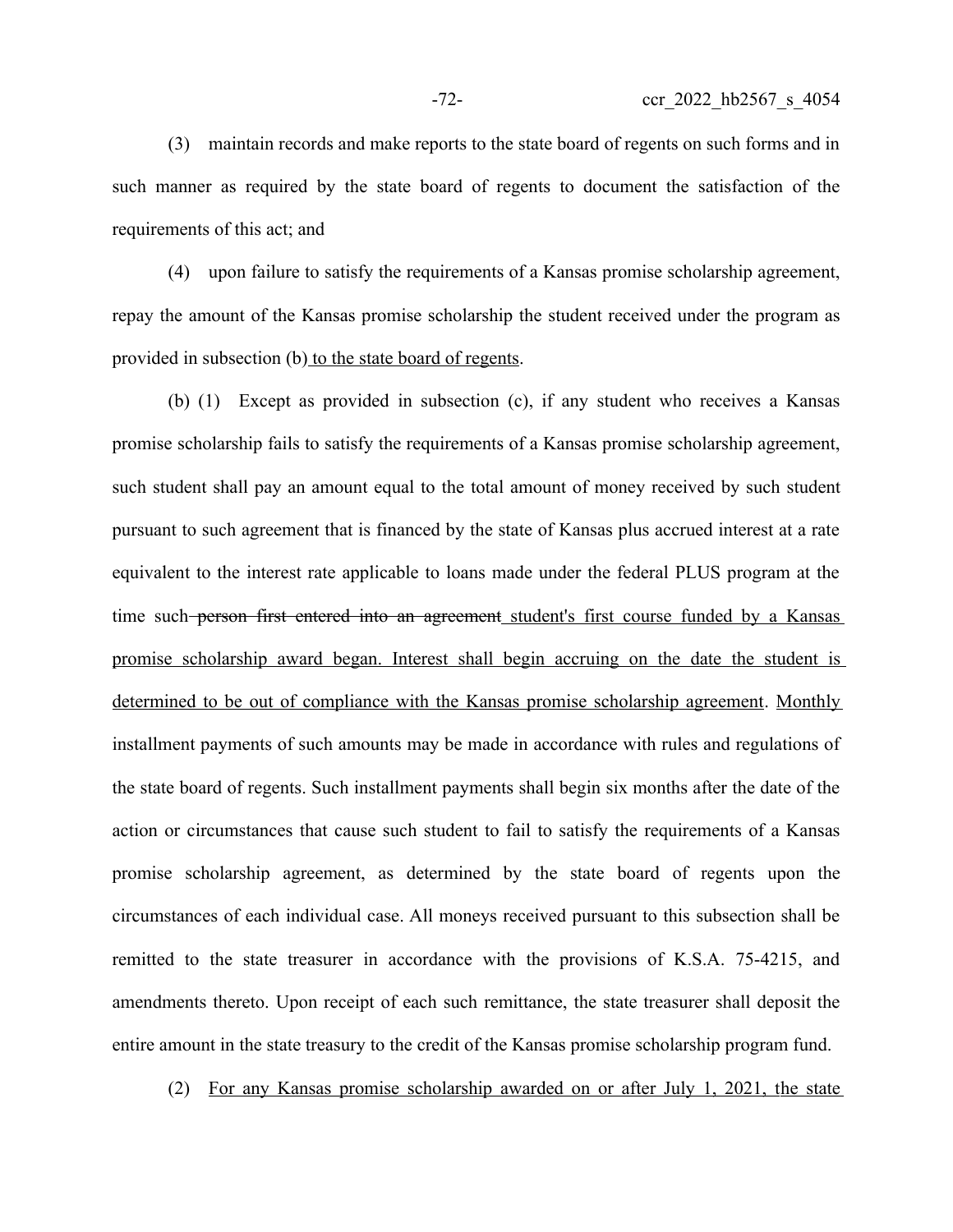board of regents shall be the sole entity responsible for collecting or recouping any Kansas promise scholarship funds required to be repaid by a student who fails to satisfy the requirements of a Kansas promise scholarship agreement pursuant to this section.

(3) The state board of regents is authorized to turn any repayment account arising under this act to a designated loan servicer or collection agency to collect on the state board's behalf, the state not being involved other than to receive payments from the loan servicer or collection agency at the interest rate prescribed under this subsection.

(4) Eligible postsecondary educational institutions and each state agency are authorized to provide academic, employment, residency and contact information regarding students who received a Kansas promise scholarship to the state board of regents for the purposes of:

(A) Determining whether or not a student satisfied the requirements of this act and the Kansas promise scholarship agreement; and

(B) aiding in the collection or recoupment of any funds required to be repaid pursuant to this section.

(5) Eligible postsecondary educational institutions shall:

(A) Provide annually to the state board of regents the last known contact information of each student who received a Kansas promise scholarship until the requirements of the program and scholarship agreement are complete; and

(B) notify the state board of regents when a student who received a Kansas promise scholarship:

(i) Completes the program of study for which the student received the scholarship or has exhausted scholarship benefits; and

(ii) exceeds the 36-month program completion requirement provided in this section.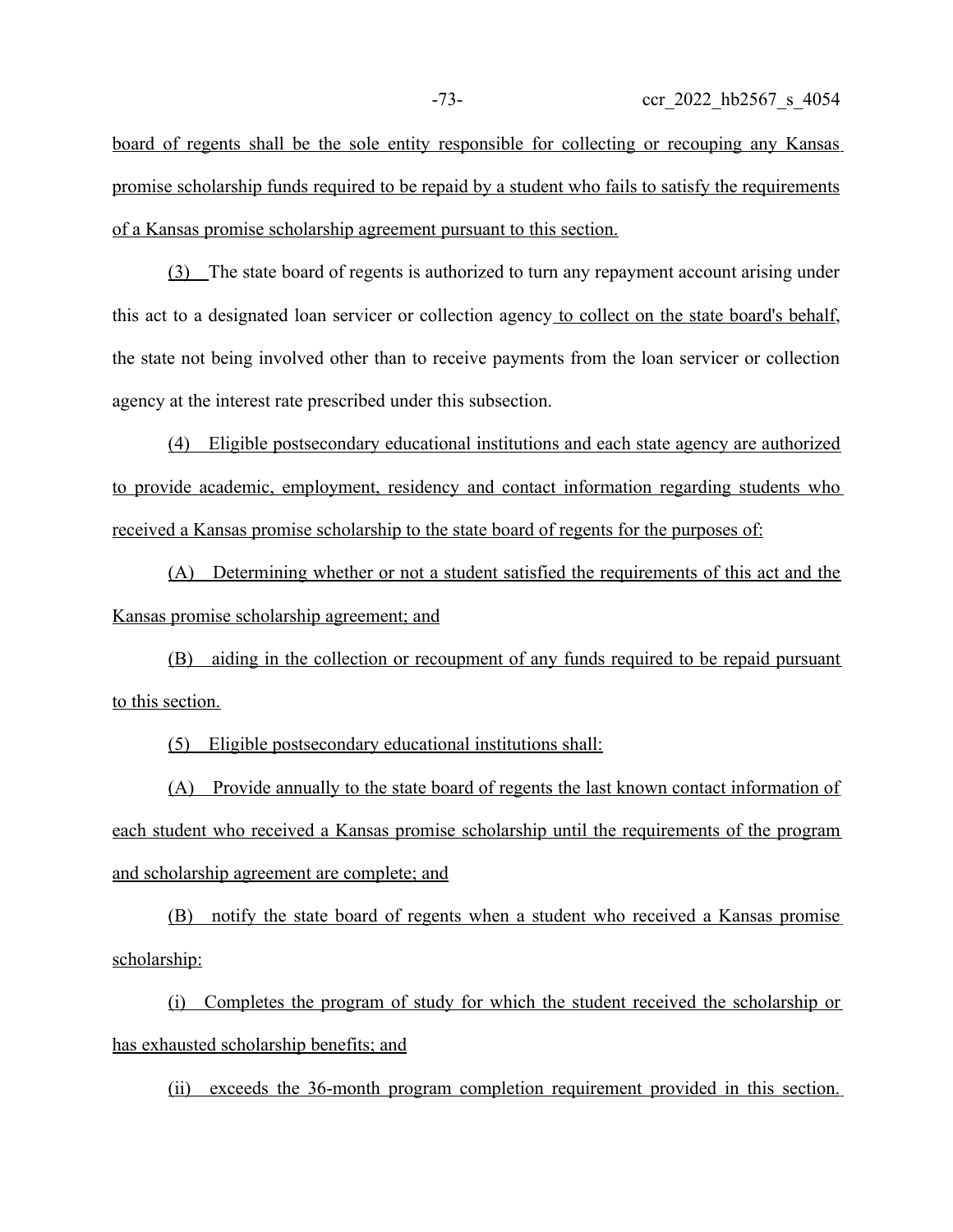This requirement shall apply to any Kansas promise scholarship awarded on or after July 1, 2021.

(6) For any Kansas promise scholarship awarded on or after July 1, 2021, eligible postsecondary educational institutions shall not be considered a contractor of the state nor shall such institutions be required to participate in tracking, collecting or recouping any funds required to be repaid by a student who fails to satisfy the requirements of a Kansas promise scholarship agreement pursuant to this section.

(c) Any requirement of a Kansas promise scholarship agreement entered into pursuant to this section may be postponed for good cause in accordance with rules and regulations of the state board of regents.

(d) A scholarship recipient satisfies the requirements of the Kansas promise scholarship program if such recipient:

(1) Completes the requirements of the scholarship agreement;

(2) commences service as a military servicemember after receiving a Kansas promise scholarship;

(3) fails to satisfy the requirements after making the best possible effort to do so as determined by the state board of regents;

(4) is unable to obtain employment or continue in employment after making the best possible effort to do so; or

(5) is unable to satisfy the requirements due to disability or death of the scholarship recipient.

Sec. 34. On and after July 1, 2022, K.S.A. 2021 Supp. 75-4364 is hereby amended to read as follows: 75-4364. (a) This section shall be known and may be cited as the Kansas hero's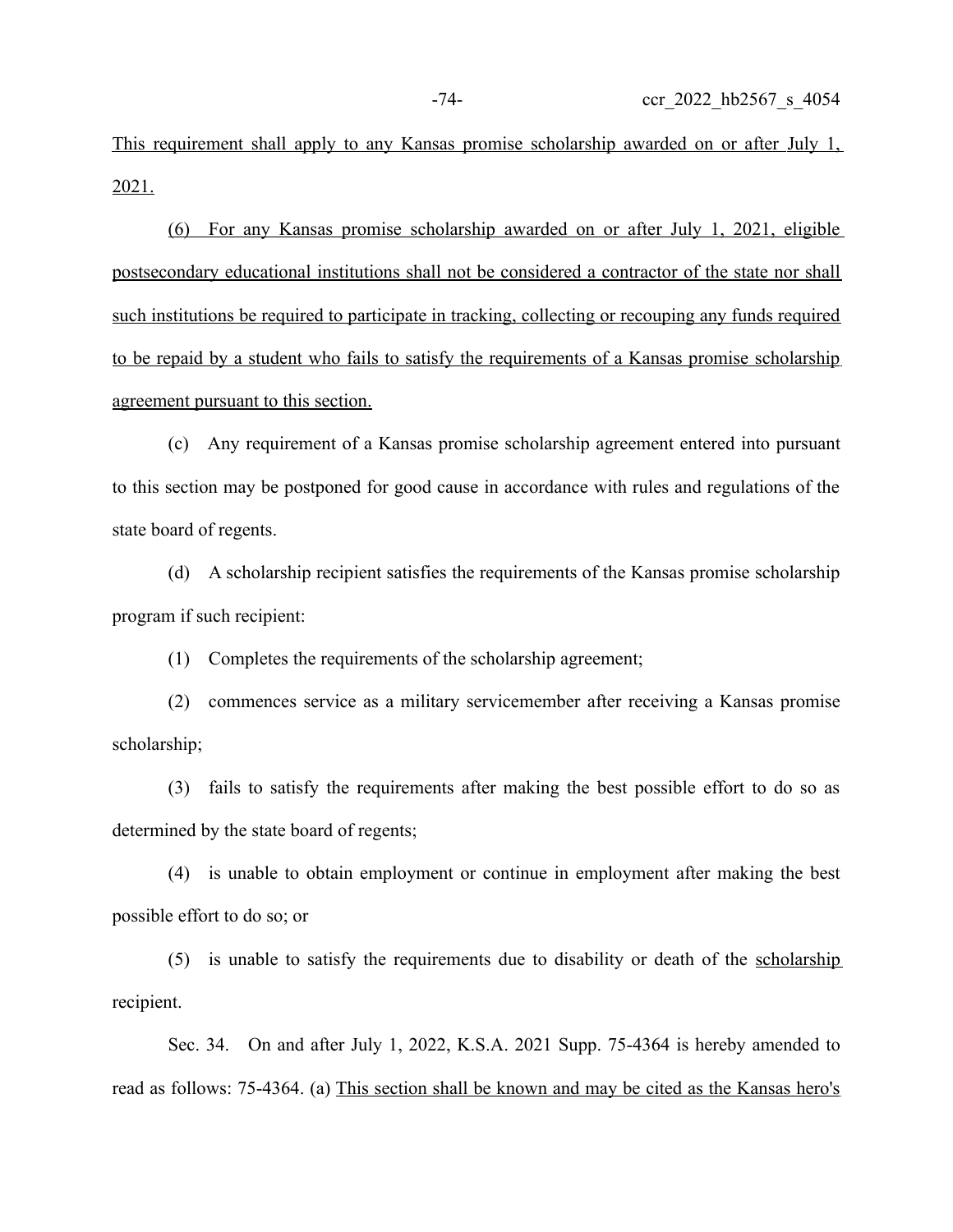scholarship act.

 $(b)$  As used in this section:

(1) "Accident" means an undesigned, sudden and unexpected traumatic event, usually of an afflictive or unfortunate nature and often, but not necessarily, accompanied by a manifestation of force. An "accident" shall be identifiable by the time and place of occurrence, produce at the time symptoms of an injury and occur during a single work shift. The "accident" shall be the prevailing factor in causing the injury.

(2) "Covered person" means a public safety officer or Kansas resident in military service to whom this section applies.

(3) "Dependent" means: (A) A birth child, adopted child or stepchild; or (B) any child other than the foregoing who is actually dependent in whole or in part on the individual and who is related to such individual by marriage or consanguinity.

(2)(4) "Emergency medical service provider" means the same as defined in K.S.A. 65- 6112, and amendments thereto.

(5) "Fees" mean those charges required by an institution to be paid by every student as a condition of enrollment. "Fees" do not include all other charges associated with the student's academic program or living costs.

 $(3)(6)$  "Firefighter" means a person who is: (A) Employed by any city, county, township or other political subdivision of the state and who is assigned to the fire department thereof and engaged in the fighting and extinguishment of fires and the protection of life and property therefrom; or (B) a volunteer member of a fire district, fire department or fire company.

(7) "Injured or disabled" means that the covered person, because of the injury or disability, has been rendered incapable of performing the duties of the following: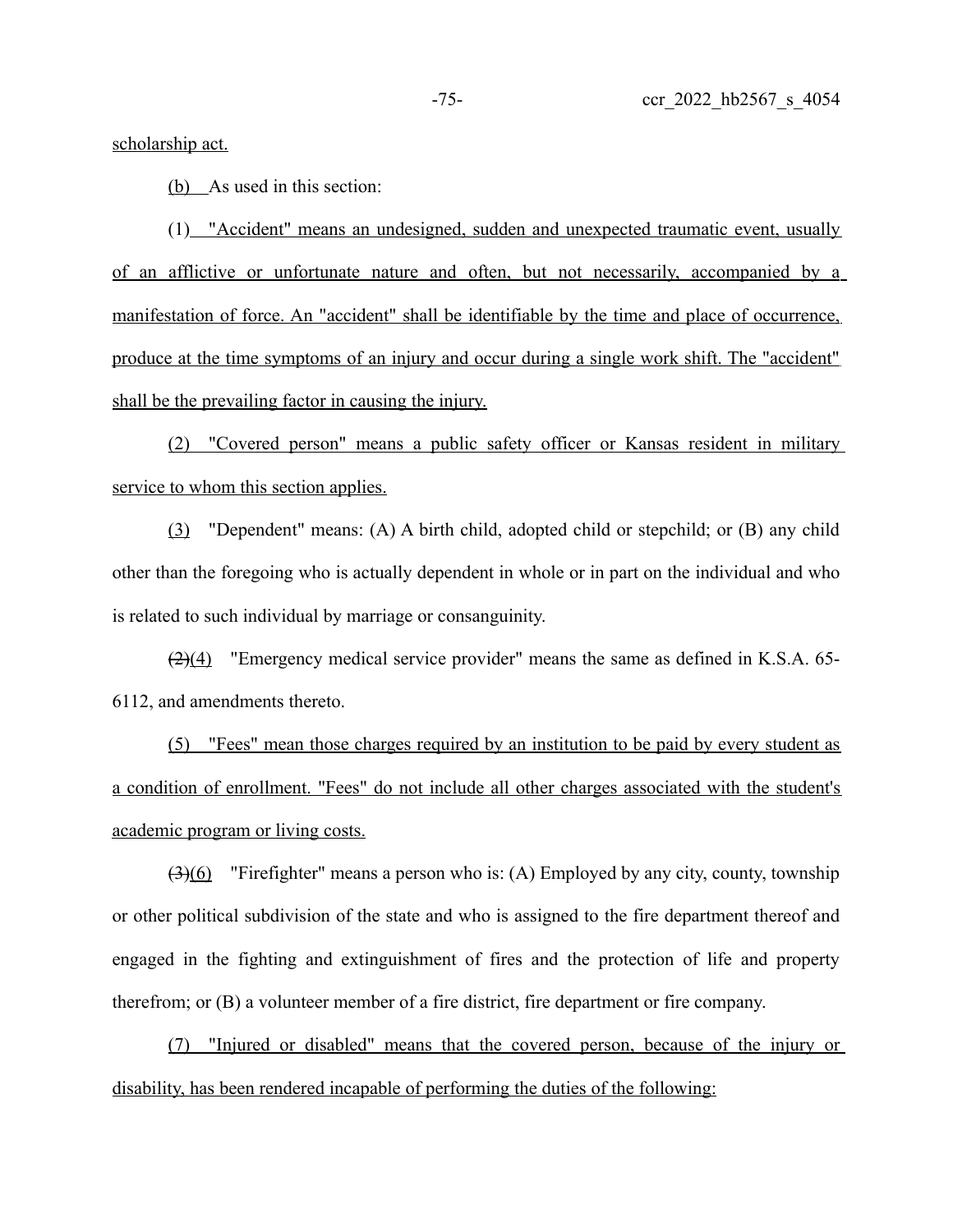(A) The position being performed at the time the injury or disability was sustained; and

(B) any position that is at or above the pay level of the position the covered person was in at the time the injury or disability was sustained, if the covered person is a paid employee.

 (8) "Injury" and "disability" mean any lesion or change in the physical structure of the body causing damage or harm thereto that is not transitory or minor. "Injury" and "disability" shall occur only by accident, intentional act of violence or repetitive trauma.

(9) (A) "Intentional act of violence" means one or a combination of the following:

(i) A deliberate act by a third party that results in inflicting harm on a covered person while such person is performing those duties; or

(ii) a deliberate act by a covered person in the reasonable performance of duties as a covered person that results in the infliction of harm on the covered person.

(B) An "intentional act of violence" shall be identifiable by the time and place of occurrence, produce at the time symptoms of an injury and occur during a single work shift. The "intentional act of violence" shall be the prevailing factor in causing the injury.

(C) "Intentional act of violence" does not include repetitive trauma in any form.

 $(4)(10)$  "Kansas educational institution" means and includes community colleges, the municipal university, state educational institutions, the institute of technology at Washburn university and technical colleges.

 $(5)(11)$  "Law enforcement officer" means a person who by virtue of office or public employment is vested by law with a duty to maintain public order or to make arrests for violation of the laws of the state of Kansas or ordinances of any municipality thereof or with a duty to maintain or assert custody or supervision over persons accused or convicted of crime, and includes wardens, superintendents, directors, security personnel, officers and employees of adult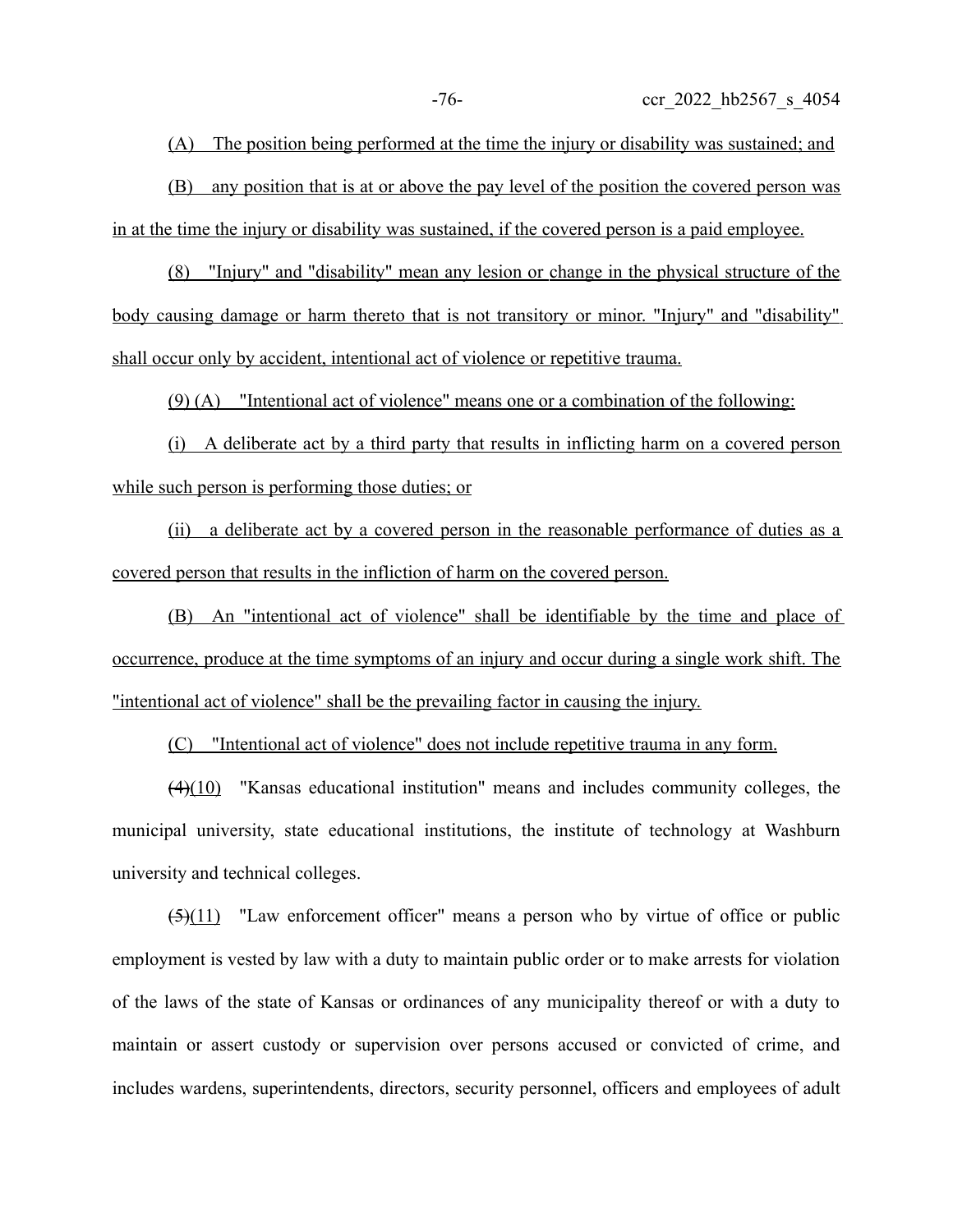and juvenile correctional institutions, jails or other institutions or facilities for the detention of persons accused or convicted of crime, while acting within the scope of their authority.

 $(6)(12)$  "Military service" means any active service in any armed service of the United States and any active state or federal service in the Kansas army or air national guard.

(13) "Nature of the employment" means that, to the occupation, trade or employment in which the covered person was engaged, there is attached a particular and peculiar hazard of the injury or disability that distinguishes the performance of job duties from other occupations and employments and that creates a hazard of such injury or disability in excess of the hazard of the injury or disability in general.

 $(7)(14)$  "Prisoner of war" means any person who was a resident of Kansas at the time the person entered service of the United States armed forces and who, while serving in the United States armed forces, has been declared to be a prisoner of war, as established by the United States secretary of defense, after January 1, 1960.

(15) "Public safety employee" means any employee of a law enforcement office, sheriff's department, municipal fire department, volunteer and non-volunteer fire protection association, emergency medical services provider or correctional institution of the department of corrections.

(8)(16) "Public safety officer" means a law enforcement officer, a firefighter, an emergency medical service provider or a public safety employee.

(17) (A) "Repetitive trauma" means the cause of an injury that occurs as a result of repetitive use, cumulative traumas or microtraumas. The repetitive nature of the injury shall be demonstrated by diagnostic or clinical tests. The "repetitive trauma" shall be the prevailing factor in causing the injury.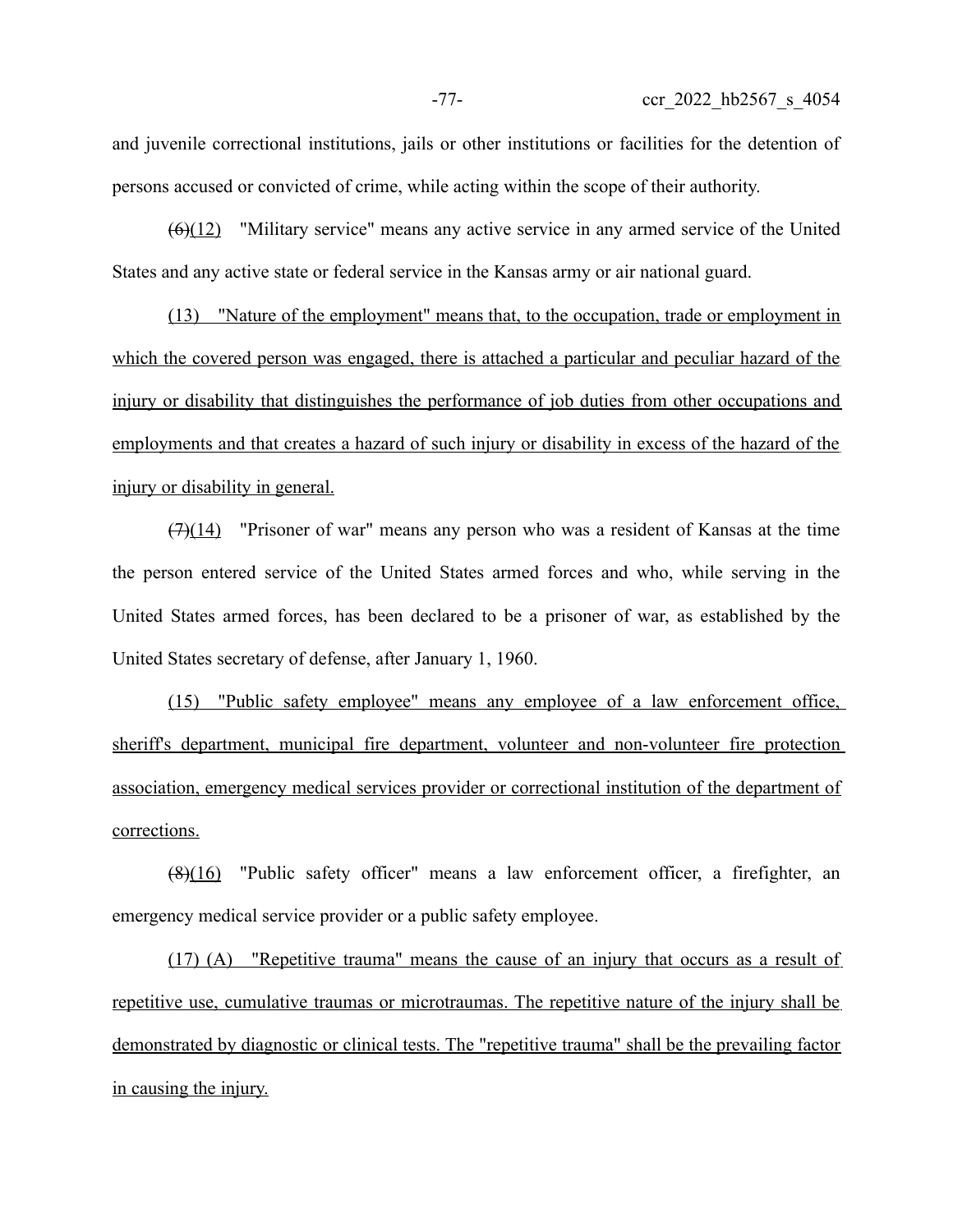(B) For purposes of the educational benefit conferred by this section, "repetitive trauma" includes only an injury arising out of the performing of duties and resulting from the nature of the employment in which a covered person was engaged and that was actually contracted while so engaged. The injury shall appear to have had its origin in a special risk of the injury connected with the particular type of employment and to have resulted from that source as a reasonable consequence of the risk. Ordinary injuries of life and conditions to which the general public is or could be exposed outside of the particular employment, and hazards of injuries and conditions attending employment in general, shall not qualify as "repetitive trauma."

 $(9)(18)$  "Resident of Kansas" means a person who is a domiciliary resident as defined by K.S.A. 76-729, and amendments thereto.

 $(10)(19)$  "Spouse" means the spouse of a-deceased public safety officer or-deceased member of the military service who has not remarried.

 $(11)(20)$  "State board" means the state board of regents.

(12) "Public safety employee" means any employee of a law enforcement office, sheriff's department, municipal fire department, volunteer and non-volunteer fire protectionassociation, emergency medical services provider or correctional institution of the department of corrections.

(b)(c) (1) Every Kansas educational institution shall provide for enrollment without charge of tuition or fees for:

(A) Any eligible dependent or spouse of a public safety officer who:

(i) Was injured or disabled while performing duties as a public safety officer; or

(ii) died as the result of injury sustained while performing duties as a public safety officer;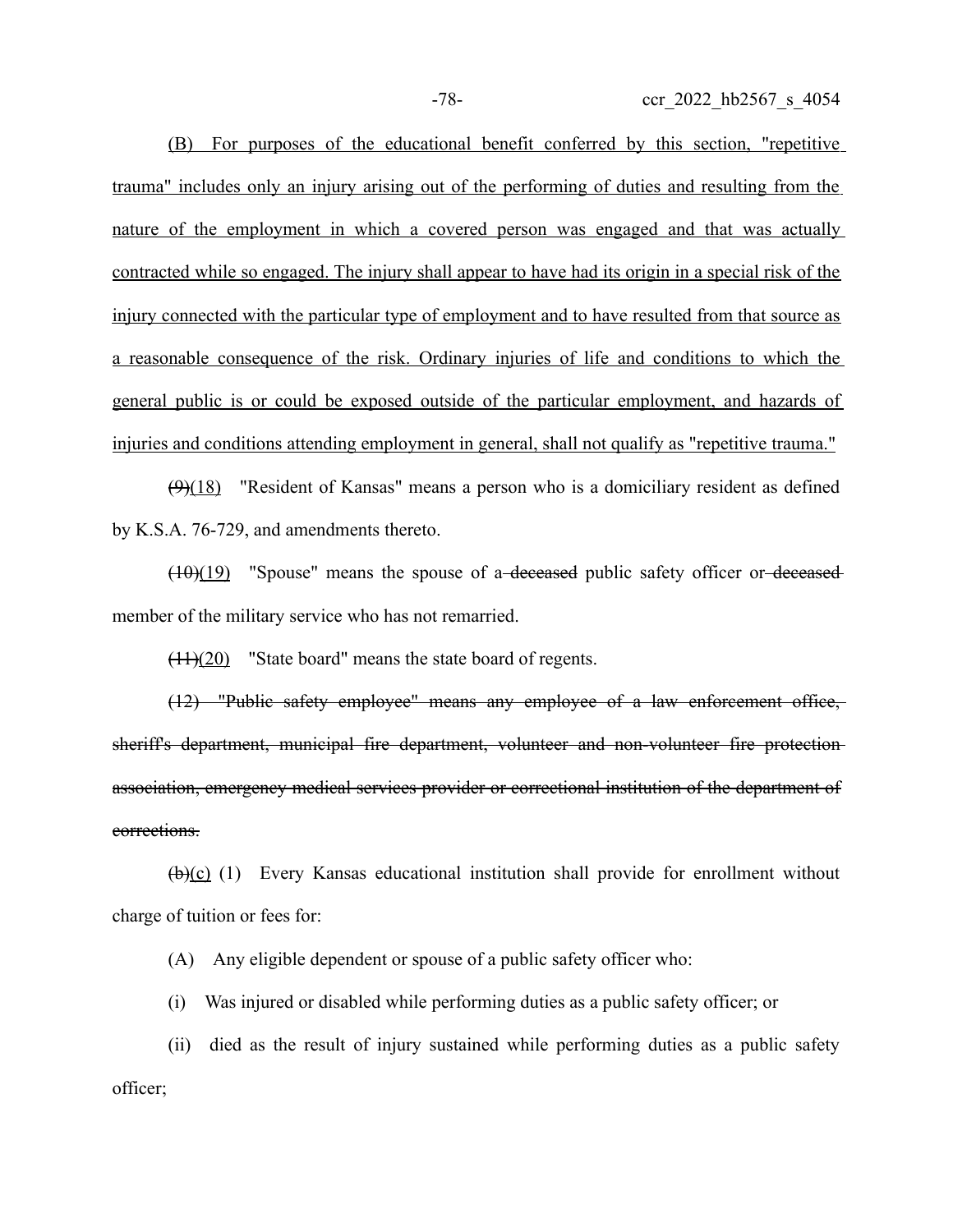(B) any dependent or spouse of any resident of Kansas who:

(i) Died or was injured or disabled on or after September 11, 2001, while, and as a result of, serving in military service; or

(ii) is entitled to compensation for a service-connected disability of at least 80% because of a public statute administered by the department of veterans affairs or a military department as a result of injuries or accidents sustained in combat after September 11, 2001; and

(C) any prisoner of war.

(2) Any such dependent or spouse and any prisoner of war shall be eligible for enrollment at a Kansas educational institution without charge of tuition or fees for not to exceed 10 semesters of undergraduate instruction, or the equivalent thereof, at all such institutions.

 $\left(\frac{e}{d}\right)$  Subject to appropriations therefor, any Kansas educational institution, at which enrollment, without charge of tuition or fees, of a prisoner of war or a dependent or spouse is provided for under subsection (b), may file a claim with the state board for reimbursement of the amount of such tuition and fees. In any fiscal year, such reimbursement shall not exceed a total of \$350,000 \$500,000. The state board shall include in its budget estimates pursuant to K.S.A. 75-3717, and amendments thereto, a request for appropriations to cover tuition and fee claims pursuant to this section. The state board shall be responsible for payment of reimbursements to Kansas educational institutions upon certification by each such institution of the amount of reimbursement to which entitled. Payments to Kansas educational institutions shall be made upon vouchers approved by the state board and upon warrants of the director of accounts and reports. Payments may be made by issuance of a single warrant to each Kansas educational institution at which one or more eligible dependents or spouses or prisoners of war are enrolled for the total amount of tuition and fees not charged for enrollment at that institution. The director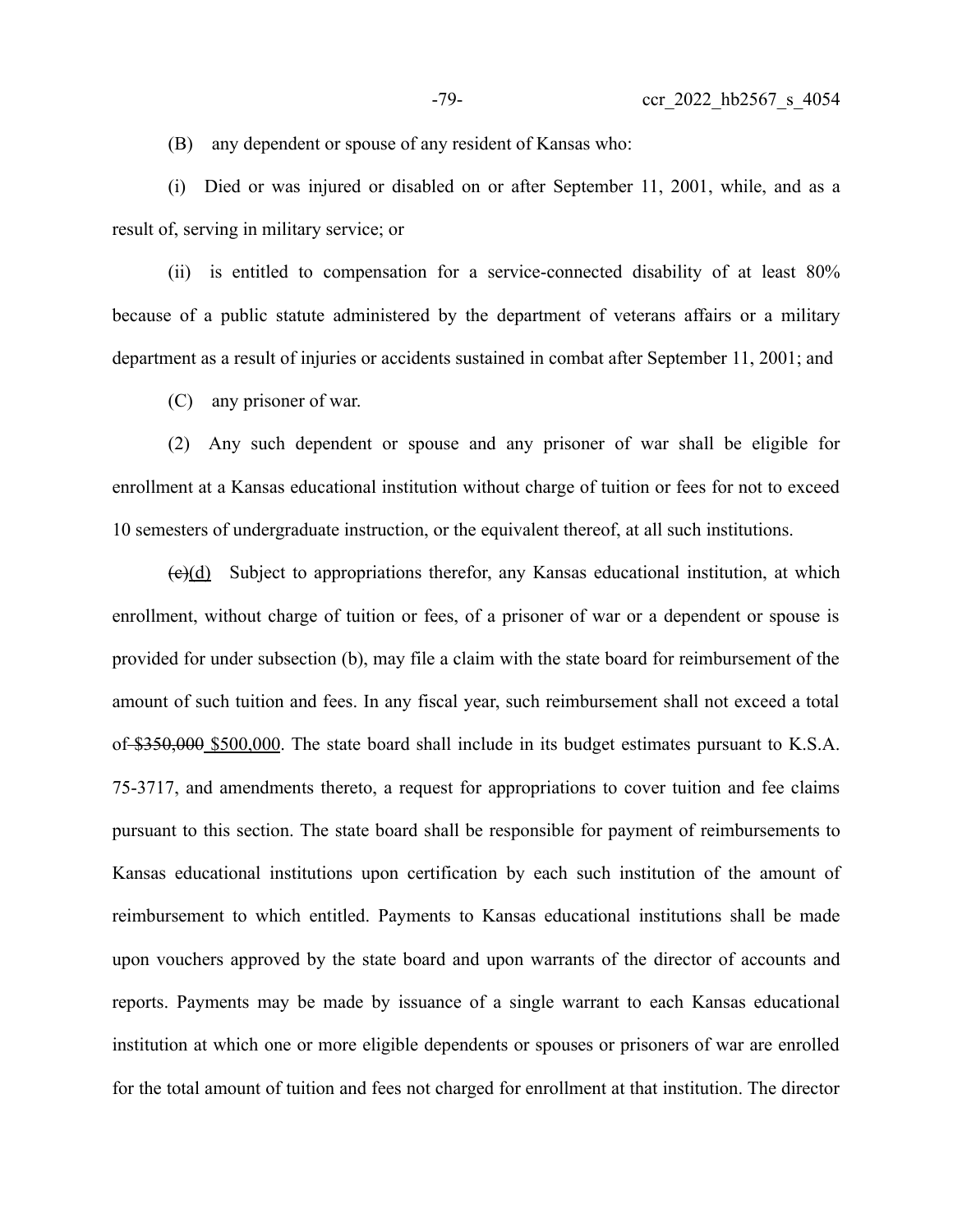of accounts and reports shall cause such warrant to be delivered to the Kansas educational institution at which any such eligible dependents or spouses or prisoners of war are enrolled. If an eligible dependent or spouse or prisoner of war discontinues attendance before the end of any semester, after the Kansas educational institution has received payment under this subsection, the institution shall pay to the state the entire amount that such eligible dependent or spouse or prisoner of war would otherwise qualify to have refunded, not to exceed the amount of the payment made by the state in behalf of such dependent or spouse or prisoner of war for the semester. All amounts paid to the state by Kansas educational institutions under this subsection shall be deposited in the state treasury and credited to the state general fund.

 $(d)(e)$  The state board shall adopt rules and regulations for administration of the provisions of this section and shall determine the qualification of persons as dependents and spouses of public safety officers or United States military personnel and the eligibility of such persons for the benefits provided for under this section.";

Also on page 15, by striking all in lines 41 and 42; following line 42, by inserting:

"Sec. 35. K.S.A. 2021 Supp. 74-32,271, 74-32,272, 74-32,273, 74-32,274, 74-32,275 and 74-32,276 are hereby repealed.

Sec. 36. On and after July 1, 2022, K.S.A. 19-5005, 38-2223, 72-3120, 72-3713, 72-3715, 72-5135, 72-5461 and 72-6316 and K.S.A. 2021 Supp. 72-1163, 72-4352, 72-5132, 72-5178, 72- 5462 and 75-4364 are hereby repealed.

Sec. 37. On and after July 1, 2023, K.S.A. 72-13,101, 72-3122, 72-3123, 72-3124 and 72- 3125 are hereby repealed.";

On page 16, in line 1, by striking "statute book" and inserting "Kansas register"; And by renumbering sections accordingly;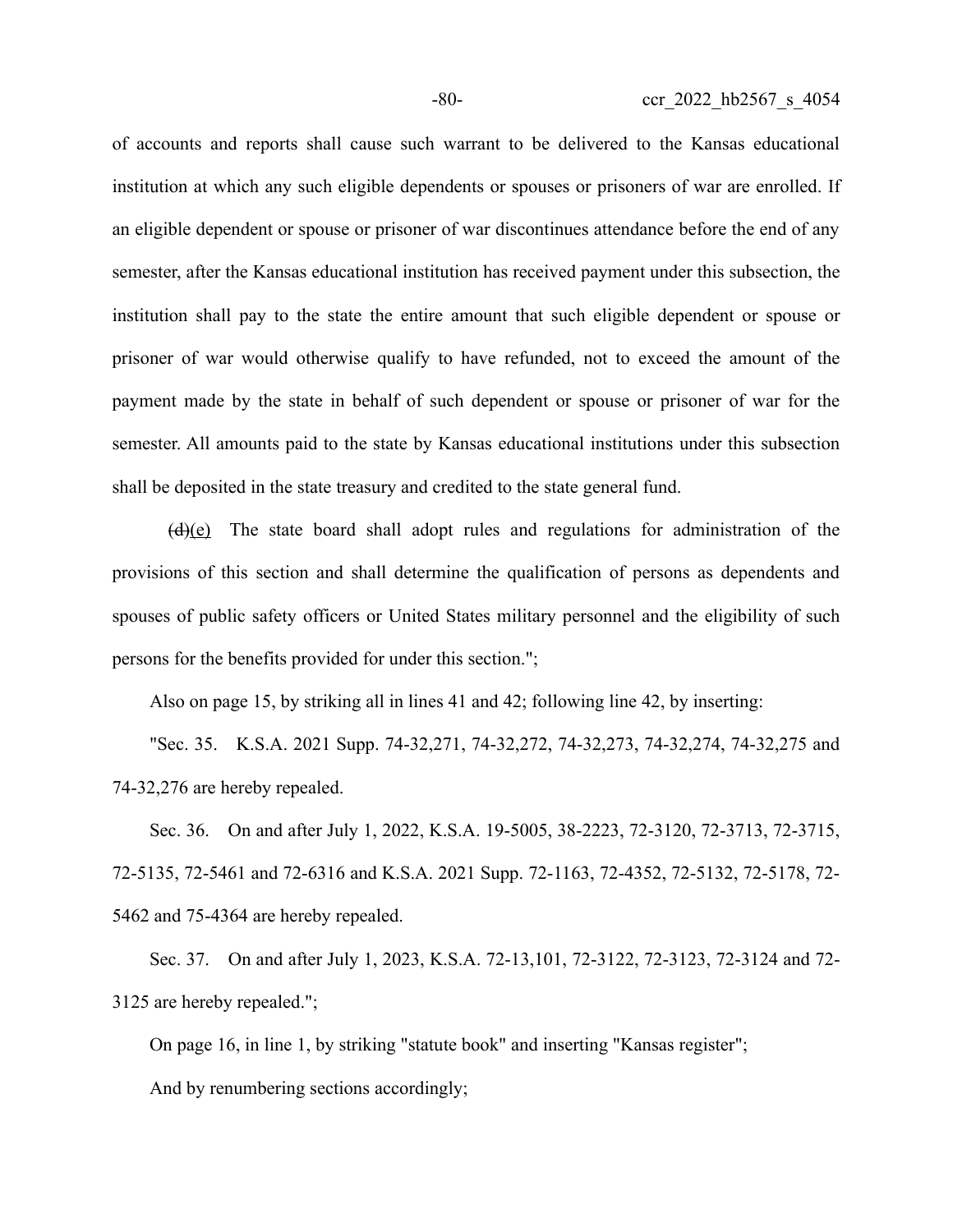On page 1, in the title, in line 1, after the first semicolon by inserting "making and concerning appropriations for fiscal years ending June 30, 2022, June 30, 2023, and June 30, 2024, for the state department of education; establishing the legislature's intention to focus on academic achievement; enacting the every child can read act to support literacy proficiency by third grade; authorizing the state board of education and school districts to allow students to earn course credit through alternative educational opportunities outside the traditional classroom; making members of or persons employed by the Kansas state high school activities association mandatory reporters of child abuse and neglect; requiring the board of education of each school district to consider the district building needs assessment and state academic assessments when approving the budget of the school district; requiring school districts to allow for part-time enrollment of certain students; allowing students to transfer to and attend school in any school district in the state; requiring school districts to set transfer capacity and adopt certain transfer policies; establishing an alternative method for calculating virtual school graduation rates; prohibiting virtual schools from offering or providing any financial incentives to attract a student to enroll; increasing virtual school state aid; authorizing virtual school state aid for students who are credit deficient; amending the tax credit for low income students scholarship program to allow students who are seven years of age or under to participate in the program without the need for prior enrollment in a public school"; in line 2, after the semicolon by inserting "requiring the state department of education to provide an annual written report on academic achievement outcomes;"; in line 5, after the semicolon by inserting "relating to the Kansas promise scholarship act; responsibilities of the state board of regents and postsecondary educational institutions relating thereto; authorizing designation of additional eligible programs and fields of study; increasing the limitation on reimbursements to Kansas educational institutions for